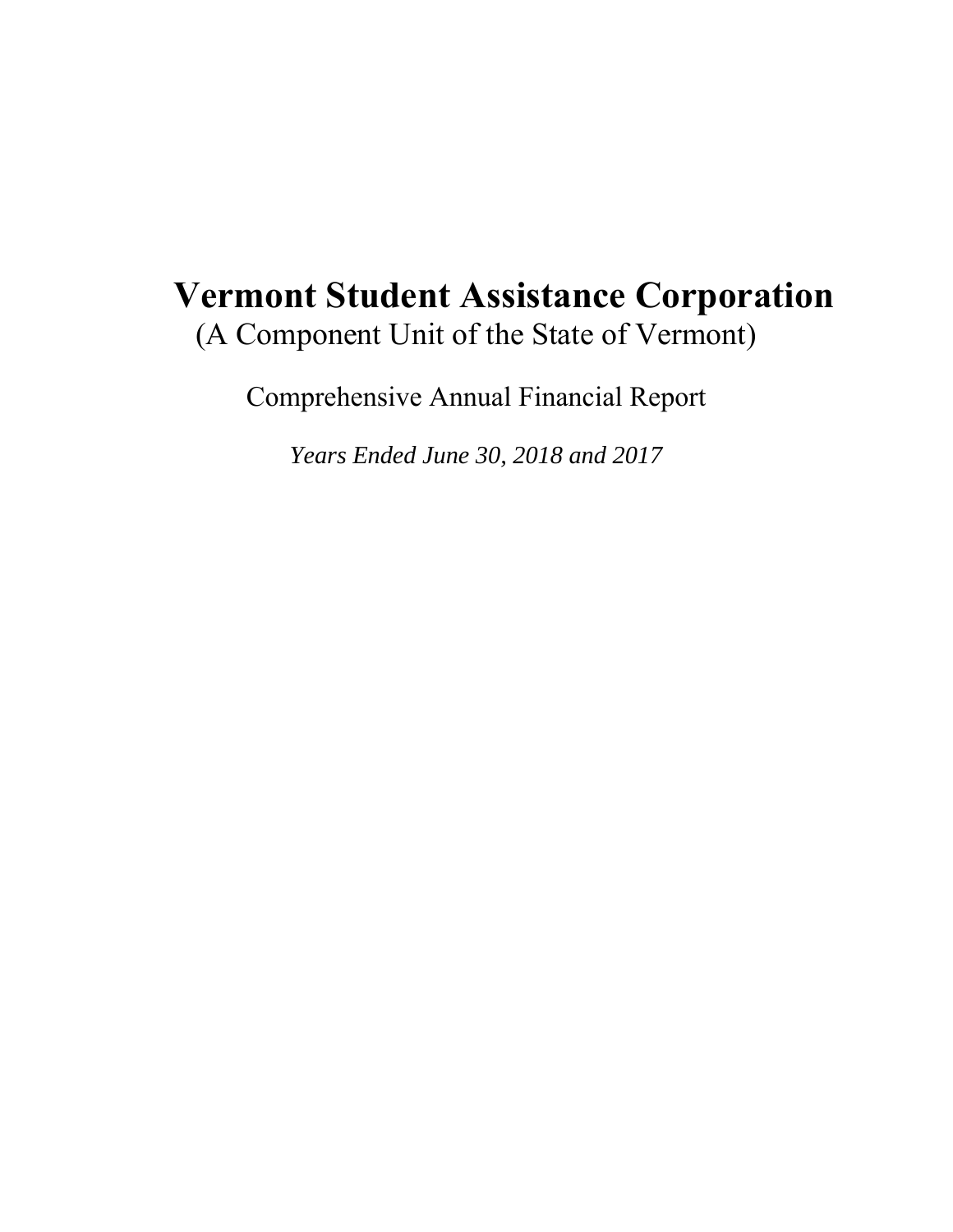(A Component Unit of the State of Vermont)

### BASIC FINANCIAL STATEMENTS AND MANAGEMENT'S DISCUSSION AND ANALYSIS

Years Ended June 30, 2018 and 2017

## TABLE OF CONTENTS

|                                                                            | Page(s)   |
|----------------------------------------------------------------------------|-----------|
| Independent Auditor's Report                                               | $1 - 2$   |
| Management's Discussion and Analysis (Unaudited)                           | $3 - 19$  |
| <b>Basic Financial Statements:</b>                                         |           |
| <b>Statements of Net Position</b>                                          | $20 - 21$ |
| Statements of Revenues, Expenses and Changes in Net Position               | 22        |
| <b>Statements of Cash Flows</b>                                            | $23 - 24$ |
| Statements of Fiduciary Net Position – Agency Funds                        | 25        |
| Notes to Financial Statements                                              | $26 - 53$ |
| Combining Schedule of Changes in Assets and Liabilities – All Agency Funds | 54        |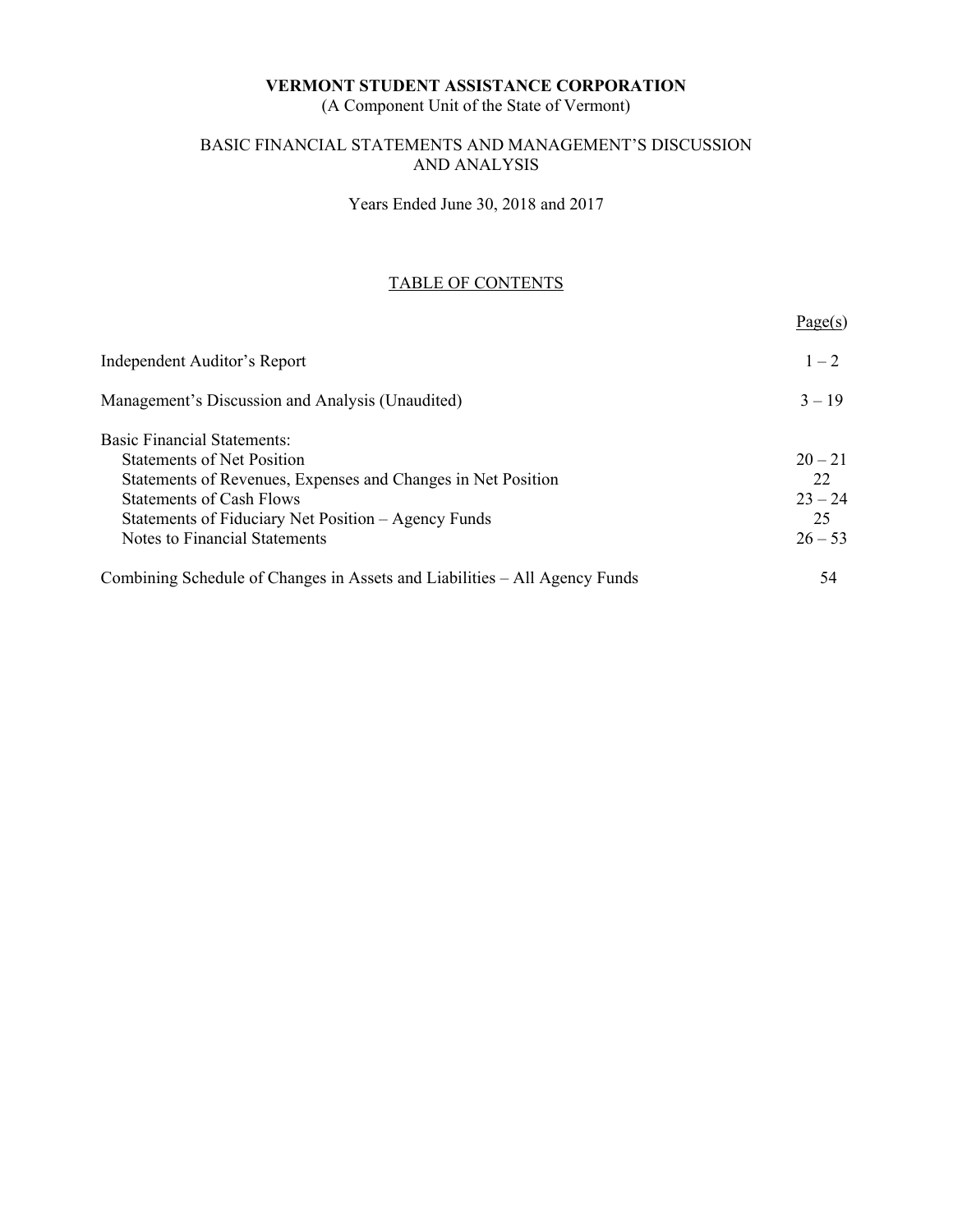

### **INDEPENDENT AUDITOR'S REPORT**

Board of Directors Vermont Student Assistance Corporation

We have audited the accompanying financial statements of the business-type activities and the fiduciary fund information of Vermont Student Assistance Corporation (VSAC), a component unit of the State of Vermont, as of and for the years ended June 30, 2018 and 2017, and the related notes to the financial statements, which collectively comprise VSAC's basic financial statements as listed in the table of contents.

#### *Management's Responsibility for the Financial Statements*

Management is responsible for the preparation and fair presentation of these financial statements in accordance with U.S. generally accepted accounting principles; this includes the design, implementation and maintenance of internal control relevant to the preparation and fair presentation of financial statements that are free from material misstatement, whether due to fraud or error.

#### *Auditor's Responsibility*

Our responsibility is to express opinions on these financial statements based on our audits. We conducted our audits in accordance with U.S. generally accepted auditing standards. Those standards require that we plan and perform the audit to obtain reasonable assurance about whether the financial statements are free from material misstatement.

An audit involves performing procedures to obtain audit evidence about the amounts and disclosures in the financial statements. The procedures selected depend on the auditor's judgment, including the assessment of the risks of material misstatement of the financial statements, whether due to fraud or error. In making those risk assessments, the auditor considers internal control relevant to the entity's preparation and fair presentation of the financial statements in order to design audit procedures that are appropriate in the circumstances, but not for the purpose of expressing an opinion on the effectiveness of the entity's internal control. Accordingly, we express no such opinion. An audit also includes evaluating the appropriateness of accounting policies used and the reasonableness of significant accounting estimates made by management, as well as evaluating the overall presentation of the financial statements.

We believe that the audit evidence we have obtained is sufficient and appropriate to provide a basis for our audit opinions.

#### *Opinion*

In our opinion, the financial statements referred to above present fairly, in all material respects, the financial position of the business-type activities and fiduciary fund information of VSAC as of June 30, 2018 and 2017, and the changes in the net position and cash flows of the business-type activities thereof for the years then ended in accordance with U.S. generally accepted accounting principles.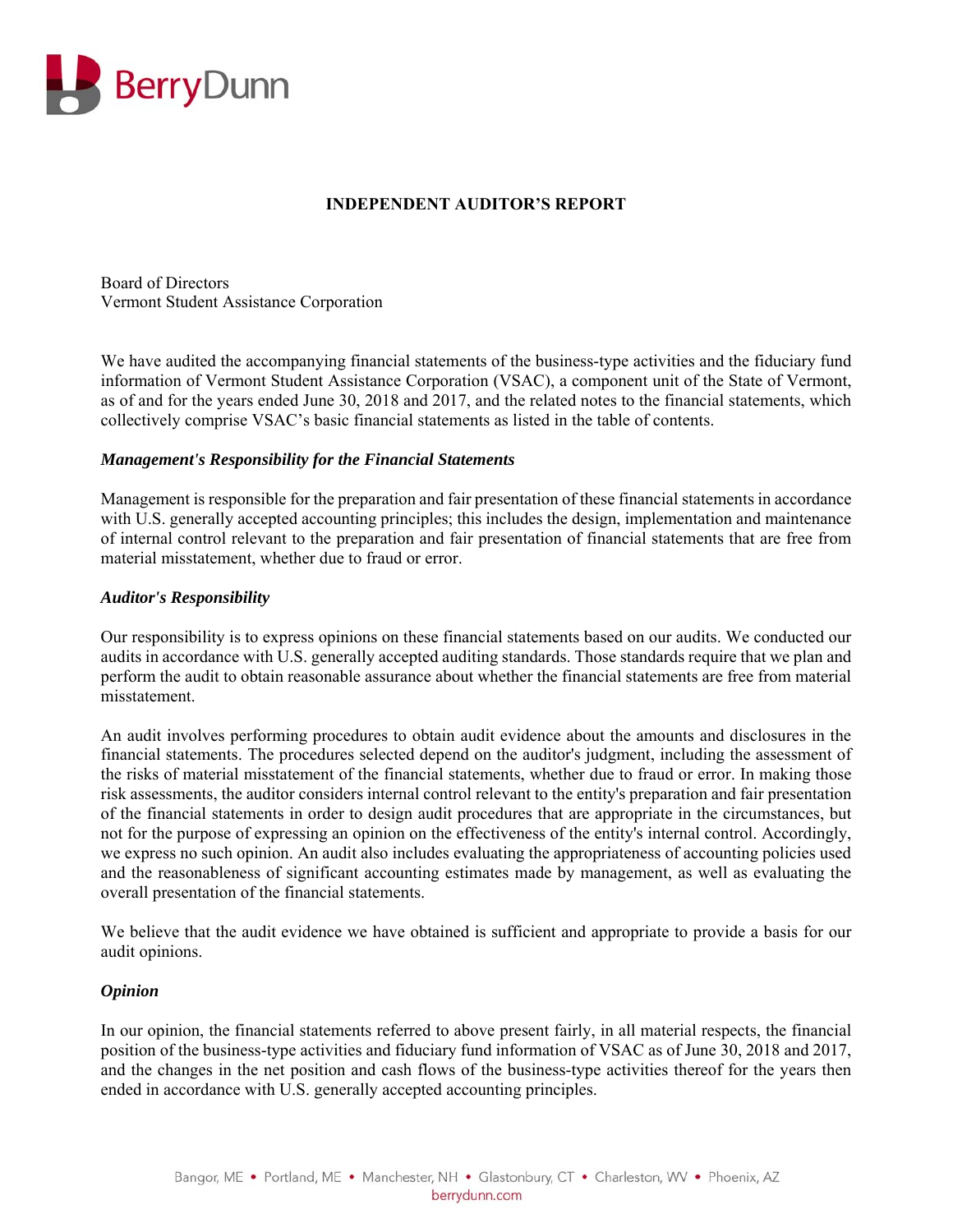Board of Directors Vermont Student Assistance Corporation Page 2

#### *Other Matters*

#### *Required Supplementary Information*

U.S. generally accepted accounting principles require that management's discussion and analysis on pages 3 through 19 be presented to supplement the basic financial statements. Such information, although not part of the basic financial statements, is required by the Governmental Accounting Standards Board, who considers it to be an essential part of financial reporting for placing the basic financial statements in an appropriate operational, economic, or historical context. We have applied certain limited procedures to the required supplementary information in accordance with U.S. generally accepted auditing standards, which consisted of inquiries of management about the methods of preparing the information and comparing the information for consistency with management's responses to our inquiries, the basic financial statements, and other knowledge we obtained during our audit of the basic financial statements. We do not express an opinion or provide any assurance on the information because the limited procedures do not provide us with sufficient evidence to express an opinion or provide any assurance.

#### *Other Information*

Our audits were conducted for the purpose of forming an opinion on the financial statements that collectively comprise VSAC's basic financial statements. The accompanying combining schedule of changes in assets and liabilities – all agency funds is presented for purposes of additional analysis and is not a required part of the basic financial statements. The combining schedule is the responsibility of management and was derived from and relates directly to the underlying accounting and other records used to prepare the basic financial statements. Such information has been subjected to the auditing procedures applied in the audit of the basic financial statements and certain additional procedures, including comparing and reconciling such information directly to the underlying accounting and other records used to prepare the basic financial statements or to the basic financial statements themselves, and other additional procedures in accordance with U.S. auditing standards generally accepted. In our opinion, the combining schedule is fairly stated, in all material respects, in relation to the basic financial statements as a whole.

Berry Dunn McNeil & Parker, LLC

October 19, 2018

Registration No: 92-0000278

vermont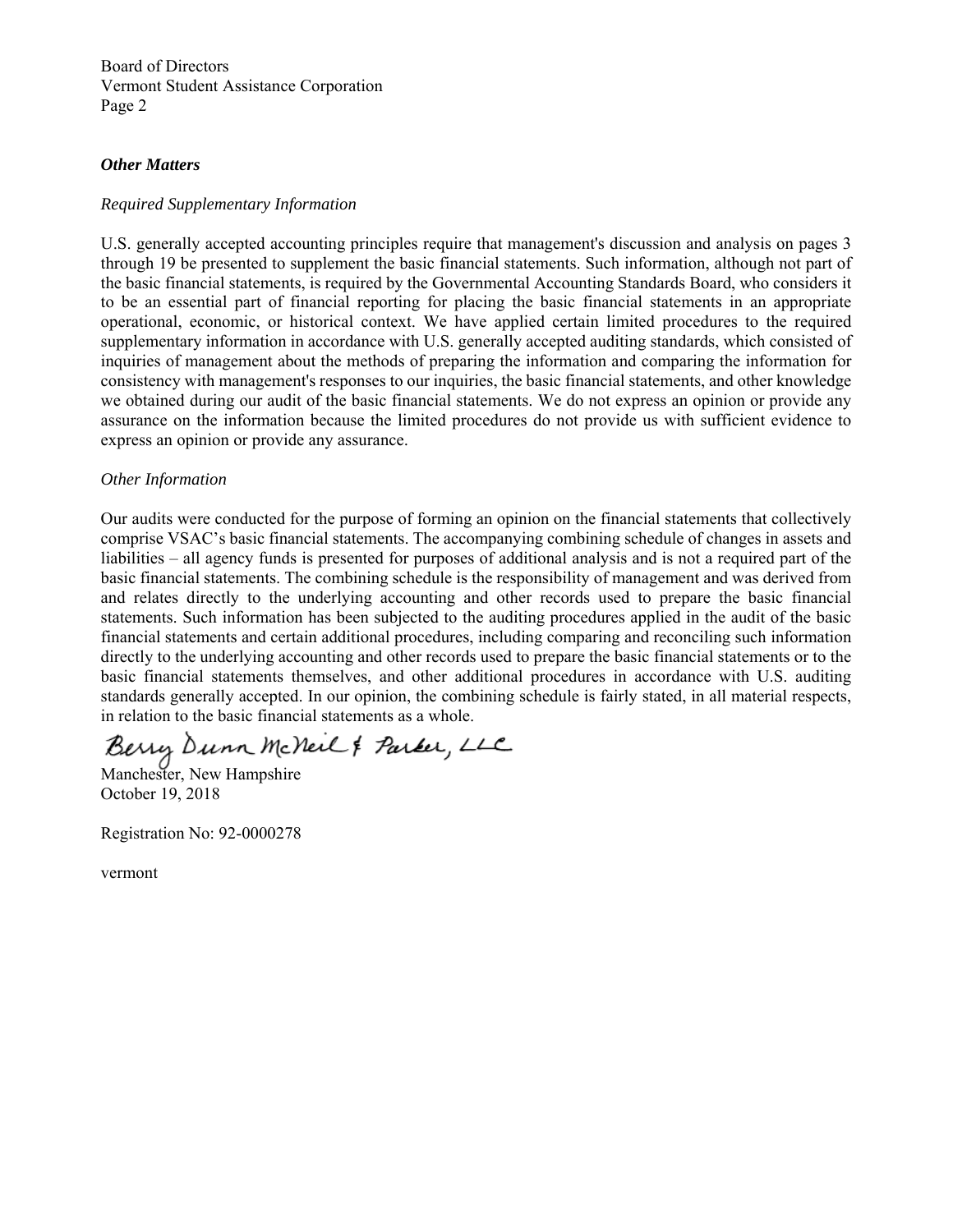(A Component Unit of the State of Vermont)

#### MANAGEMENT'S DISCUSSION AND ANALYSIS (UNAUDITED)

Years Ended June 30, 2018 and 2017

The Vermont Student Assistance Corporation (VSAC or the Corporation), a public nonprofit corporation, was created as an instrumentality and agency of the State of Vermont (the State) by the State's Legislature in 1965 and exists under Chapter 87 of Title 16, Vermont Statutes Annotated for the purpose of ensuring that Vermont students and parents have the necessary information and financial resources to pursue their education goals beyond high school. VSAC awards grants and scholarships, and finances, guarantees, originates, and services education loans to students and parents. VSAC also administers outreach services to students seeking postsecondary education opportunities. Finally, VSAC manages the Vermont Higher Education Investment Plan.

VSAC administers the State grant program, funded by State appropriations, at no cost to the State. VSAC administers and awards over 120 scholarship funds, including VSAC assisted scholarships and scholarship funds held and managed by VSAC.

VSAC's education loan programs are financed through issuance of limited obligation bonds. Certain education loans are guaranteed by VSAC as a guarantor and/or reinsured by the U.S. Department of Education (ED) through the Federal Family Education Loan (FFEL) Program. VSAC education loans are available to Vermont students attending both in-state and out-of-state institutions, and to students of Vermont institutions.

VSAC's outreach services are funded through a variety of federal grants including GEAR UP and Talent Search, as well as through State grants, and general corporate support.

Management's Discussion and Analysis Report includes Fiscal 2018 and Fiscal 2017 information due to the fact that the Financial Statements include Fiscal 2018 and Fiscal 2017 information.

#### *The Financial Statements*

VSAC's financial statements are a series of reports that detail financial information using accounting methods similar to those used by private businesses, especially financial institutions.

The statement of revenues, expenses and changes in net position present the results of VSAC's operations. The statement reports all revenues and expenses, and reconciles the beginning and end of year net position balances.

The statement of net position includes all the Corporation's assets, liabilities and deferred inflows/outflows. The statement also presents the balance of assets in excess of liabilities and deferred inflows or net position.

The statement of cash flows supplements these statements providing relevant information about cash receipts and payments for the Corporation.

The notes to financial statements are an integral part of the financial statements and contain information necessary to get a complete view of VSAC's financial position.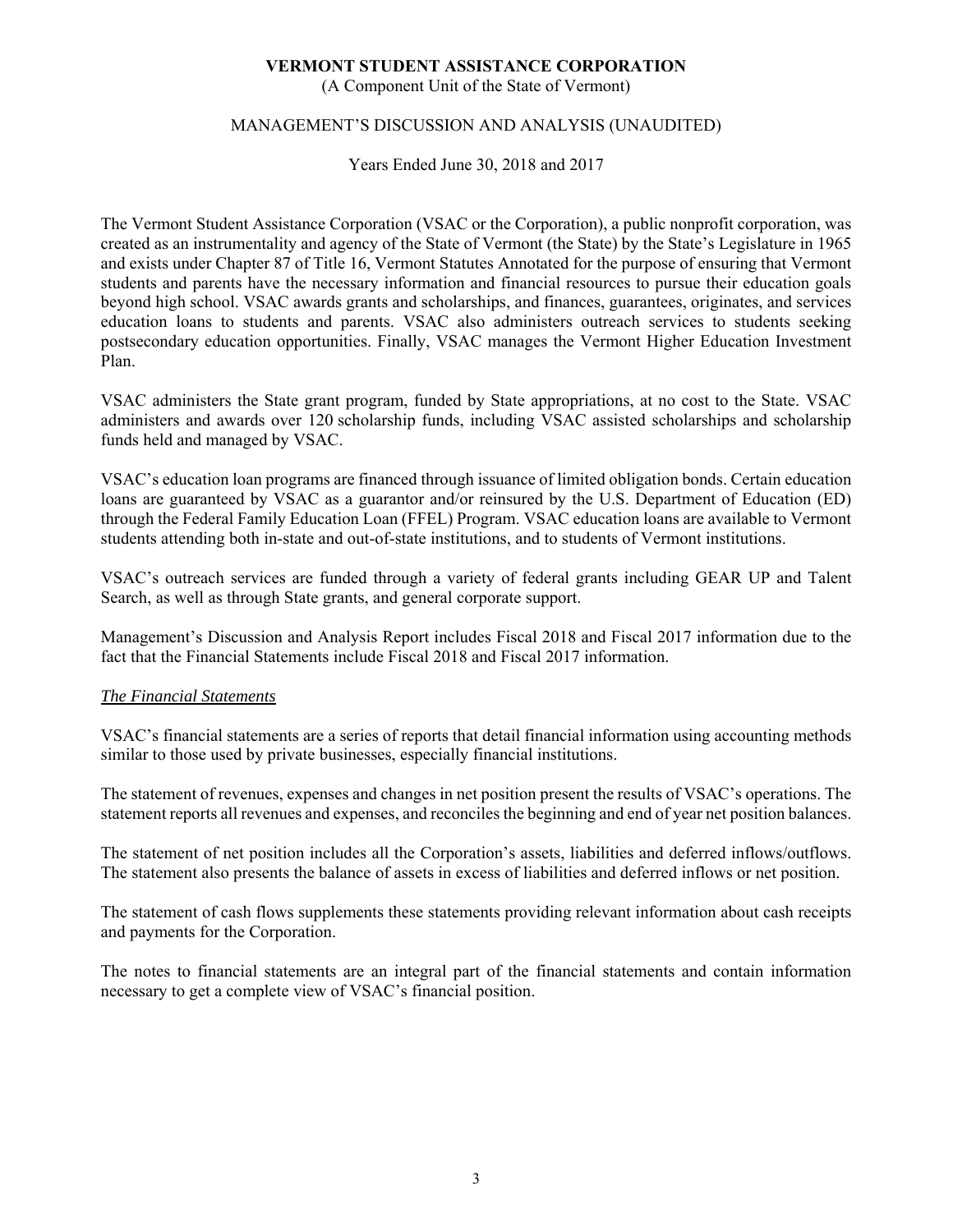(A Component Unit of the State of Vermont)

#### MANAGEMENT'S DISCUSSION AND ANALYSIS (CONTINUED) (UNAUDITED)

Years Ended June 30, 2018 and 2017

#### **FISCAL 2018**

#### *Fiscal 2018 Highlights and Overall Financial Position*

- VSAC's total net surplus for the years ended June 30, 2018 and 2017 was \$6.8 million and \$9.2 million, respectively. VSAC's total net position increased to \$185.9 million.
- Interest expense, which is a combination of bond interest costs offset by amortization of deferred gains on early bond retirement, increased \$5.2 million from 2017 to 2018. Bond interest payments were up \$4.1 million due primarily to rate increases on variable rate bonds. The deferred gain amortization for 2018 was \$5.2 million versus \$6.2 million in 2017.
- During the year ended June 30, 2018, VSAC provided \$24.6 million in grants and scholarships to Vermont students.
- VSAC originated \$45.0 million in new loans to students and parents. VSAC holds and services \$784.9 million in education loans receivable and related interest at June 30, 2018.
- VSAC returned \$2.1 million in interest rebates to students in its loan programs during fiscal 2018.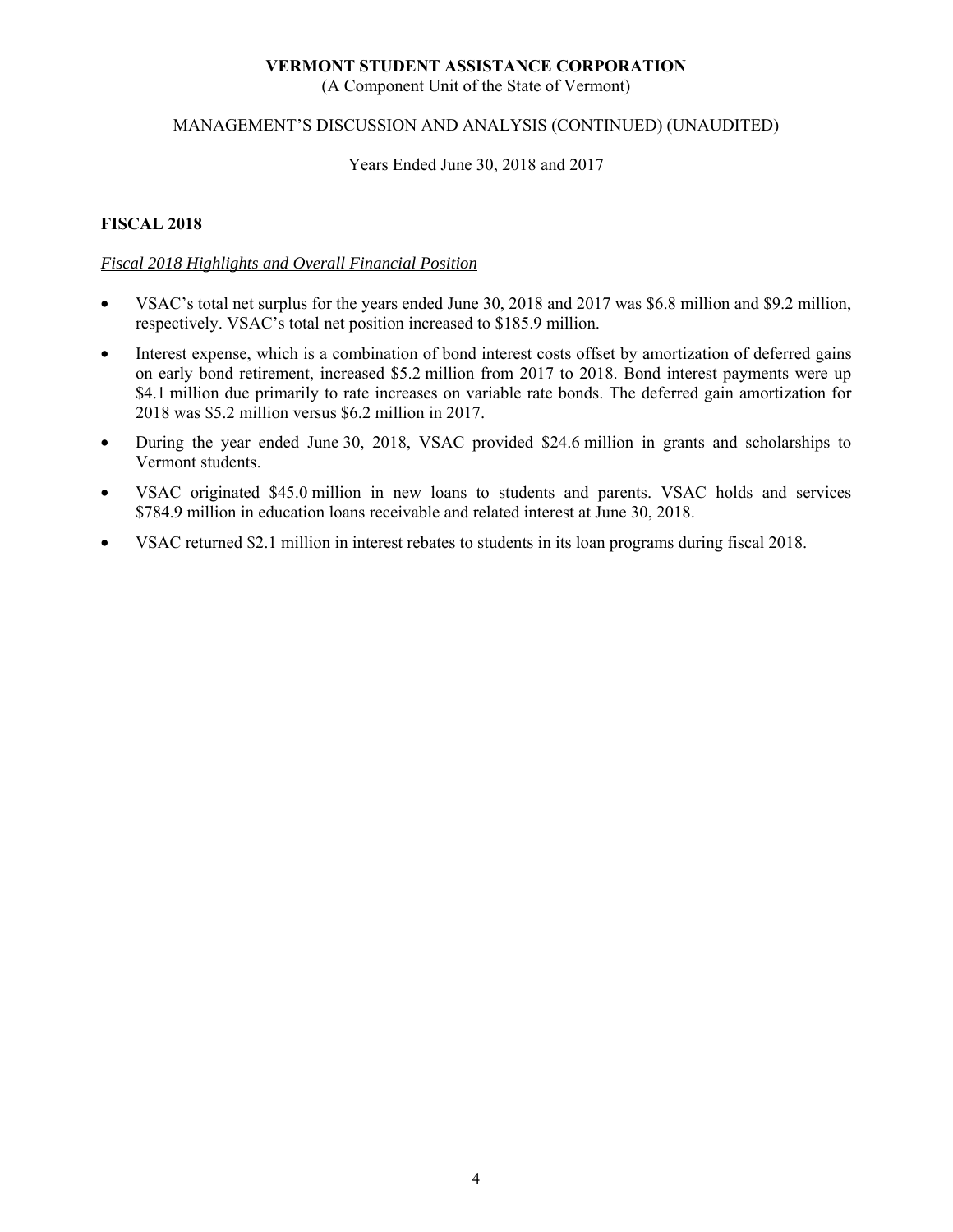(A Component Unit of the State of Vermont)

# MANAGEMENT'S DISCUSSION AND ANALYSIS (CONTINUED) (UNAUDITED)

Years Ended June 30, 2018 and 2017

### Condensed Financial Information

#### Statements of Net Position

|                                                                   | 2018           | 2017                     |
|-------------------------------------------------------------------|----------------|--------------------------|
|                                                                   |                | (In Thousands)           |
| Assets:                                                           |                |                          |
| Cash and investments                                              | \$<br>114,054  | 120,671<br><sup>S</sup>  |
| Education loans receivable (plus interest)                        | 784,894        | 865,711                  |
| Other assets                                                      | 18,950         | 16,315                   |
| Total assets                                                      | \$ 917,898     | \$1,002,697              |
| Liabilities:                                                      |                |                          |
| Bonds and notes payable (plus interest)                           | 694,154<br>\$  | 782,804<br><sup>\$</sup> |
| U.S. Treasury rebates payable                                     | 3,093          | 3,255                    |
| Other liabilities                                                 | 8,861          | 8,874                    |
| <b>Total liabilities</b>                                          | 706, 108       | 794,933                  |
| Deferred inflows of resources:                                    |                |                          |
| Deferred inflows from leasing activity                            | 2,347          |                          |
| Deferred gains on early refunding of bonds payable                | 23,500         | 28,670                   |
| Total liabilities and deferred inflows of resources               | 731,955        | 823,603                  |
| Net position:                                                     |                |                          |
| Net investment in capital assets                                  | 13,907         | 14,564                   |
| Restricted                                                        | 99,328         | 90,163                   |
| Unrestricted                                                      | 72,708         | 74,367                   |
| Total net position                                                | <u>185,943</u> | 179,094                  |
| Total liabilities, deferred inflows of resources and net position | \$917,898      | \$1,002,697              |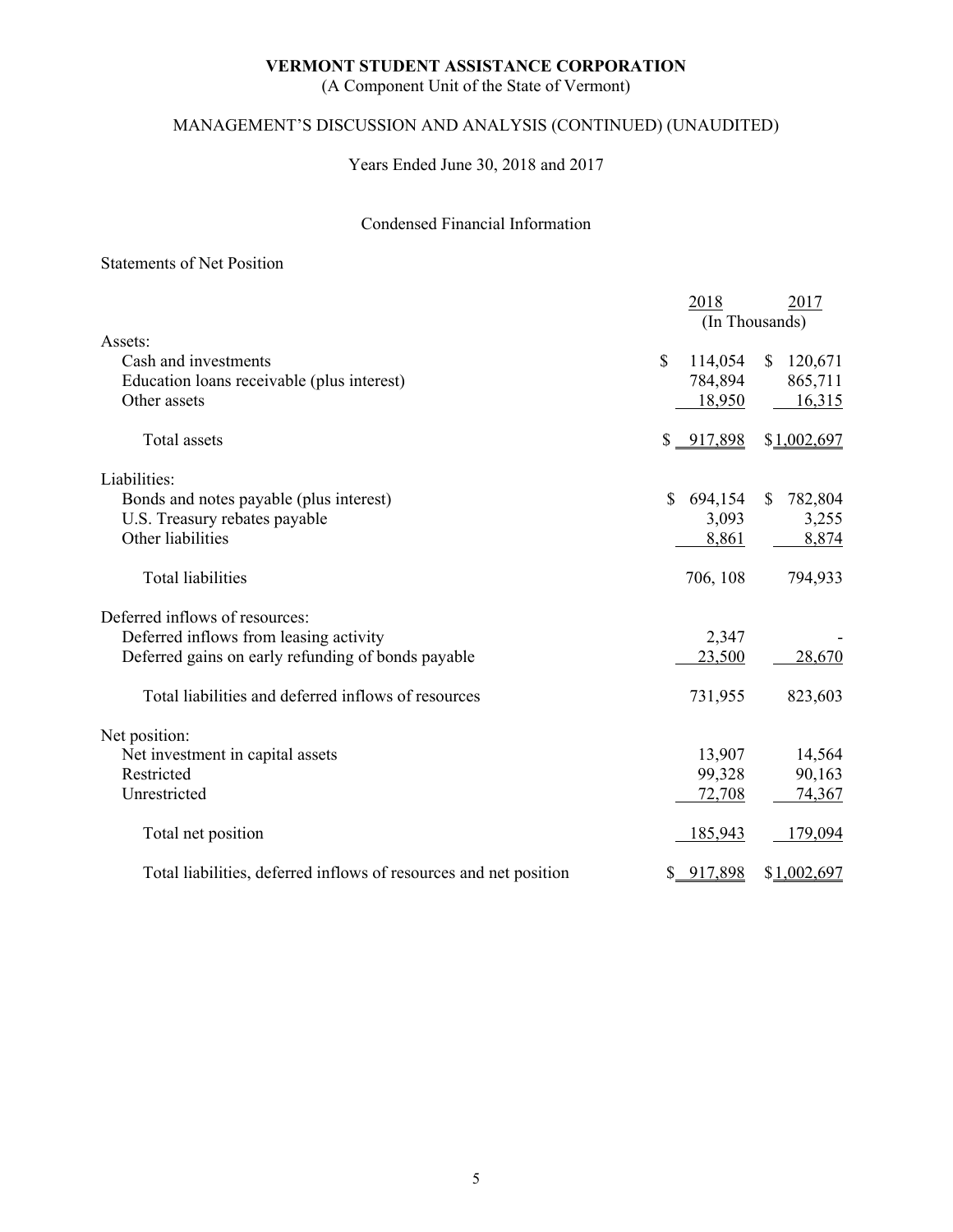(A Component Unit of the State of Vermont)

#### MANAGEMENT'S DISCUSSION AND ANALYSIS (CONTINUED) (UNAUDITED)

#### Years Ended June 30, 2018 and 2017

#### Statements of Revenues, Expenses and Changes in Net Position

|                                               | 2018                 | <u>2017</u>  |
|-----------------------------------------------|----------------------|--------------|
|                                               | (In Thousands)       |              |
| Operating revenues:                           |                      |              |
| Interest earned from education loan financing | \$<br>42,566         | \$<br>40,983 |
| Other loan and guarantee program revenues     | 4,830                | 4,807        |
| Investment interest                           | 1,217                | 532          |
| Vermont state appropriations                  | 20,326               | 21,069       |
| Federal grants                                | 4,896                | 4,902        |
| Scholarship and gift income                   | 3,968                | 4,218        |
| Federal loan servicing income                 |                      | 379          |
| Other income                                  | 1,119                | 1,008        |
|                                               |                      |              |
| Total operating revenues                      | 78,922               | 77,898       |
| Operating expenses:                           |                      |              |
| Grants and scholarships                       | 24,646               | 25,885       |
| Interest rebated to borrowers                 | 2,081                | 2,124        |
| Interest on debt, net of amortization         | 14,940               | 9,770        |
| Other loan financing costs                    | 7,606                | 6,454        |
| Corporate operating expenses and depreciation | 22,800               | 24,416       |
| Total operating expenses                      | 72,073               | 68,649       |
| Change in net position                        | 6,849                | 9,249        |
| Net position, beginning of year               | <u>179,094</u>       | 169,845      |
| Net position, end of year                     | \$<br><u>185,943</u> | 179,094      |

#### *Net Position*

Cash and investment balances decreased \$6.6 million from June 30, 2017 to June 30, 2018 from \$120.7 to \$114.1 million. The cash balance associated with restricted bonds decreased \$8.1 million during this time, primarily due to the June 2018 issuance of the 2018A/B series bonds being less than the issuance of the 2017A/B the prior year.

Student loans and interest receivable totaled \$784.9 million at June 30, 2018, down from \$865.7 million in 2017. This decrease is due to overall loan principal collections exceeding new loan originations in the VSAC private loan program.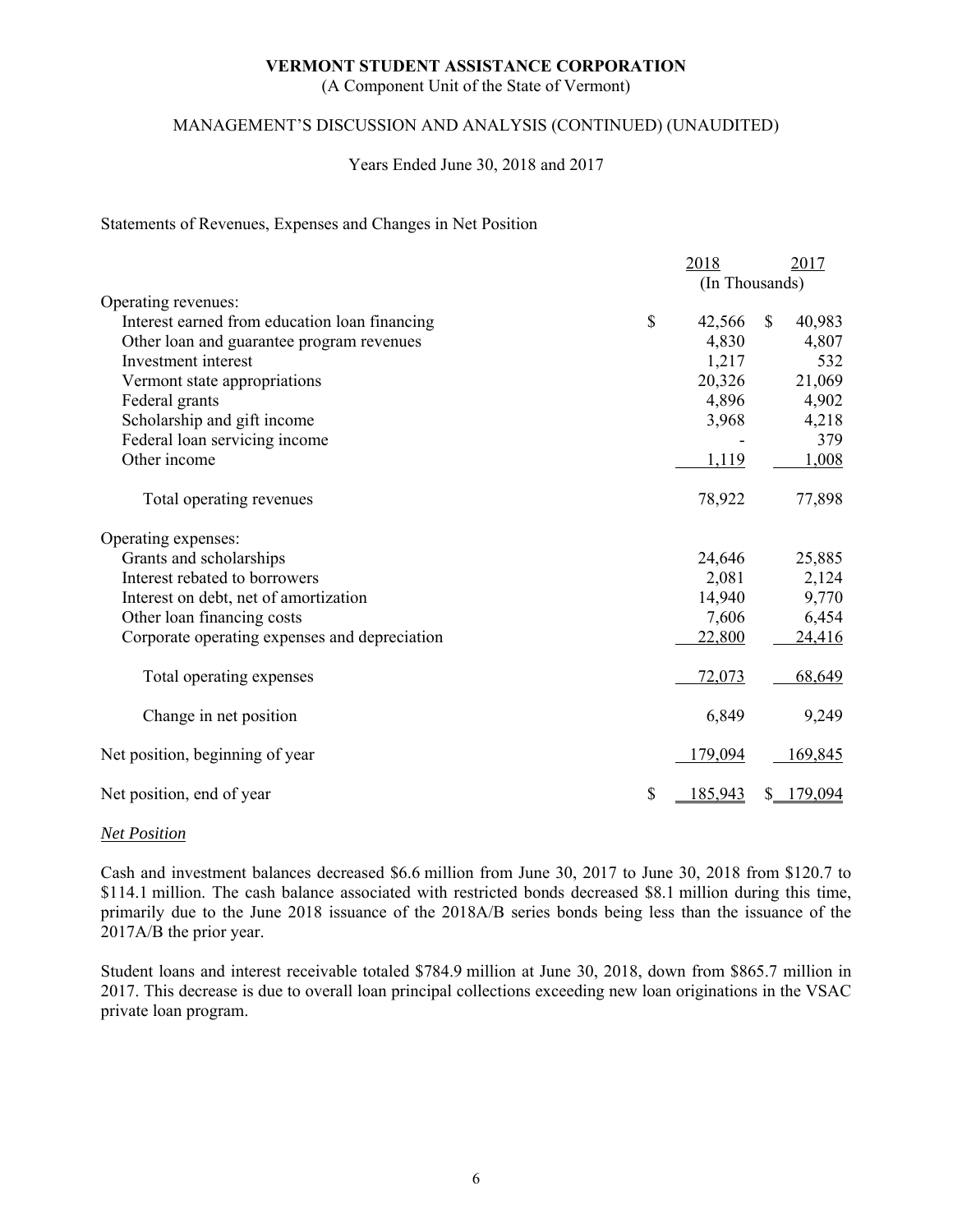(A Component Unit of the State of Vermont)

#### MANAGEMENT'S DISCUSSION AND ANALYSIS (CONTINUED) (UNAUDITED)

Years Ended June 30, 2018 and 2017

Bonds and notes payable decreased \$88.6 million from \$782.8 million at June 30, 2017 to \$694.2 million at June 30, 2018. VSAC's financing activity in 2018 was comprised primarily of the following (in millions):

| Principal payments, 2012-13-14 variable rate notes | \$(109.6) |
|----------------------------------------------------|-----------|
| Principal payments, VSAC fixed rate bonds          | (15.7)    |
| Issuance of 2018A/B student loan financing bond    | 37.1      |
| Principal payments, State of Vermont note payable  | (0.8)     |
| Other changes                                      | 0.4       |
|                                                    |           |

The 2012, 2013 and 2014 variable rate notes, which were issued in those years to refund letter of credit bonds, the ABCP Conduit note, and auction rate bonds include a feature which requires periodic calculations of available cash used to pay bond principal. For more information regarding bonds and notes payable, see Note 9 to the audited financial statements.

U.S. Treasury rebates payable is described in the expense discussion. This liability decreased as of June 30, 2018 to \$3.1 million from \$3.3 million as of June 30, 2017.

Unrestricted net position decreased from \$74.4 million at June 30, 2017 to \$72.7 million at June 30, 2018. Including the Net Investment in Capital Assets section of Net Position, the year over year decrease is \$2.3 million. VSAC's unrestricted net position at June 30, 2018 and 2017 consists of the following (in millions):

|                                                                    | 2018  | 2017  |
|--------------------------------------------------------------------|-------|-------|
| Cash/investments held for new bond issuance and operating reserves | 16.7  | 16.2  |
| Investment in student loans and related interest                   | 33.9  | 38.5  |
| Physical plant                                                     | 13.9  | 14.6  |
| Subordinated VSAC bonds                                            | 22.5  | 22.5  |
| Other                                                              | (0.4) | (2.9) |
| Total unrestricted including Investment in Capital Assets          | 86.6  | 88.9  |

Restricted net position increased from \$90.2 million at June 30, 2017 to \$99.3 million at June 30, 2018. This increase was primarily in the bond funds due to the operating surplus in those funds. Of the \$99.3 million, \$92.6 million is restricted by bond resolutions. The remaining \$6.7 million is restricted for scholarships and grants and for programs to encourage students to pursue higher education.

#### *Revenues*

VSAC's fiscal 2018 financial results increased net position by \$6.8 million. All revenues are considered operating revenues. VSAC realized \$78.9 million in operating revenues versus \$72.1 million in total expenses. VSAC revenues include interest income on student loans, various federal interest subsidies and special allowance payments, State of Vermont appropriations, fees earned in the federal guarantee program, and servicing fees earned for servicing student loans owned by the United States government.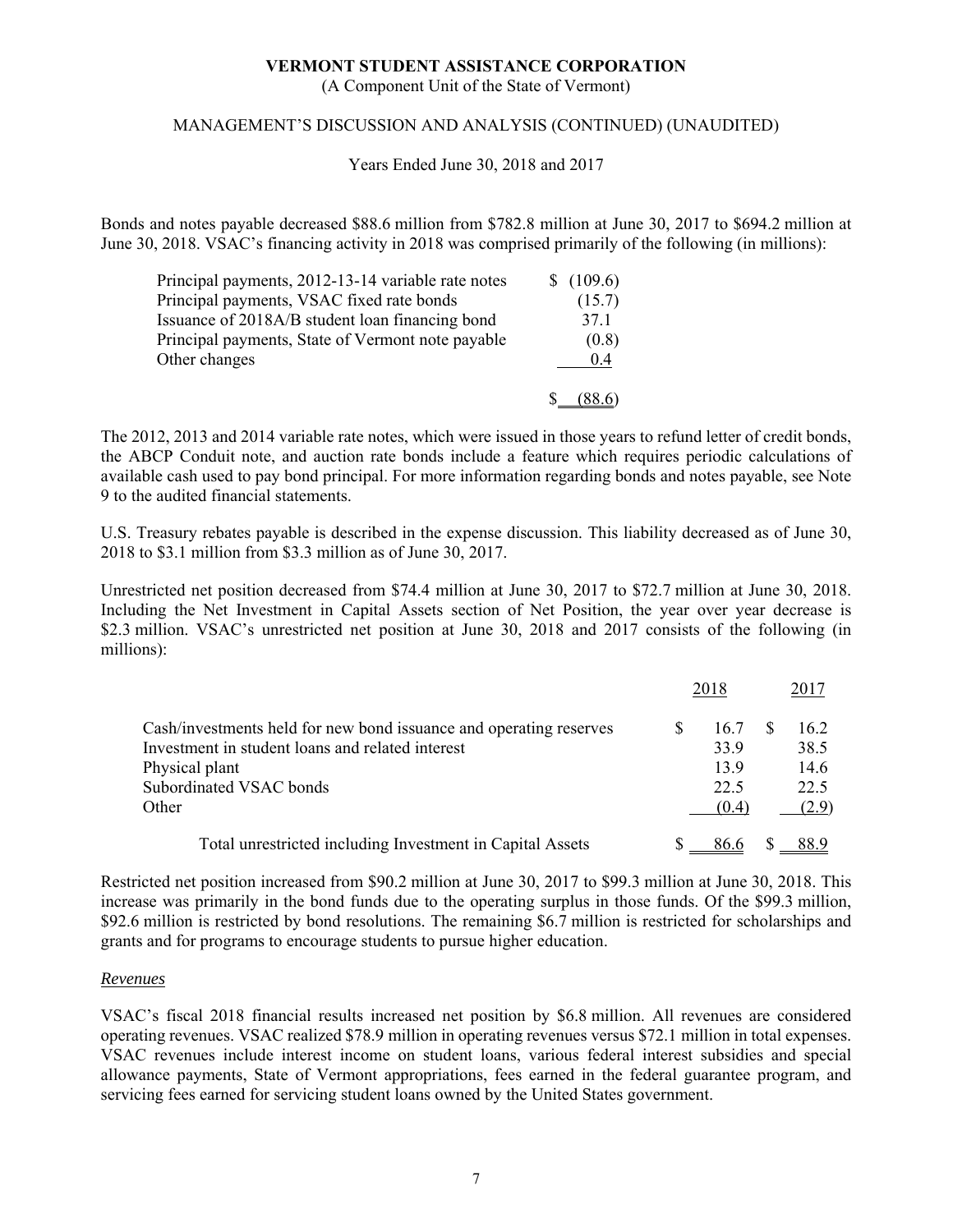(A Component Unit of the State of Vermont)

#### MANAGEMENT'S DISCUSSION AND ANALYSIS (CONTINUED) (UNAUDITED)

Years Ended June 30, 2018 and 2017

Overall loan revenue of VSAC is closely related to the general interest rate environment and the amount of loans outstanding. During 2018, loan revenue increased from \$41.0 to \$42.6 million. The components of loan revenue are as follows (in thousands):

|                                                   | 2018       | 2017         |
|---------------------------------------------------|------------|--------------|
| U.S. Department of Education Interest Benefits    | $1,116$ \$ | 1.542        |
| U.S. Department of Education Special Allowance    | 1,695      | 646          |
| Borrower interest and fees on student loans       | 46,703     | 50,096       |
| Borrower interest paid to Department of Education | (6.948)    | (11,301)     |
|                                                   |            |              |
|                                                   |            | <sup>8</sup> |

No new FFEL Program loans have been created since June 30, 2010. This affects the components of loan revenue differently:

- Interest for certain loans is paid by ED as a subsidized interest benefit on qualifying borrowers. This item decreased because the population of loans which qualify for this benefit is declining.
- ED also pays special allowance payments under certain interest rate conditions. This item increased despite declining eligible loan balances because of increasing interest rate indices (London Interbank Offered Rate (LIBOR)).
- Although VSAC originates new non-guaranteed loans, the population of ED-guaranteed loans is paying down more rapidly, resulting in decreased borrower interest and fees.
- Certain borrower interest revenues which exceed the special allowance formulae must be paid to ED each quarter. The amount paid decreased as overall FFEL Program loans outstanding decreased and as the LIBOR index used in the special allowance formula increased.

Interest rate risk on student loan assets is managed by closely matching the coupon rate reset frequency of our debt instruments with rates that drive our loan returns. Our 2010A-1, 2011A-1, 2012A-1, 2013A-1, 2014A-1, 2015A-1, 2016A-1, 2017A-1, 2017B-1, 2018A-1 and 2018B-1 private loan financing bonds are issued with fixed interest rates. The student loans pledged to these bonds also have fixed interest rates. All other outstanding student loan bonds and notes have variable interest rates reset on periodic intervals based on shortterm LIBOR rates. The earnings on loans pledged to these bonds have variable interest rates based on shortterm LIBOR rates with similar reset frequencies.

Other revenues associated with the loan and loan guarantee programs include consolidation fees, rehabilitation fees, default aversion fees, collections revenues, and other program fees and revenues. These fees and revenues totaled \$4.8 million in 2018 and 2017. Although decreasing FFEL program loan balances affect these revenues, in 2018 this decrease was offset by increased revenues from rehabilitation loan collections.

Interest rates on cash positions were higher throughout the year ending June 30, 2018, resulting in higher interest earnings over the prior year. Investments include unrestricted, student loan and scholarship funds temporarily invested in short-term investments, and scholarship endowment funds invested for long-term growth and income. Other gains (losses) related to investing, both realized gains (losses) on sales and unrealized gains (losses) on appreciated (depreciated) assets held at year-end, are reflected in the Other Income line and were \$289.6 thousand in 2018 and \$444.3 thousand in 2017.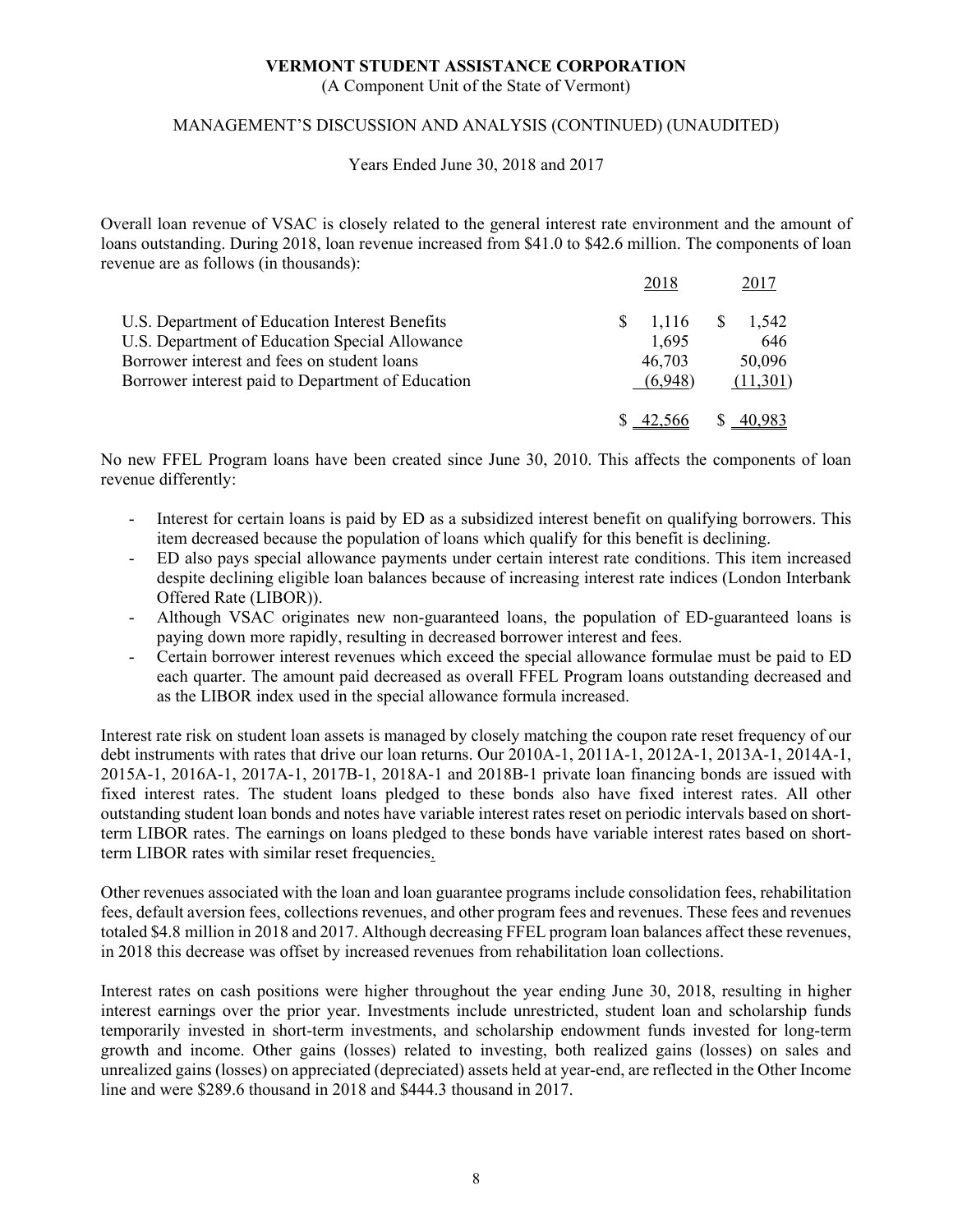(A Component Unit of the State of Vermont)

#### MANAGEMENT'S DISCUSSION AND ANALYSIS (CONTINUED) (UNAUDITED)

Years Ended June 30, 2018 and 2017

VSAC's State funding support decreased to \$20.3 million in 2018 from \$21.1 million in 2017. State base appropriation support remained unchanged at \$20.2 million. In 2017 VSAC transferred \$0.6 million in unspent state scholarship funds from scholarship deferred revenue to grant revenue; no amount was transferred for this in 2018, resulting in the decrease in recognized revenue.

Federal grants were \$4.9 million in fiscal 2018 and 2017. Beginning with the year ended June 30, 2016, following a policy clarification received from ED, VSAC began applying for funding for one Federal scholarship program in advance of scholarship awards and disbursements. Such funds are maintained in a restricted bank account in the scholarship fund. Excepting these scholarship funds, Federal grants revenues are applied for only after VSAC has incurred expenses for administration and program activities associated with those grants.

Scholarship revenues, principally restricted gifts and grants, decreased from \$4.2 million in 2017 to \$4.0 million in 2018.

Revenues earned for servicing Federal-owned student loans decreased from \$379 thousand in 2017 to zero in 2018. This decrease follows VSAC's decision to exit this Federal program in 2017.

#### *Expenses*

VSAC has four main types of expenses: 1. Student aid, 2. Interest and other costs of debt, 3. Noninterest costs of financing loans, and 4. Costs of operations.

Student Aid – VSAC provided Vermont students with \$24.6 million in student aid during fiscal 2018. Of this amount, \$19.7 million in grant aid was provided from State appropriations. An additional \$4.9 million was made available through various scholarship programs managed by VSAC. Direct aid in the form of grants and scholarships represented 34.2% of VSAC's operating expenses in fiscal 2018 compared to 37.7% in 2017.

While not strictly a student aid expense, interest rebated to borrowers helps current and former students and parents manage their education debt. VSAC provided \$2.1 million in rebates of interest to borrowers in 2018, which represents 2.9% of VSAC's operating expenses in fiscal year 2018 compared to 3.1% in 2017. During 2018 VSAC received approval to grant an interest rebate to secured loans in the 2010A-1 and 2011A-1 bonds, increasing this aid to students by \$417.3 thousand. This item is expected to decline as the population of eligible loans pays down. However, VSAC could decide to make the rebate available to newer loans based on financial conditions.

It is also important to note that, while not an expense to the Corporation, a significant portion of aid to students is the \$45.0 million in new loans VSAC made available to students and parents in fiscal 2018.

Interest Costs – In order to provide Vermont students and parents with low-cost loans, VSAC issued two types of bonds that remain outstanding as of June 30, 2018 and 2017. The interest costs of the bonds represent a major expense category for VSAC. The variable-rate notes were issued to refinance VSAC's auction-rated securities and are supported by variable-rate student loans. The student loans and bonds bear interest at a fixed margin added to one or three-month LIBOR. This margin does not change after being set when the bonds were sold and loans originated. Fixed-rate bonds were issued beginning in 2010 in order to finance newly-originated fixed-rate loans. These rate structures result in student loan interest revenue that is closely matched to bond interest expense.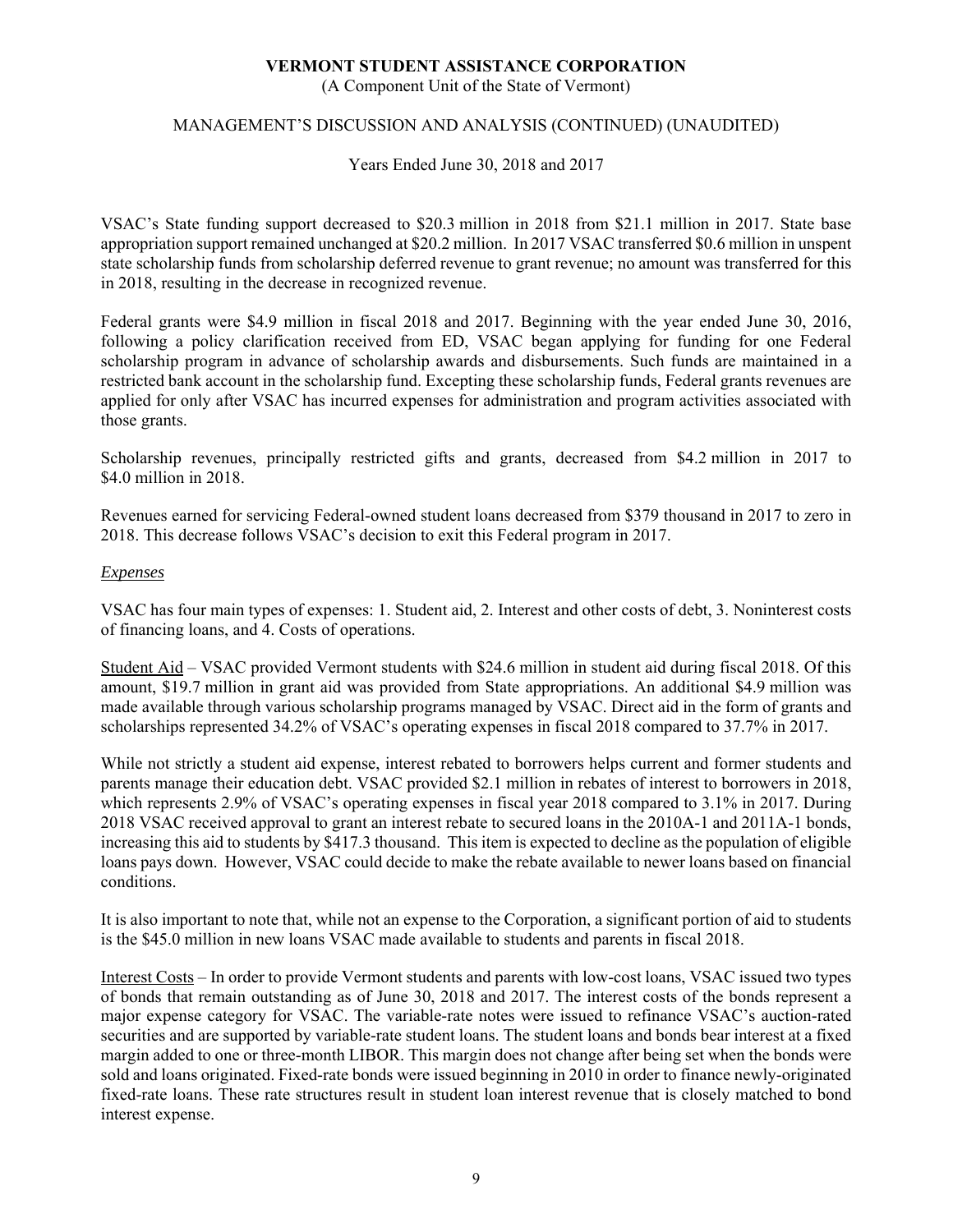(A Component Unit of the State of Vermont)

#### MANAGEMENT'S DISCUSSION AND ANALYSIS (CONTINUED) (UNAUDITED)

Years Ended June 30, 2018 and 2017

Bonds and notes issued in prior years are paying down faster than VSAC's new fixed-rate bond issuances, resulting in a decrease in debt outstanding during the year. Although VSAC's bond and note balances decreased (as outlined above), VSAC's interest costs before the amortization of deferred gains on early refunding of bonds payable increased due to increasing LIBOR interest rate indices affecting the variable-rate notes and due to the issuance of new fixed-rate bonds, which bear interest at higher rates. Net of deferred gains on early refunding, this expense represents 20.7% of VSAC operating expenses in fiscal 2018, up from 14.2% in 2017. The components of VSAC's interest expense for 2018 and 2017 were as follows (in thousands):

| Interest expense incurred on outstanding debt<br>Amortization of deferred gain on refunded debt | \$20,110<br>(5,170) | \$15,996<br>(6,226) |
|-------------------------------------------------------------------------------------------------|---------------------|---------------------|
| Bond interest expense recognized, net                                                           |                     |                     |

Other Loan Financing Costs – Other loan financing expenses include credit enhancement and remarketing fees for our bond issues, consolidation and lender fees VSAC pays to the federal government, provisions for changes in arbitrage earnings liability to the U.S. Treasury, and increases in VSAC's provision for uninsured loan losses, as well as a variety of other costs incurred in issuing and managing \$693.4 million in outstanding bonds and notes. These costs totaled \$7.6 million in fiscal year 2018 and \$6.5 million in fiscal year 2017, representing approximately 10.6% and 9.4%, respectively, of total operating expenses in these years. The increase of \$1.2 million in this expense was primarily the result a one-time adjustment to its loan loss reserve calculation in fiscal 2017 that resulted in negative expense in that year and a larger than normal year over year increase in 2018. Actual defaulted loans written off net of recoveries were comparable year over year. (See financial statement Note 4 under 'Allowance for Loan Losses'.) Decreased FFELP Consolidation fees (down \$0.6 million due to decreasing loan balances) partially offset the other increases in this expense category. Interest subject to U.S. Treasury rebate is another component of Other Loan Financing Costs. This represents earnings on tax-exempt bond-financed loans and investments that would be returned to the U.S. Treasury if the loan portfolios were completely liquidated at June 30 and all bondholders were repaid. By using interest rebates to VSAC borrowers, it is managed to minimize the probability of a liability balance at the end of a bond life cycle.

Costs of Operations – The costs of operating VSAC's programs, as well as facilities and overhead costs, totaled \$22.8 million in fiscal year 2018 compared to \$24.4 million in fiscal year 2017. The primary components of VSAC's operating costs (in thousands) were as follows for the years ended June 30:

|                                  | 2018   | 2017   |
|----------------------------------|--------|--------|
| Salaries and wages               | 10,621 | 10,671 |
| Employee healthcare costs        | 3,072  | 2,339  |
| Other employee benefit costs     | 2,087  | 2,166  |
| Administrative expenses          | 7,020  | 7,023  |
| Separation-related expenses      |        | 2,217  |
| <b>Total Costs of Operations</b> |        |        |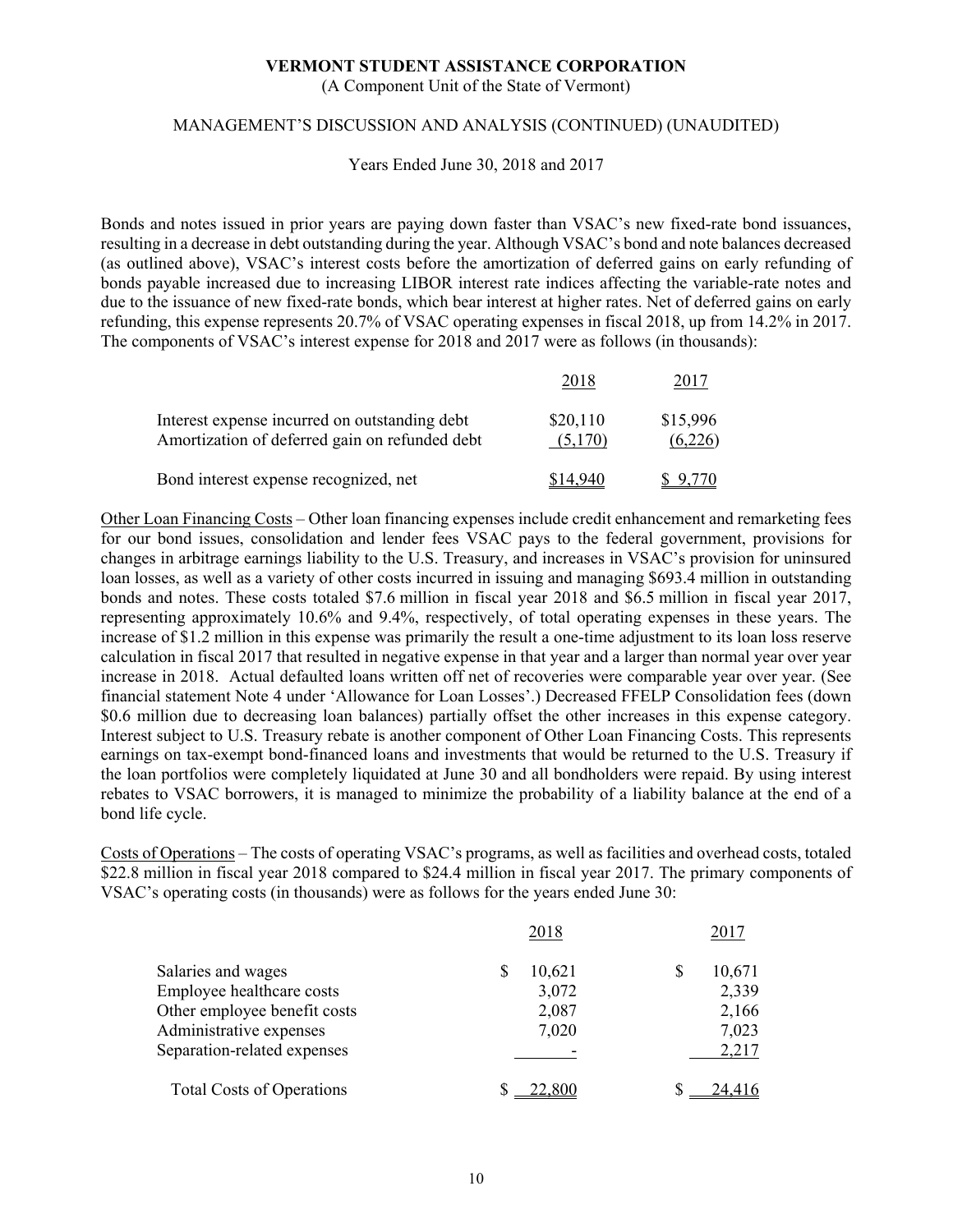(A Component Unit of the State of Vermont)

#### MANAGEMENT'S DISCUSSION AND ANALYSIS (CONTINUED) (UNAUDITED)

Years Ended June 30, 2018 and 2017

The 2017 separation-related expenses are associated with VSAC's termination of its Federal loan servicing activities. These expenses are expected to be non-recurring and are described in more detail in financial statement Note 17 'Termination Benefits'.

Overall costs of operations represent 31.6% of total operating expenses in fiscal 2018 compared to 35.6% in 2017.

Expenses for 2018 totaled \$72.1 million. Revenues totaled \$78.9 million. The change in total net position for the year was an increase of \$6.8 million. The ending balance of net position at June 30, 2018 was \$185.9 million, as compared to \$179.1 million at June 30, 2017.

There are currently no known facts, decisions, or conditions that are expected to have a significant effect on the net position or the results of operations.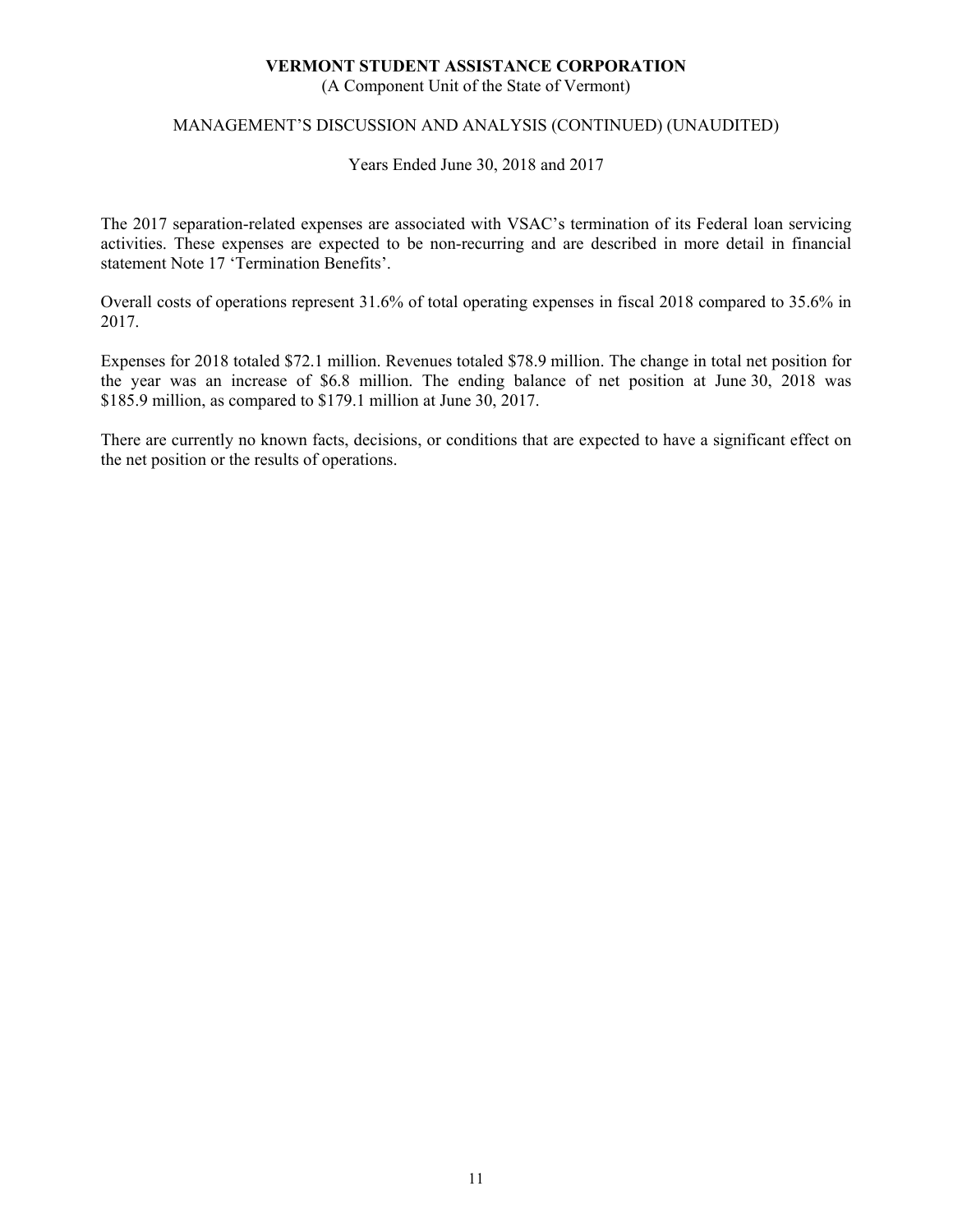(A Component Unit of the State of Vermont)

#### MANAGEMENT'S DISCUSSION AND ANALYSIS (CONTINUED) (UNAUDITED)

Years Ended June 30, 2018 and 2017

#### **FISCAL 2017**

#### *Fiscal 2017 Highlights and Overall Financial Position*

- VSAC's total net surplus for the years ended June 30, 2017 and 2016 was \$9.2 million and \$3.5 million, respectively. VSAC's total net position increased to \$179.1 million.
- Interest expense, which is a combination of bond interest costs offset by amortization of deferred gains on early bond retirement, increased \$3.0 million from 2016 to 2017. Bond interest payments were up \$1.8 million due primarily to rate increases on variable rate bonds. The deferred gain amortization for 2017 was \$6.2 million versus \$7.4 million in 2016.
- During the year ended June 30, 2017, VSAC provided \$25.9 million in grants and scholarships to Vermont students.
- VSAC originated \$43.8 million in new loans to students and parents. VSAC holds and services \$865.7 million in education loans receivable and related interest at June 30, 2017.
- VSAC returned over \$2.1 million in interest rebates to students in its loan programs during fiscal 2017.
- VSAC terminated its participation in the Federal Loan servicing contract during fiscal 2017. VSAC incurred separation-related expenses of \$2.2 million, in association with this non-recurring event, with a reduction in staff count of 54 employees.
- VSAC changed its methodology for estimating future default losses on its education loans during fiscal 2017. The new methodology more explicitly incorporates pool seasoning across default curves and varying loss performance of individual loan pools. Management expects the change to better estimate loan loss experience by loan type going forward, resulting in more accurate valuations of its student loan portfolio for financial reporting purposes. This change in accounting estimate resulted in a one-time adjustment to VSAC's loan loss reserve allowance in 2017. The overall impact of this change in accounting estimate on VSAC's results of operations was:

| Change in net position as reported                                 | \$9,249 |
|--------------------------------------------------------------------|---------|
| Effect of change in accounting estimate                            | (4,958) |
| Change in net position before impact of accounting estimate change | \$4,291 |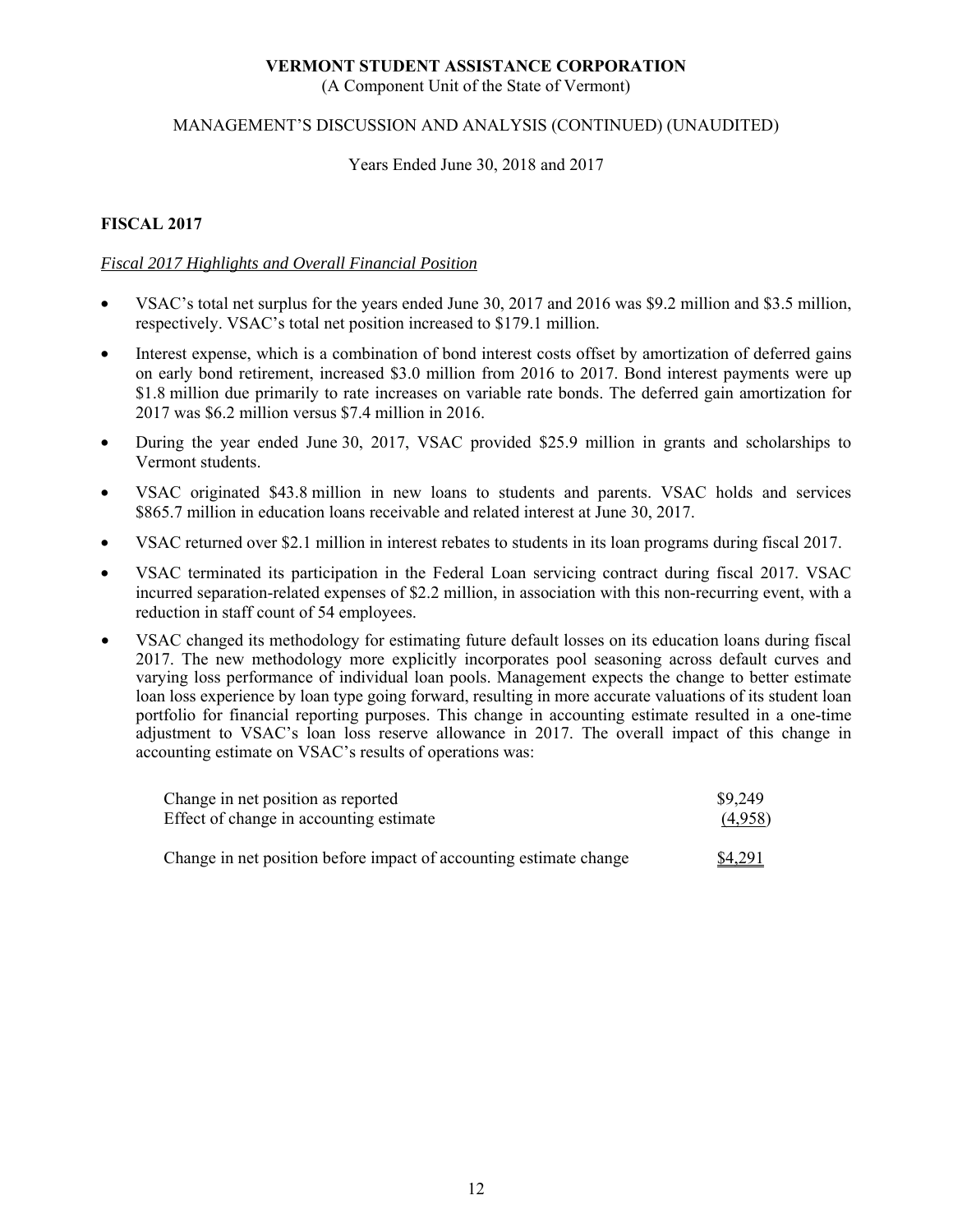(A Component Unit of the State of Vermont)

# MANAGEMENT'S DISCUSSION AND ANALYSIS (CONTINUED) (UNAUDITED)

Years Ended June 30, 2018 and 2017

# Condensed Financial Information

|                                                                   | 2017          | 2016                    |
|-------------------------------------------------------------------|---------------|-------------------------|
| Assets:                                                           |               | (In Thousands)          |
| Cash and investments                                              | 120,671<br>\$ | 107,301<br><sup>S</sup> |
| Education loans receivable (plus interest)                        | 865,711       | 968,227                 |
| Other assets                                                      | 16,315        | 19,455                  |
| Total assets                                                      | \$1,002,697   | \$1,094,983             |
| Liabilities:                                                      |               |                         |
| Bonds and notes payable (plus interest)                           | \$<br>782,804 | 876,453<br>S.           |
| U.S. Treasury rebates payable                                     | 3,255         | 2,457                   |
| Other liabilities                                                 | 8,874         | 11,332                  |
| <b>Total liabilities</b>                                          | 794,933       | 890,242                 |
| Deferred inflows of resources:                                    |               |                         |
| Deferred gains on early refunding of bonds payable                | 28,670        | 34,896                  |
| Total liabilities and deferred inflows of resources               | 823,603       | 925,138                 |
| Net position:                                                     |               |                         |
| Net investment in capital assets                                  | 14,564        | 15,201                  |
| Restricted                                                        | 90,163        | 78,204                  |
| Unrestricted                                                      | 74,367        | 76,440                  |
| Total net position                                                | 179,094       | 169,845                 |
| Total liabilities, deferred inflows of resources and net position | \$1,002,697   | \$1,094,983             |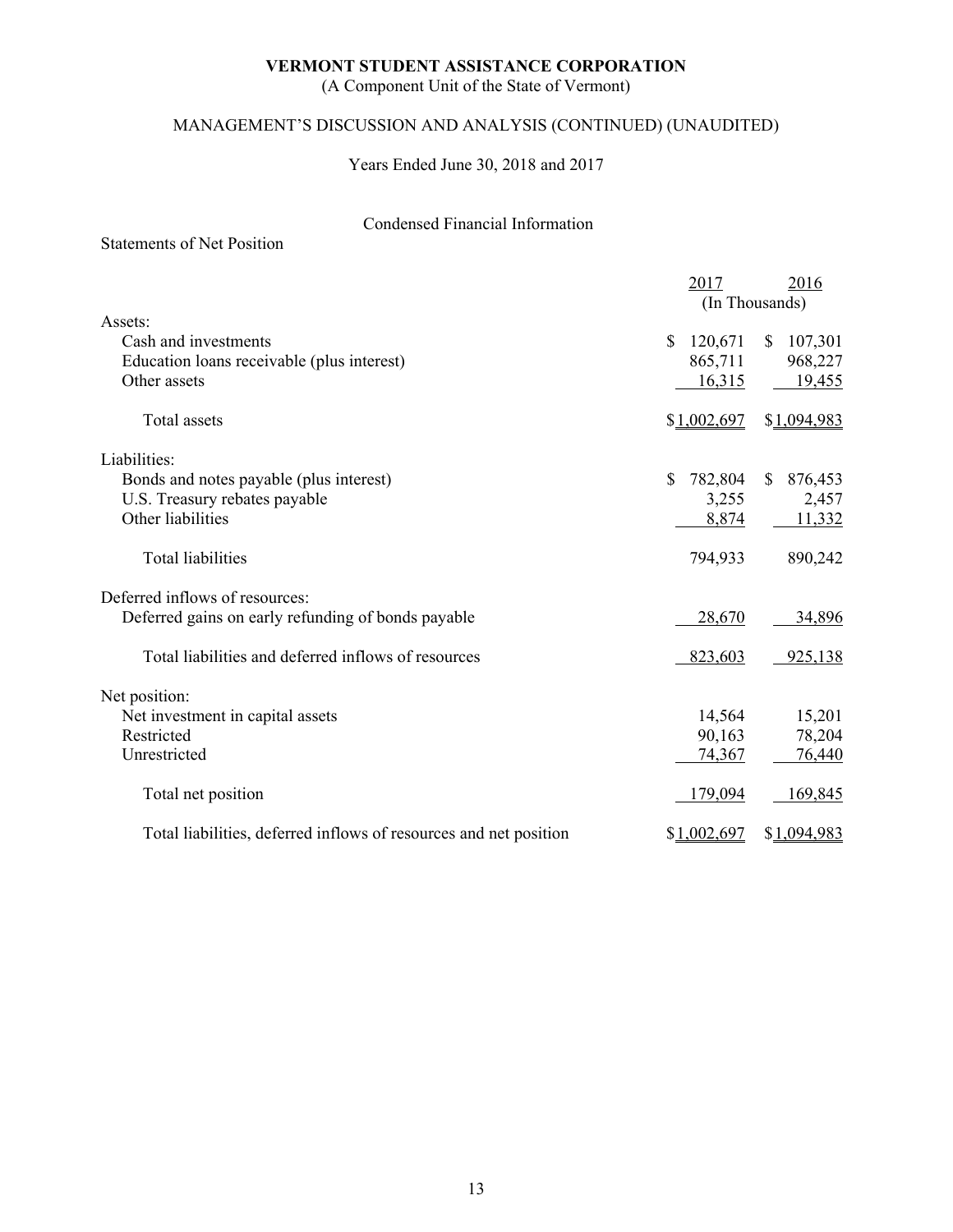(A Component Unit of the State of Vermont)

#### MANAGEMENT'S DISCUSSION AND ANALYSIS (CONTINUED) (UNAUDITED)

#### Years Ended June 30, 2018 and 2017

#### Statements of Revenues, Expenses and Changes in Net Position

|                                               | 2017           | 2016         |
|-----------------------------------------------|----------------|--------------|
|                                               | (In Thousands) |              |
| Operating revenues:                           |                |              |
| Interest earned from education loan financing | \$<br>40,983   | \$<br>41,640 |
| Other loan and guarantee program revenues     | 4,807          | 5,528        |
| Investment interest                           | 532            | 393          |
| Vermont state appropriations                  | 21,069         | 20,275       |
| Federal grants                                | 4,902          | 5,340        |
| Scholarship and gift income                   | 4,218          | 4,523        |
| Federal loan servicing income                 | 379            | 3,821        |
| Other income                                  | 1,008          | 785          |
| Total operating revenues                      | 77,898         | 82,305       |
| Operating expenses:                           |                |              |
| Grants and scholarships                       | 25,885         | 25,999       |
| Interest rebated to borrowers                 | 2,124          | 2,617        |
| Interest on debt, net of amortization         | 9,770          | 6,816        |
| Other loan financing costs                    | 6,454          | 13,842       |
| Corporate operating expenses and depreciation | 24,416         | 29,561       |
| Total operating expenses                      | 68,649         | 78,835       |
| Change in net position                        | 9,249          | 3,470        |
| Net position, beginning of year               | 169,845        | 166,375      |
| Net position, end of year                     | 179,094        | 169,845      |

#### *Net Position*

Cash and investment balances increased \$13.4 million from June 30, 2016 to June 30, 2017 from \$107.3 to \$120.7 million. The cash balance associated with restricted bonds increased \$12.6 million during this time, primarily due to the June 2017 issuance of the 2017A series bonds.

Student loans and interest receivable totaled \$865.7 million at June 30, 2017, down from \$968.2 million in 2016. This decrease is due to loan principal collections being in excess of new loan originations in the VSAC private loan program.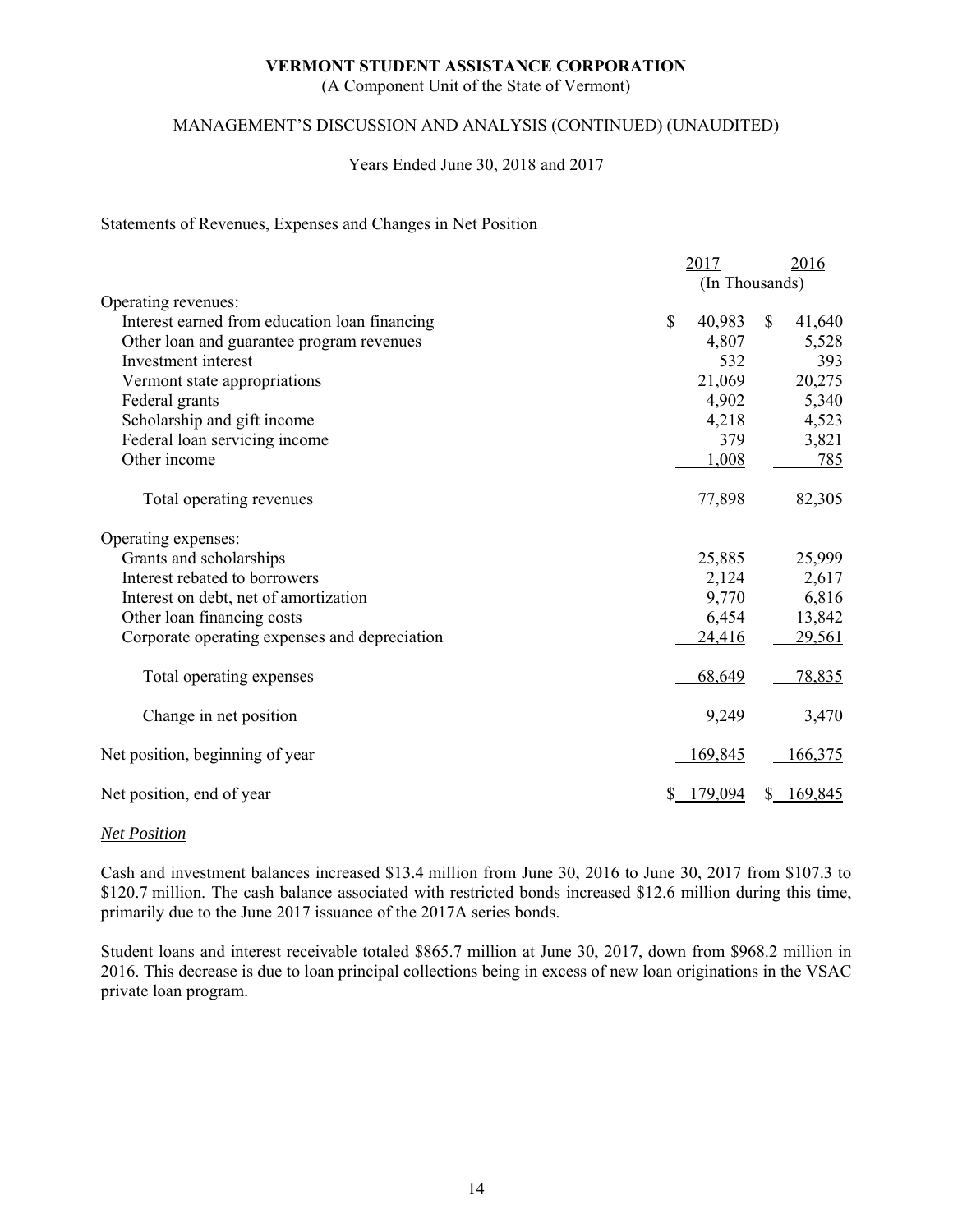(A Component Unit of the State of Vermont)

#### MANAGEMENT'S DISCUSSION AND ANALYSIS (CONTINUED) (UNAUDITED)

Years Ended June 30, 2018 and 2017

Bonds and notes payable decreased \$93.7 million from \$876.5 million at June 30, 2016 to \$782.8 million at June 30, 2017. VSAC's financing activity in 2017 was comprised primarily of the following (in millions):

| Principal payments, 2012-13-14 variable rate notes | \$(133.3) |
|----------------------------------------------------|-----------|
| Principal payments, VSAC fixed rate bonds          | (11.2)    |
| Issuance of 2017A/B student loan financing bond    | 50.4      |
| Principal payments, State of Vermont note payable  | (0.8)     |
| Other changes                                      | 1.2       |
|                                                    |           |

The 2012, 2013 and 2014 variable rate notes, which were issued in those years to refund letter of credit bonds, the ABCP Conduit note, and auction rate bonds include a feature which requires periodic calculations of available cash used to pay bond principal. For more information regarding bonds and notes payable, see Note 9 to the audited financial statements.

U.S. Treasury rebates payable is described in the expense discussion. This liability increased as of June 30, 2017 to \$3.3 million from \$2.5 million as of June 30, 2016.

Unrestricted net position decreased from \$76.4 million at June 30, 2016 to \$74.4 million at June 30, 2017. Including the Net Investment in Capital Assets section of Net Position, the year over year decrease is \$2.7 million. VSAC's unrestricted net position at June 30, 2017 and 2016 consists of the following (in millions):

|                                                                    | 2017  | 2016  |
|--------------------------------------------------------------------|-------|-------|
| Cash/investments held for new bond issuance and operating reserves | 16.2  | 17.1  |
| Investment in student loans and related interest                   | 38.5  | 40.7  |
| Physical plant                                                     | 14.6  | 15.2  |
| Subordinated VSAC bonds                                            | 22.5  | 22.5  |
| Other                                                              | (2.9) | (3.9) |
| Total unrestricted including Investment in Capital Assets          | -88.9 |       |

Restricted net position increased from \$78.2 million at June 30, 2016 to \$90.2 million at June 30, 2017. This increase was primarily in the bond funds due to the operating surplus in those funds. Of the \$90.2 million, \$84.0 million is restricted by bond resolutions. The remaining \$6.2 million is restricted for scholarships and grants and for programs to encourage students to pursue higher education.

#### *Revenues*

VSAC's fiscal 2017 financial results increased net position by \$9.2 million. All revenues are considered operating revenues. VSAC realized \$77.9 million in operating revenues versus \$68.7 million in total expenses. VSAC revenues include interest income on student loans, various federal interest subsidies and special allowance payments, State of Vermont appropriations, fees earned in the federal guarantee program, and servicing fees earned for servicing student loans owned by the United States government.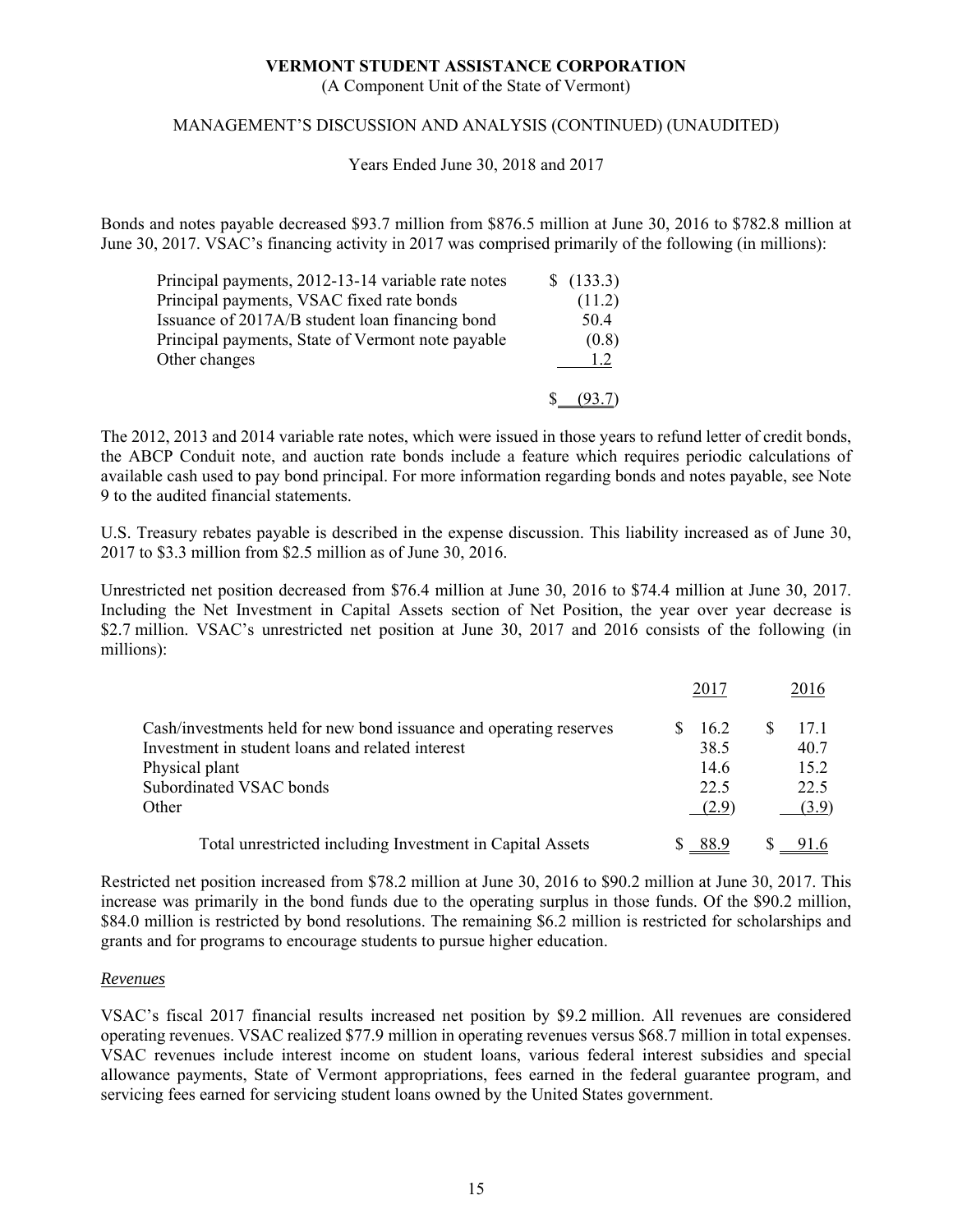(A Component Unit of the State of Vermont)

#### MANAGEMENT'S DISCUSSION AND ANALYSIS (CONTINUED) (UNAUDITED)

Years Ended June 30, 2018 and 2017

Overall loan revenue of VSAC is closely related to the general interest rate environment and the amount of loans outstanding. During 2017, loan revenue decreased from \$41.6 to \$41.0 million. The components of loan revenue are as follows (in thousands):

| U.S. Department of Education Interest Benefits    | 1.542    | $\frac{1}{2}$ , 173 |
|---------------------------------------------------|----------|---------------------|
| U.S. Department of Education Special Allowance    | 646      | 304                 |
| Borrower interest and fees on student loans       | 50,096   | 55,133              |
| Borrower interest paid to Department of Education | (11,301) | (15,970)            |
|                                                   |          | \$41,640            |

No new FFEL Program loans have been created since June 30, 2010. This affects the components of loan revenue differently:

- Interest for certain loans is paid by ED as a subsidized interest benefit on qualifying borrowers. This item decreased because the population of loans which qualify for this benefit is declining.
- ED also pays special allowance payments under certain interest rate conditions. This item increased despite declining eligible loan balances because of increasing interest rate indices (LIBOR).
- Although VSAC originates new non-guaranteed loans, the population of ED-guaranteed loans is paying down more rapidly, resulting in decreased borrower interest and fees.
- Certain borrower interest revenues in excess of the special allowance formulae must be paid to ED each quarter. The amount paid decreased as overall FFEL Program loans outstanding decreased and as the LIBOR index used in the special allowance formula increased.

Interest rate risk on student loan assets is managed by closely matching the coupon rate reset frequency of our debt instruments with rates that drive our loan returns. Our 2010A-1, 2011A-1, 2012A-1, 2013A-1, 2014A-1, 2015A-1, 2016A-1, 2017A-1 and 2017B-1 private loan financing bonds are issued with fixed interest rates. The student loans pledged to these bonds also have fixed interest rates. All other outstanding student loan bonds and notes have variable interest rates reset on periodic intervals based on short-term LIBOR rates. The earnings on loans pledged to these bonds also have variable interest rates based on short-term LIBOR rates with similar reset frequencies.

Other revenues associated with the loan and loan guarantee programs include consolidation fees, rehabilitation fees, default aversion fees, collections revenues, and other program fees and revenues. These fees and revenues totaled \$4.8 million in 2017 and \$5.5 million in 2016. This decrease is primarily due to the declining portfolio of loans associated with these revenue streams.

Interest rates on cash positions were higher throughout the year ending June 30, 2017, resulting in higher interest earnings over the prior year. Investments include unrestricted, student loan and scholarship funds temporarily invested in short-term investments, and scholarship endowment funds invested for long-term growth and income. Other gains (losses) related to investing, both realized gains (losses) on sales and unrealized gains (losses) on appreciated (depreciated) assets held at year-end, are reflected in the Other Income line and were \$444.3 thousand in 2017 and \$(126.4) thousand in 2016.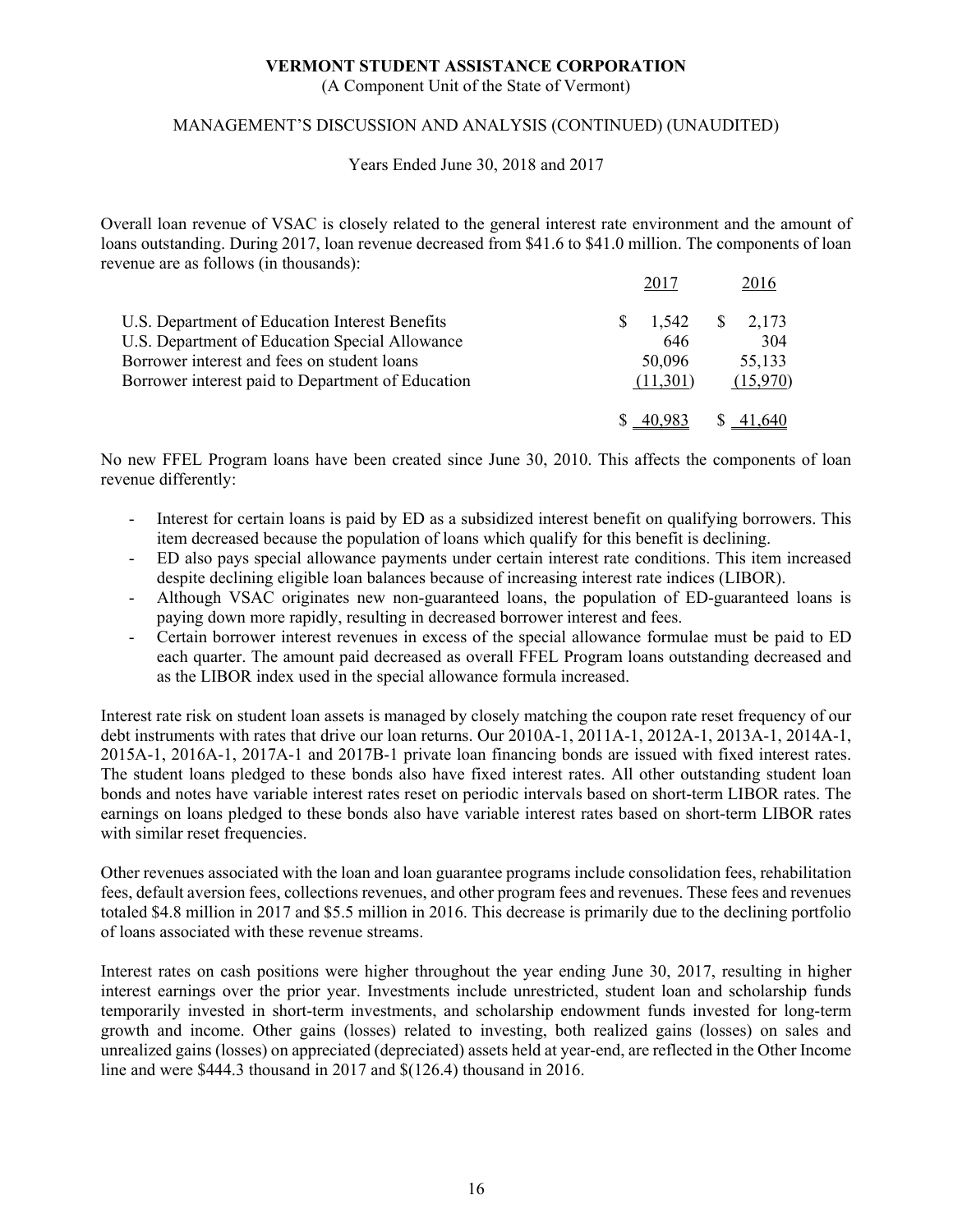(A Component Unit of the State of Vermont)

### MANAGEMENT'S DISCUSSION AND ANALYSIS (CONTINUED) (UNAUDITED)

Years Ended June 30, 2018 and 2017

VSAC's State funding support increased slightly to \$21.1 million in 2017 from \$20.3 million in 2016. State appropriation support remained unchanged at \$20.2 million while overall revenue increased as deferred scholarship revenue received in prior years was spent or made available for grant awards.

Federal grants were down from \$5.3 million in fiscal 2016 to \$4.9 million in fiscal 2017. Beginning with the year ended June 30, 2016, following a policy clarification received from ED, VSAC began applying for funding for one Federal scholarship program in advance of scholarship awards and disbursements. Such funds are maintained in a restricted bank account in the scholarship fund. Excepting scholarships, Federal grants revenues are applied for only after VSAC had incurred expenses for administration and program activities associated with those grants.

Scholarship revenues, principally restricted gifts and grants, decreased from \$4.5 million in 2016 to \$4.2 million in 2017.

Revenues earned for servicing Federal-owned student loans decreased from \$3.8 million in 2016 to \$379 thousand in 2017. This decrease follows VSAC's decision to exit this Federal program. No further revenues on this business function should be expected going forward.

#### *Expenses*

VSAC has four main types of expenses: 1. Student aid, 2. Interest and other costs of debt, 3. Noninterest costs of financing loans, and 4. Costs of operations.

Student Aid – VSAC provided Vermont students with \$25.9 million in student aid during fiscal 2017. Of this amount, \$20.2 million in grant aid was provided from State appropriations. An additional \$5.7 million was made available through various scholarship programs managed by VSAC. Direct aid in the form of grants and scholarships represented 37.7% of VSAC's operating expenses in fiscal 2017 compared to 33.0% in 2016.

While not strictly a student aid expense, interest rebated to borrowers helps current and former students and parents manage their education debt. VSAC provided \$2.1 million in rebates of interest to borrowers in 2017, which represents 3.1% of VSAC's operating expenses in fiscal 2017 compared to 3.3% in 2016. The dollar amount of this expense will continue to decline as the loans outstanding eligible for the rebates decrease.

It is also important to note that, while not an expense to the Corporation, a significant portion of aid to students is the \$43.8 million of loans VSAC made available to students and parents in fiscal 2017.

Interest Costs – In order to provide Vermont students and parents with low-cost loans, VSAC issued two types of bonds that remain outstanding as of June 30, 2017 and 2016. The interest costs of the bonds represent a major expense category for VSAC. The variable-rate notes were issued to refinance VSAC's auction-rated securities and are supported by variable-rate student loans. The student loans and bonds bear interest at a fixed margin added to one or three-month LIBOR. This margin does not change after being set when the bonds were sold and loans originated. Fixed-rate bonds were issued beginning in 2010 in order to finance newly-originated fixed-rate loans. These rate structures result in interest revenue to bond interest expense that is closely matched.

Bonds and notes issued in prior years are paying down faster than VSAC's new fixed-rate bond issuances, resulting in a decrease in debt outstanding during the year. Although VSAC's bond and note balances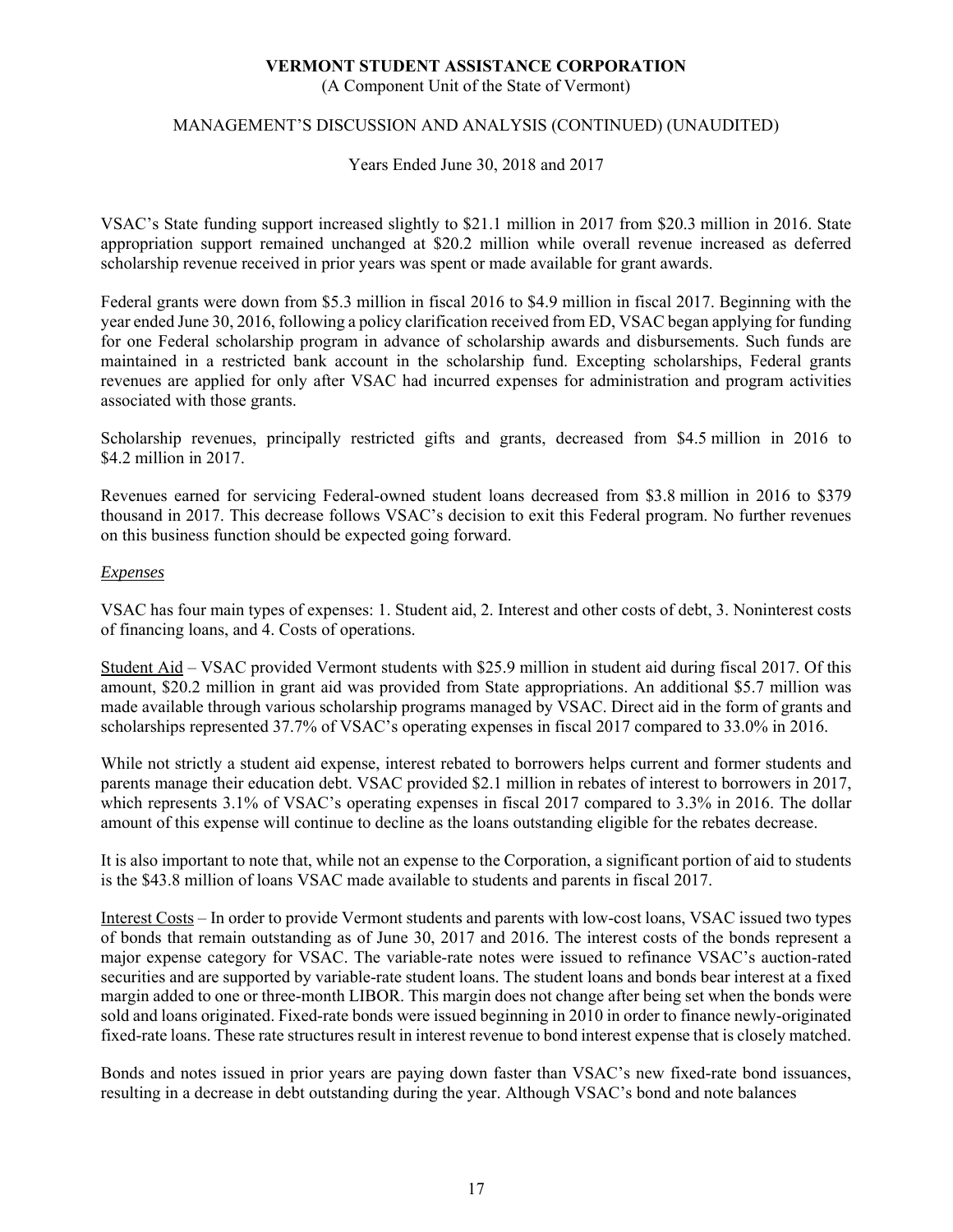(A Component Unit of the State of Vermont)

#### MANAGEMENT'S DISCUSSION AND ANALYSIS (CONTINUED) (UNAUDITED)

Years Ended June 30, 2018 and 2017

decreased (as outlined above), VSAC's interest costs before the amortization of deferred gains on early refunding of bonds payable increased due to increasing LIBOR interest rate indices affecting the variable-rate notes and due to the issuance of new fixed-rate bonds, which bear interest at higher rates. Net of deferred gains on early refunding, this expense represents 14.2% of VSAC operating expenses in fiscal 2017, up from 8.6% in 2016. The components of VSAC's interest expense for 2017 and 2016 were as follows (in thousands):

| Interest expense incurred on outstanding debt<br>Amortization of deferred gain on refunded debt | \$15,996<br>(6,226) | \$ 14,227 |
|-------------------------------------------------------------------------------------------------|---------------------|-----------|
| Bond interest expense recognized, net                                                           |                     |           |

Other Loan Financing Costs – Other loan financing expenses include credit enhancement and remarketing fees for our bond issues, consolidation and lender fees VSAC pays to the federal government, provisions for changes in arbitrage earnings liability to the U.S. Treasury, and increases in VSAC's provision for uninsured loan losses, as well as a variety of other costs incurred in issuing and managing \$782.2 million in outstanding bonds and notes. These costs totaled \$6.5 million in fiscal 2017 and \$13.8 million in 2016, representing approximately 9.4% and 17.6%, respectively, of total operating expenses in these years. The decrease of \$7.4 million in this expense was primarily the result of decreased provision for loan losses which was down \$6.5 million; \$5.0 million of this is due to the one-time loan loss reserve adjustment discussed above under 'Highlights' and in financial statement Note 2 under the heading 'Allowance for Loan Losses'. Aside from the one-time adjustment, VSAC's loan loss experience is improving due to seasoning of its older variable rate loans and better underwriting standards for the newer fixed rate program loans. Decreased FFELP Consolidation fees (down \$0.7 million due to decreasing loan balances) also contributed to the decrease in this expense category. Interest subject to U.S. Treasury rebate is another component of Other Loan Financing Costs. This represents earnings on tax-exempt bond-financed loans and investments that would be returned to the U.S. Treasury if the loan portfolios were completely liquidated at June 30 and all bondholders were repaid. By using interest rebates to VSAC borrowers, it is managed to minimize the probability of a liability balance at the end of a bond life cycle.

Costs of Operations – The costs of operating VSAC's programs, as well as facilities and overhead costs, totaled \$24.4 million in fiscal 2017 compared to \$30.0 million in fiscal 2016. The primary components of VSAC's operating costs (in thousands) were as follows for the years ended June 30:

|                                  | 2017   | 2016   |
|----------------------------------|--------|--------|
| Salaries and wages               | 10,671 | 13,463 |
| Employee healthcare costs        | 2,339  | 4,362  |
| Other employee benefit costs     | 2,166  | 2,573  |
| Administrative expenses          | 7,023  | 8,968  |
| Separation-related expenses      | 2,217  | 195    |
| <b>Total Costs of Operations</b> |        | 29.561 |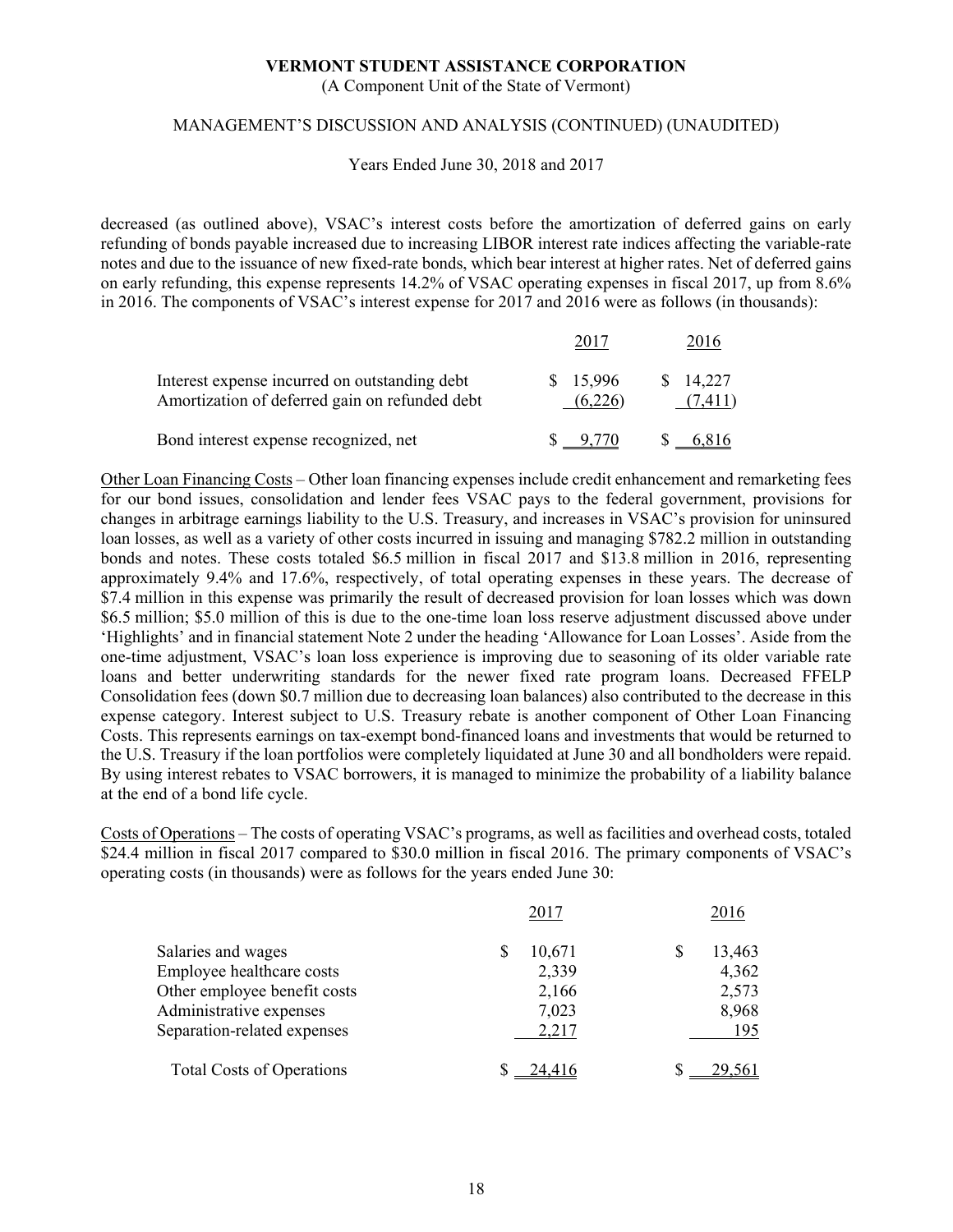(A Component Unit of the State of Vermont)

#### MANAGEMENT'S DISCUSSION AND ANALYSIS (CONCLUDED) (UNAUDITED)

Years Ended June 30, 2018 and 2017

The 2017 separation-related expenses are associated with VSAC's termination of its Federal loan servicing activities. These expenses are expected to be non-recurring and are described in more detail in financial statement Note 17 'Termination Benefits'.

The decreases in salaries and wages, health care, and benefits are due to the workforce reduction which occurred following the Federal loan servicing shutdown. The \$1.9 million decrease in administrative expenses is primarily due to the shutdown of VSAC's Federal loan servicing program. Overall costs of operations represent 35.6% of total operating expenses in fiscal 2017 compared to 37.5% in 2016.

Expenses for 2017 totaled \$68.7 million. Revenues totaled \$77.9 million. The change in total net position for the year was an increase of \$9.2 million. The ending balance of net position at June 30, 2017 was \$179.1 million, as compared to \$169.8 million at June 30, 2016.

There are currently no known facts, decisions, or conditions that are expected to have a significant effect on the net position or the results of operations.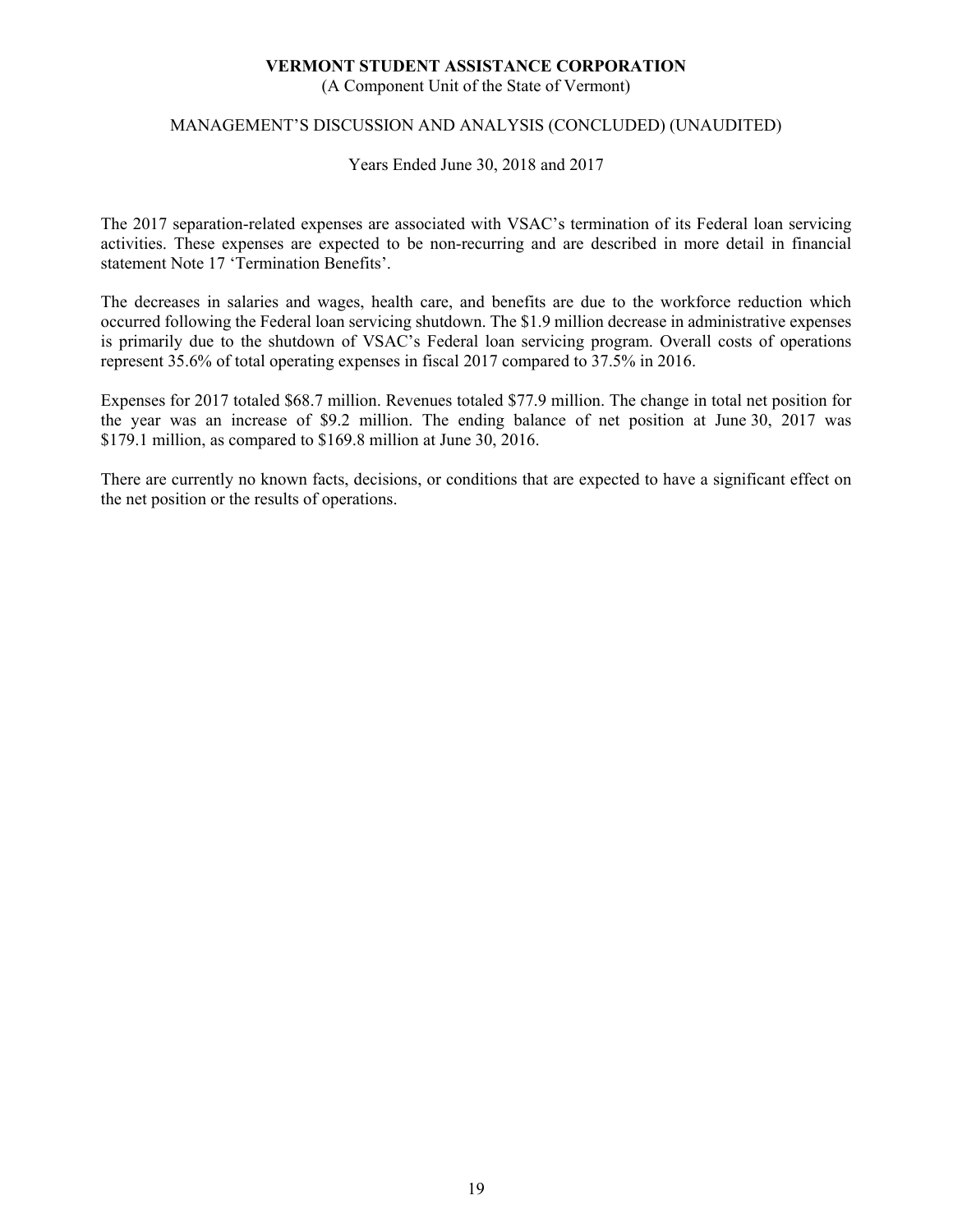(A Component Unit of the State of Vermont)

## STATEMENTS OF NET POSITION

# June 30, 2018 and 2017

# ASSETS

|                                             | 2018           |              | 2017    |
|---------------------------------------------|----------------|--------------|---------|
|                                             | (In Thousands) |              |         |
| Current assets:                             |                |              |         |
| Cash and cash equivalents                   | \$<br>23,941   | <sup>S</sup> | 23,142  |
| Receivables                                 |                |              |         |
| Student loans, net                          | 107,087        |              | 120,559 |
| Student loan interest and special allowance | 13,277         |              | 10,230  |
| Investment interest                         | 124            |              | 43      |
| Federal administrative and program fees     | 143            |              | 138     |
| Other                                       | 1,369          |              | 1,060   |
| Other assets                                | 737            |              | 510     |
| Total current assets                        | 146,678        |              | 155,682 |
| Noncurrent assets:                          |                |              |         |
| Restricted cash                             | 84,257         |              | 92,314  |
| Scholarship endowment investments           | 5,856          |              | 5,215   |
| Lease receivable                            | 2,670          |              |         |
| Student loans receivable, net               | 664,530        |              | 734,922 |
| Capital assets, net                         | 13,907         |              | 14,564  |
| Total noncurrent assets                     | 771,220        |              | 847,015 |

Total assets  $$917,898$  \$1,002,697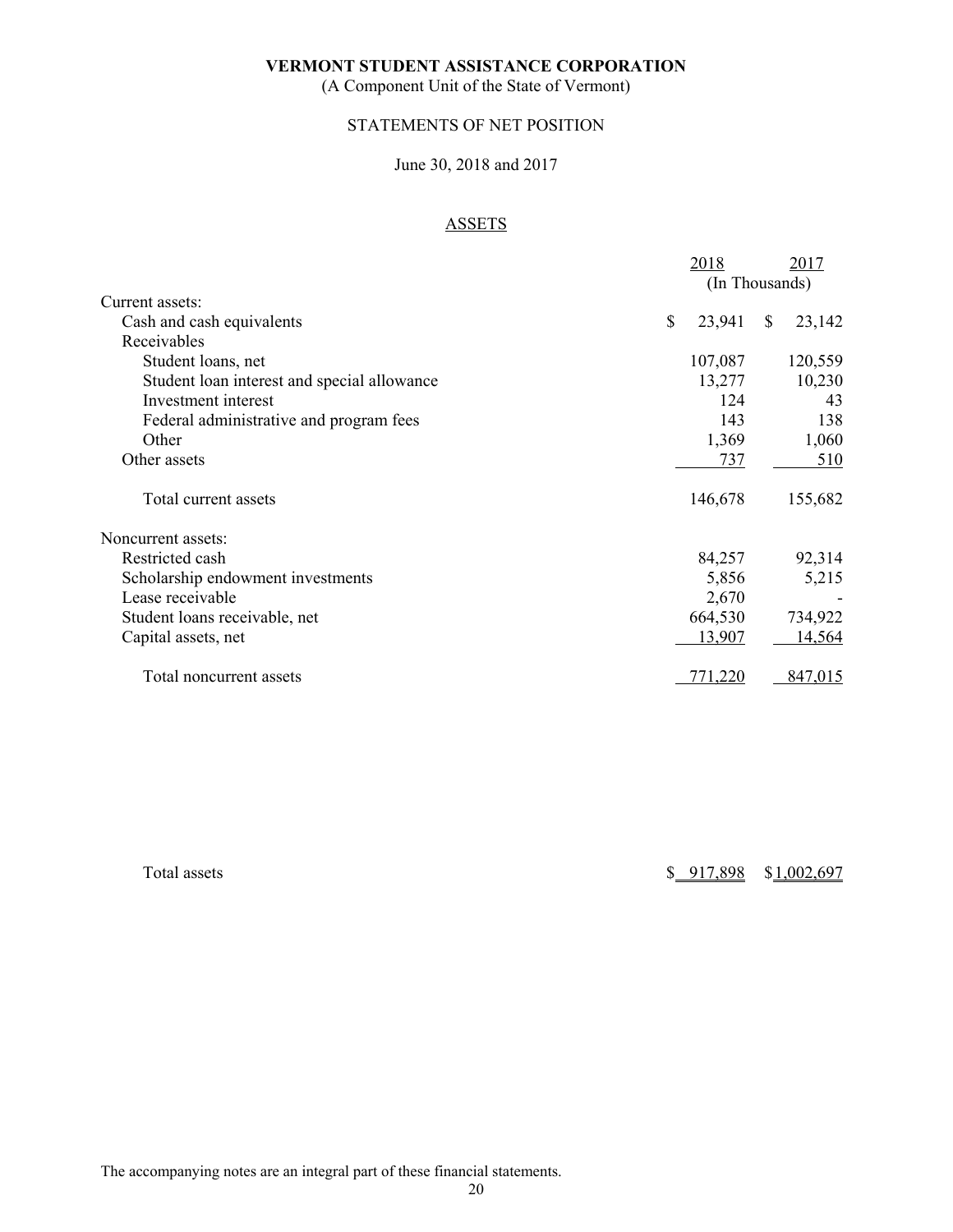# LIABILITIES, DEFERRED INFLOWS OF RESOURCES AND NET POSITION

|                                                                   | 2018           | 2017        |
|-------------------------------------------------------------------|----------------|-------------|
|                                                                   | (In Thousands) |             |
| Current liabilities:                                              |                |             |
| Bonds and notes payable                                           | \$<br>7,720    | \$<br>7,515 |
| Accounts payable and other liabilities                            | 2,344          | 2,699       |
| Accrued interest on bonds payable                                 | 771            | 652         |
| Unearned revenue                                                  | 6,517          | 6,175       |
| Total current liabilities                                         | 17,352         | 17,041      |
| Noncurrent liabilities:                                           |                |             |
| Bonds and note payable                                            | 685,663        | 774,637     |
| U.S. Treasury rebates payable                                     | 3,093          | 3,255       |
| Total noncurrent liabilities                                      | 688,756        | 777,892     |
| <b>Total liabilities</b>                                          | 706,108        | 794,933     |
| Deferred inflows of resources:                                    |                |             |
| Deferred lease revenue                                            | 2,347          |             |
| Deferred gains on early refunding of bonds payable                | 23,500         | 28,670      |
| Total liabilities and deferred inflows of resources               | 731,955        | 823,603     |
| Net position:                                                     |                |             |
| Net investment in capital assets                                  | 13,907         | 14,564      |
| Restricted                                                        | 99,328         | 90,163      |
| Unrestricted                                                      | 72,708         | 74,367      |
| Total net position                                                | 185,943        | 179,094     |
| Total liabilities, deferred inflows of resources and net position | \$917,898      | \$1,002,697 |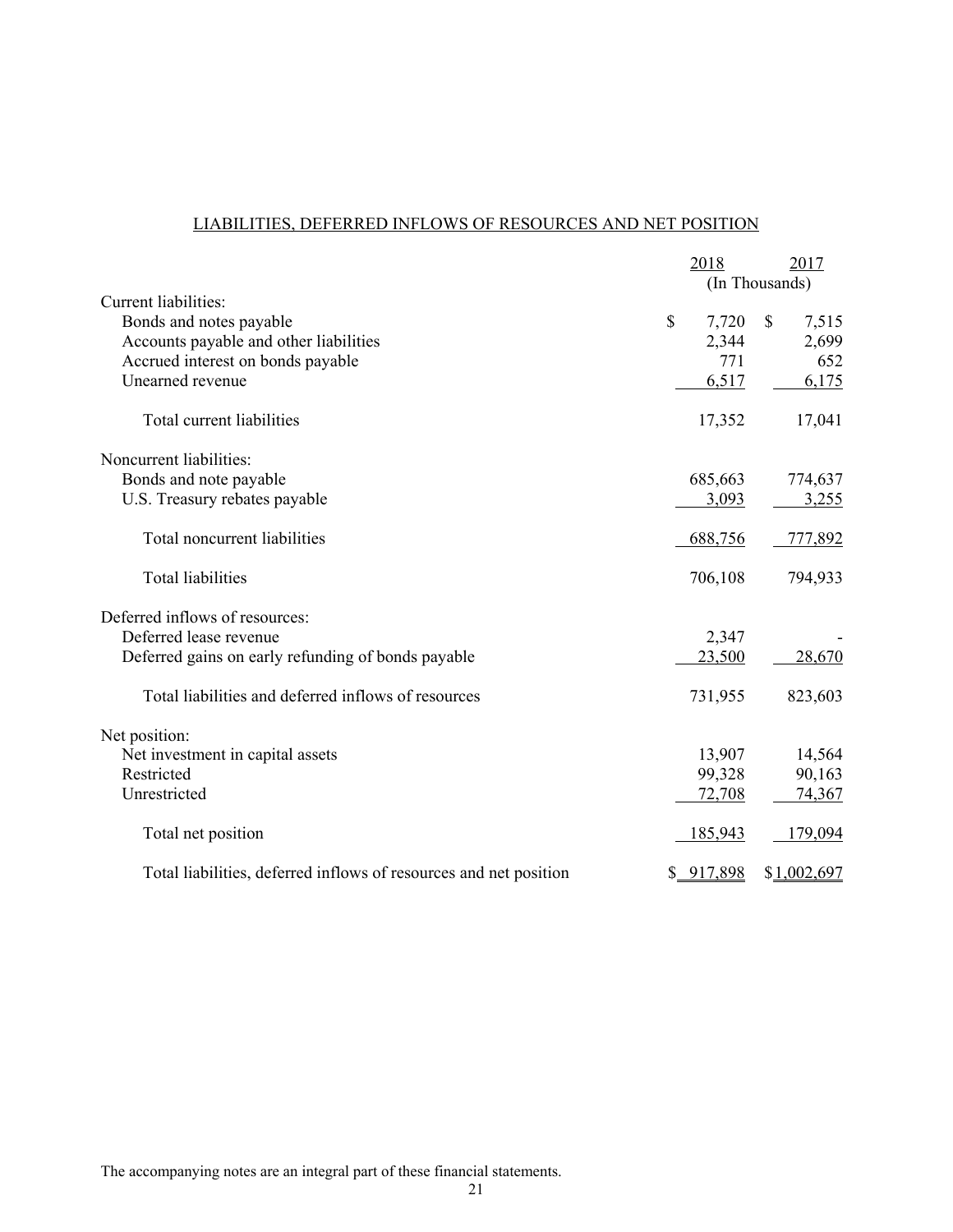(A Component Unit of the State of Vermont)

# STATEMENTS OF REVENUES, EXPENSES AND CHANGES IN NET POSITION

#### Years Ended June 30, 2018 and 2017

|                                                            |              | 2018           | 2017        |
|------------------------------------------------------------|--------------|----------------|-------------|
|                                                            |              | (In Thousands) |             |
| Operating revenues:                                        |              |                |             |
| Interest and fees on student loans:                        |              |                |             |
| U.S. Department of Education interest benefits             | $\mathbb{S}$ | 1,116          | \$<br>1,542 |
| U.S. Department of Education special allowance             |              | 1,695          | 646         |
| Borrower interest and fees on student loans                |              | 46,703         | 50,096      |
| Borrower interest returned to U.S. Department of Education |              | (6,948)        | (11,301)    |
| Vermont state grants                                       |              | 20,326         | 21,069      |
| Interest on cash and investments                           |              | 1,217          | 532         |
| Guarantee agency administrative revenues                   |              | 4,830          | 4,807       |
| Federal grants                                             |              | 4,896          | 4,902       |
| Scholarship and gift income                                |              | 3,968          | 4,218       |
| Federal loan servicing income                              |              |                | 379         |
| Other income                                               |              | 1,119          | 1,008       |
| Total operating revenues                                   |              | 78,922         | 77,898      |
| Operating expenses:                                        |              |                |             |
| Interest, net of amortization of bond premium and deferred |              |                |             |
| gains on early refunding of bonds payable                  |              | 14,940         | 9,770       |
| Salaries and benefits                                      |              | 15,780         | 17,321      |
| Grants and scholarships                                    |              | 24,646         | 25,885      |
| Interest rebated to borrowers                              |              | 2,081          | 2,124       |
| Other general and administrative                           |              | 6,089          | 6,163       |
| Interest subject to U.S. Treasury rebate                   |              | (162)          | 798         |
| Credit enhancement and remarketing fees                    |              | 107            | 108         |
| Consolidation and lender paid fees                         |              | 4,064          | 4,655       |
| Other loan related expenses                                |              | 1,563          | 1,372       |
| Changes in the provision for losses on student loans       |              | 1,402          | (1,213)     |
| Depreciation                                               |              | 931            | 932         |
| Bond issuance costs                                        |              | 632            | 734         |
| Total operating expenses                                   |              | 72,073         | 68,649      |
| Change in net position from operations and                 |              |                |             |
| change in net position                                     |              | 6,849          | 9,249       |
| Net position, beginning of year                            |              | 179,094        | 169,845     |
| Net position, end of year                                  |              | \$ 185,943     | \$ 179,094  |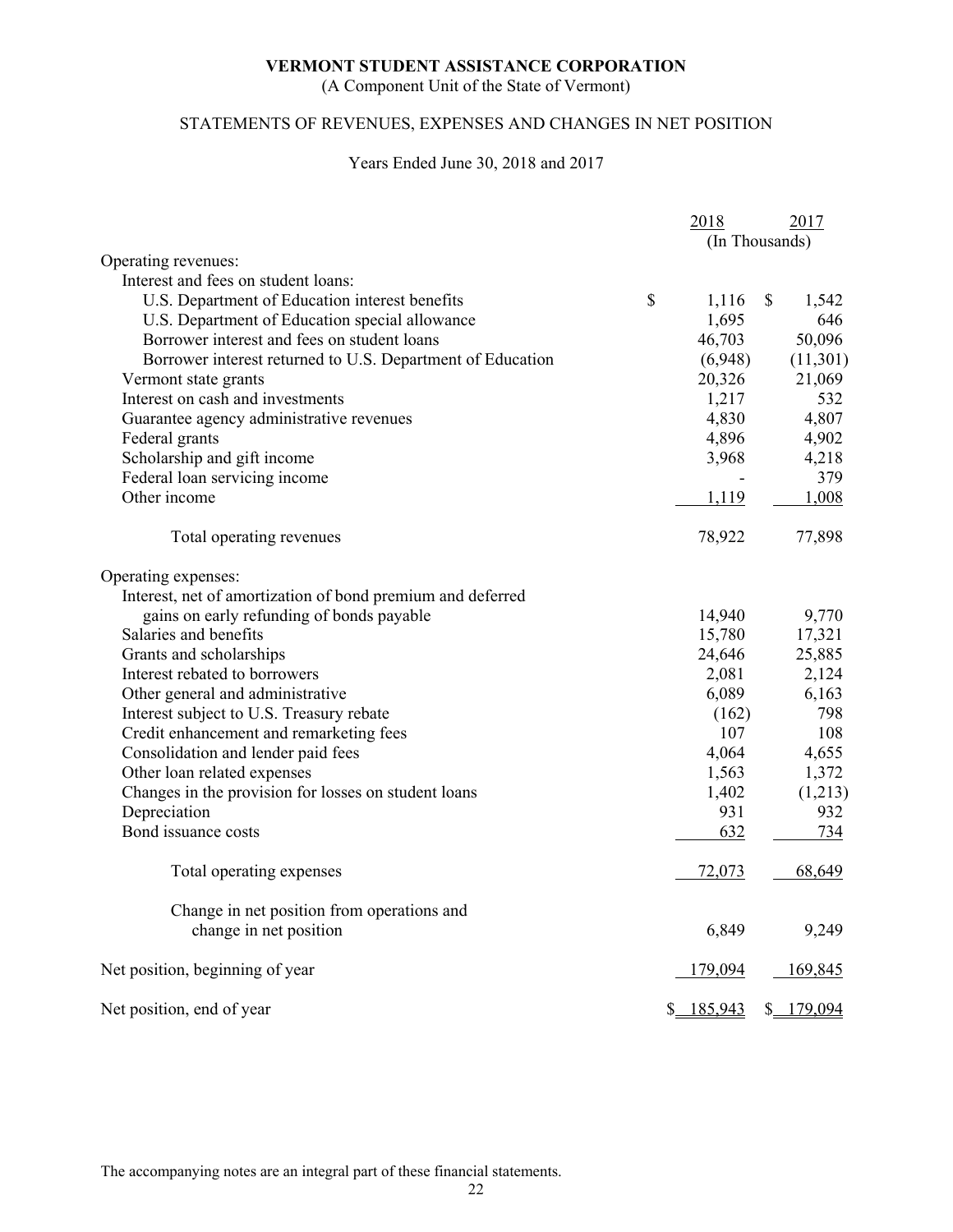(A Component Unit of the State of Vermont)

# STATEMENTS OF CASH FLOWS

#### Years Ended June 30, 2018 and 2017

|                                                                                                | 2018         | 2017           |
|------------------------------------------------------------------------------------------------|--------------|----------------|
|                                                                                                |              | (In Thousands) |
| Cash flows from operating activities:                                                          |              |                |
| Cash received from customers, donors and governments                                           | \$<br>14,020 | \$<br>16,047   |
| Principal payments received on student loans                                                   | 134,986      | 159,040        |
| Cash paid to suppliers for goods and services                                                  | (12,065)     | (13, 422)      |
| Grants and scholarship disbursements                                                           | (24, 646)    | (25,885)       |
| Loans made and purchased                                                                       | (44,993)     | (43, 849)      |
| Cash paid to employees for salaries and benefits                                               | (15, 943)    | (18,064)       |
| Interest and fees received on student loans                                                    | 29,307       | 27,422         |
| Vermont state appropriations received                                                          | 20,326       | 21,069         |
| Net cash provided by operating activities                                                      | 100,992      | 122,358        |
| Cash flows from noncapital financing activities:                                               |              |                |
| Proceeds from the sale of bonds payable                                                        | 38,174       | 52,253         |
| Payments on bonds payable                                                                      | (126,061)    | (145, 331)     |
| Decrease (increase) in restricted cash                                                         | 8,057        | (12, 552)      |
| Interest paid to bond holders                                                                  | (20, 873)    | (16,566)       |
| Net cash used by noncapital financing activities                                               | (100, 703)   | (122, 196)     |
| Cash flows from capital and related financing activities:                                      |              |                |
| Acquisition and construction of capital assets                                                 | (274)        | (296)          |
| Net cash used by capital and related financing activities                                      | (274)        | (296)          |
| Cash flows from investing activities:                                                          |              |                |
| Interest received on cash and investments                                                      | 1,136        | 510            |
| Purchase of investments                                                                        | (487)        | (5,116)        |
| Proceeds from sale of investments                                                              | 135          | 4,741          |
| Net cash provided by investing activities                                                      | 784          | 135            |
| Net increase in cash and cash equivalents                                                      | 799          | 1              |
| Cash and cash equivalents, beginning of year                                                   | 23,142       | 23,141         |
| Cash and cash equivalents, end of year                                                         | 23,941       | 23,142<br>\$_  |
| Supplemental disclosure of non-cash operating activities:<br>Student loan interest capitalized | 9,015        | <u>11,954</u>  |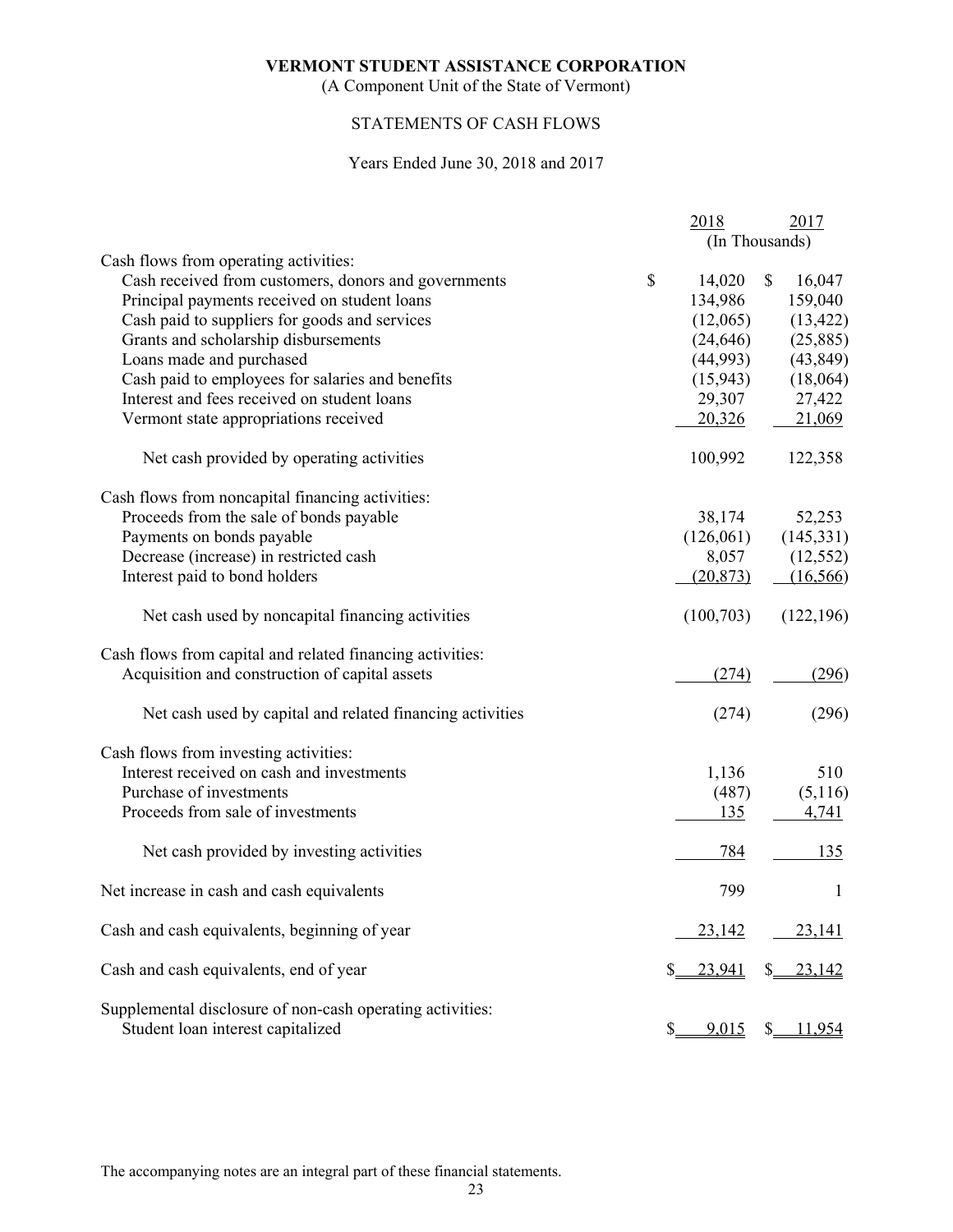(A Component Unit of the State of Vermont)

# STATEMENTS OF CASH FLOWS (CONCLUDED)

#### Years Ended June 30, 2018 and 2017

|                                                                      | 2018           |               | 2017       |
|----------------------------------------------------------------------|----------------|---------------|------------|
|                                                                      | (In Thousands) |               |            |
| Reconciliation of change in net position from operations to net cash |                |               |            |
| provided by operating activities:                                    |                |               |            |
| Change in net position from operations                               | \$<br>6,849    | $\mathcal{S}$ | 9,249      |
| Adjustments to reconcile change in net position from operations      |                |               |            |
| to net cash provided by operating activities:                        |                |               |            |
| Depreciation                                                         | 931            |               | 932        |
| Changes in the provision for losses on student loans                 | 1,402          |               | (1,213)    |
| Net amortization of bond premium                                     | (882)          |               | (660)      |
| Amortization of deferred lease revenue                               | (48)           |               |            |
| Amortization of deferred gains on early                              |                |               |            |
| refunding of bonds payable                                           | (5,170)        |               | (6,226)    |
| Net realized and unrealized gains on investments                     | (290)          |               | (444)      |
| Investment interest received                                         | (1, 136)       |               | (510)      |
| Interest paid to bond holders                                        | 20,873         |               | 16,566     |
| Lease receivable payments                                            | (274)          |               |            |
| Changes in operating assets and liabilities:                         |                |               |            |
| Investment interest receivable                                       | (81)           |               | (21)       |
| Student loans receivable                                             | 82,462         |               | 104,628    |
| Student loan interest receivable                                     | (3,048)        |               | (899)      |
| Federal administrative and program fees receivable                   | (5)            |               | 42         |
| Other receivables                                                    | (309)          |               | 2,399      |
| Other assets                                                         | (227)          |               | 84         |
| Accounts payable and other liabilities                               | (354)          |               | (1,714)    |
| Unearned revenue                                                     | 342            |               | (744)      |
| Accrued interest on bonds payable                                    | 119            |               | 90         |
| U.S. Treasury rebates payable                                        | (162)          |               | 799        |
| Total adjustments                                                    | 94,143         |               | 113,109    |
| Net cash provided by operating activities                            | 100,992        |               | \$ 122,358 |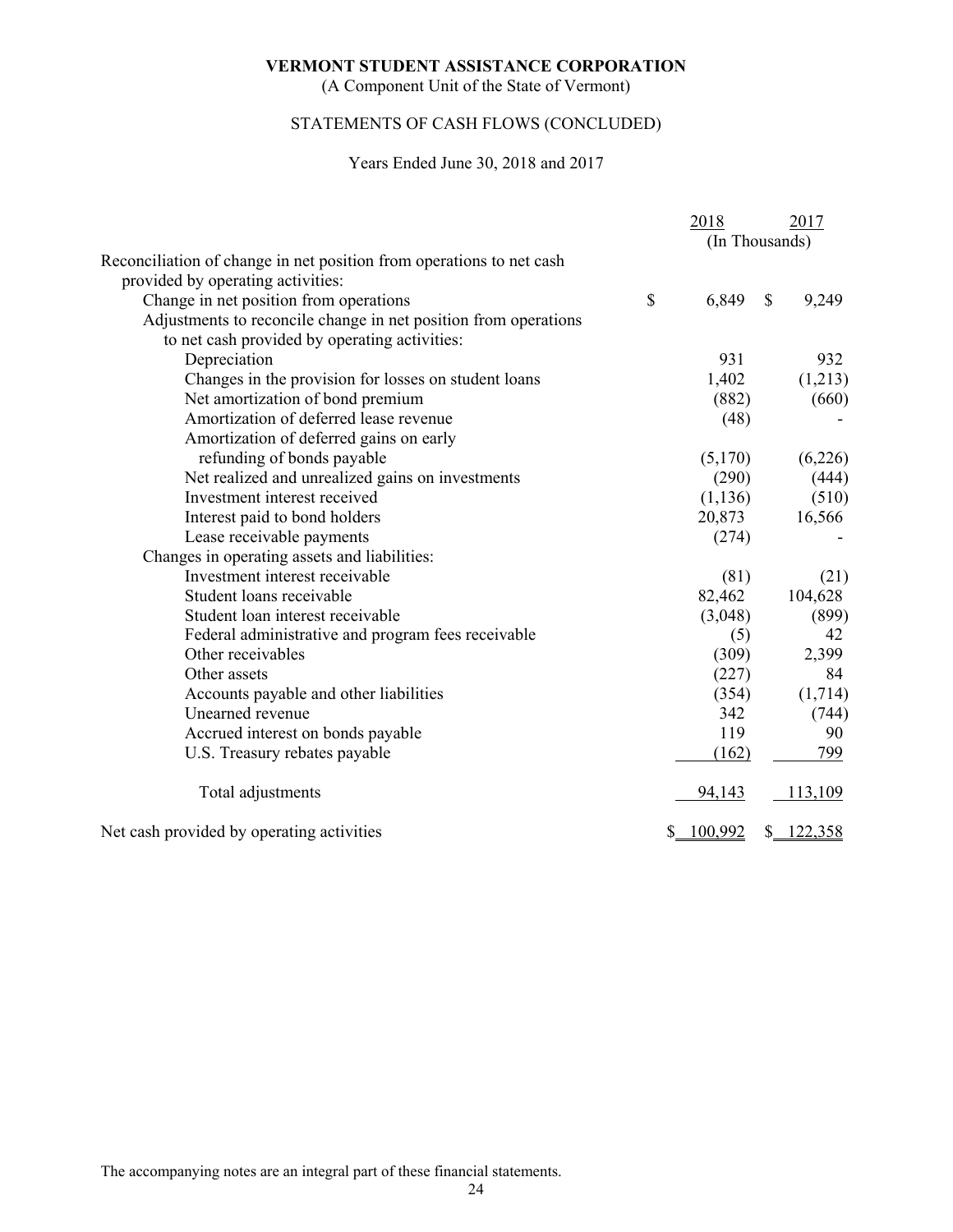(A Component Unit of the State of Vermont)

# STATEMENTS OF FIDUCIARY NET POSITION

#### AGENCY FUNDS

#### June 30, 2018 and 2017

| As of June 30, 2018                                                                                                  | Federal<br>Loan<br>Reserve<br><b>Fund</b> | <b>VHEIP</b><br>(In Thousands) | <b>Total</b>                    |
|----------------------------------------------------------------------------------------------------------------------|-------------------------------------------|--------------------------------|---------------------------------|
| Assets held for others                                                                                               |                                           |                                |                                 |
| Cash and cash equivalents<br>Investments<br>Due from U.S. Department of Education                                    | \$15,775<br>285                           | 550<br>$\mathbb{S}$<br>372,702 | \$16,325<br>372,702<br>285      |
| <b>Total</b> assets                                                                                                  | \$16,060                                  | \$373,252                      | \$389,312                       |
| <b>Liabilities</b>                                                                                                   |                                           |                                |                                 |
| Accounts payable and other liabilities<br>Amounts held on behalf of investors<br>Federal loan reserve funds held for | \$2,426                                   | 91<br>$\mathbb{S}$<br>373,161  | $\frac{$}{2,517}$<br>373,161    |
| U.S. Department of Education                                                                                         | 13,634                                    | $\overline{\phantom{a}}$       | 13,634                          |
| <b>Total liabilities</b>                                                                                             | \$16,060                                  | \$373,252                      | \$389,312                       |
| As of June 30, 2017                                                                                                  | Federal<br>Loan<br>Reserve<br>Fund        | <b>VHEIP</b><br>(In Thousands) | Total                           |
| Assets held for others                                                                                               |                                           |                                |                                 |
| Cash and cash equivalents<br>Investments<br>Due from U.S. Department of Education                                    | \$13,298<br>1,536                         | $\mathbb{S}$<br>353<br>334,197 | \$13,651<br>334,197<br>$-1,536$ |
| Total assets                                                                                                         | \$14,834                                  |                                | \$334,550 \$349,384             |
| Liabilities                                                                                                          |                                           |                                |                                 |
| Accounts payable and other liabilities<br>Amounts held on behalf of investors<br>Federal loan reserve funds held for | \$1,717                                   | $\mathbb{S}$<br>83<br>334,467  | 1,800<br>\$<br>334,467          |
| U.S. Department of Education                                                                                         | 13,117                                    |                                | 13,117                          |
| <b>Total liabilities</b>                                                                                             | \$14,834                                  | \$334,550                      | \$349,384                       |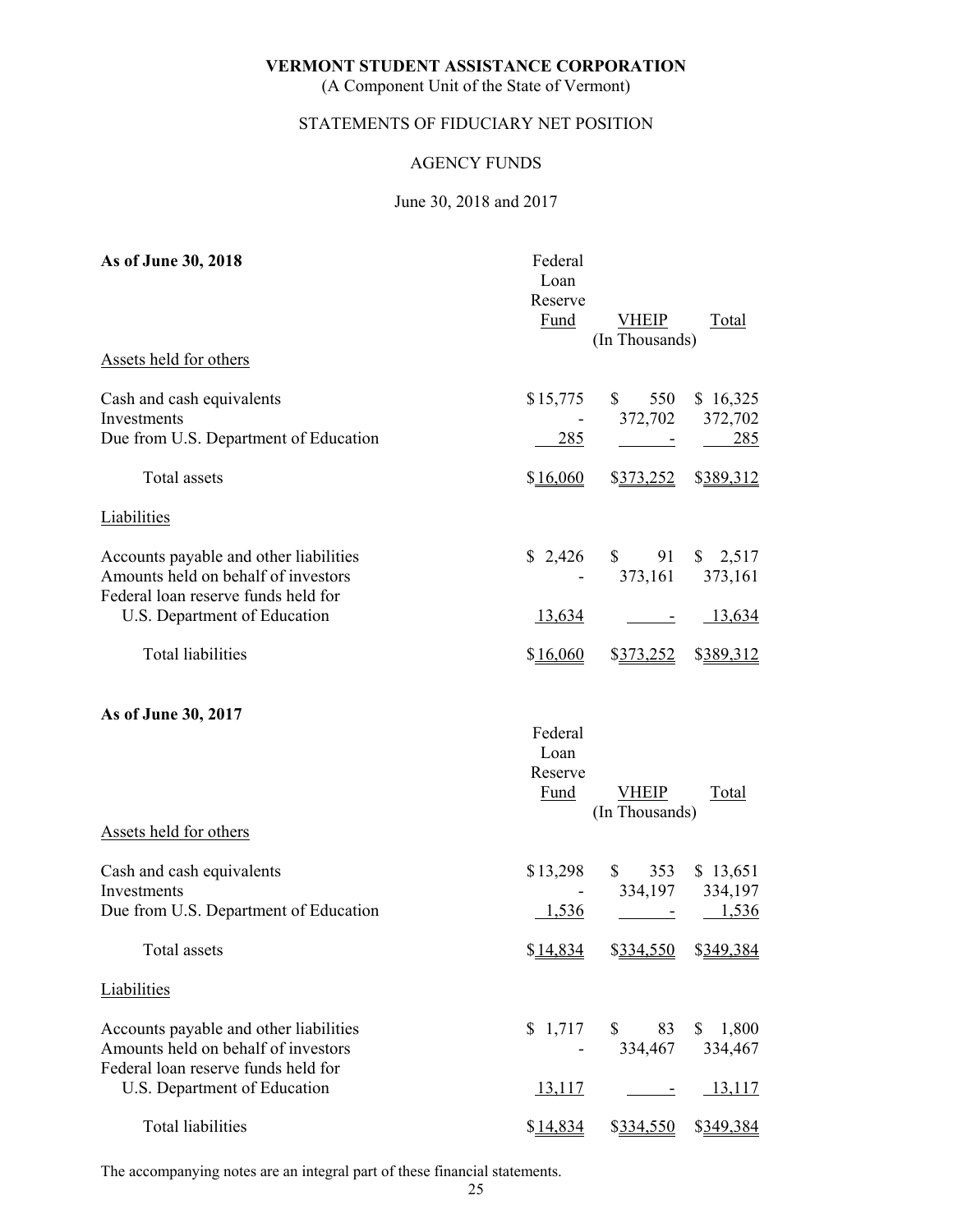(A Component Unit of the State of Vermont)

#### NOTES TO FINANCIAL STATEMENTS

#### June 30, 2018 and 2017

#### (Dollars in Thousands)

#### **1. Authorizing Legislation**

The Vermont Student Assistance Corporation (VSAC) was created as a public nonprofit corporation by an act of the General Assembly of the State of Vermont (the State) as an instrumentality of the State in accordance with the provisions of the *Higher Education Act of 1965*, as amended (the Act). The purpose of VSAC is to provide opportunities for Vermont residents to pursue postsecondary education by awarding grants and guaranteeing, making, financing, and servicing loans to students. VSAC also administers scholarships and outreach services to students seeking postsecondary education. In addition, VSAC manages the Vermont Higher Education Investment Plan (VHEIP).

Pursuant to Vermont statutes, VSAC is responsible for the administration of the Loan Finance Program. Under this program, VSAC originates, purchases, services and consolidates education loans. The majority of education loans are financed through the issuance of limited obligation bonds or credit facilities and are guaranteed by VSAC as a guarantor and reinsured by the U.S. Department of Education (ED) through the Federal Family Education Loan (FFEL) Program. In March 2010, Congress passed the *Student Aid and Fiscal Responsibility Act* which had the effect of ending new FFEL Program loan originations after June 30, 2010. The bonds, notes and credit facilities outstanding are payable primarily from interest and principal repayments on the financed loans as specified in the underlying resolutions authorizing the sale of the bonds and notes. The bonds and notes are not a general obligation of VSAC or an obligation of the State of Vermont or any of its political subdivisions.

For financial reporting purposes, VSAC is considered a component unit of the State of Vermont and is included as part of the State's financial reporting entity. VSAC's relationship with the State of Vermont consists primarily of an annual appropriation designated for grant aid to Vermont students. Additionally, VSAC is permitted to issue bonds using Vermont tax-exempt private activity bond cap and State of Vermont moral obligation.

The Vermont Student Development Fund, Inc. (the Fund), a separate nonprofit Internal Revenue Code  $(IRC)$  Section 501(c)(3) corporation, was established in November of 2000. The primary purpose of the Fund is to receive, hold and manage securities, cash or other property whether real, personal or mixed, acquired by bequest, devise, gift, purchase or loan. These assets are used primarily for scholarships and other financial assistance to benefit qualified individuals seeking a postsecondary education. The Fund provides a financial benefit to VSAC, and its Board of Directors is the same as the VSAC Board of Directors; therefore, it is considered a blended component unit of VSAC and is included in the totals on the financial statements. The Internal Revenue Service (IRS) Form 990 of the Fund is a publicly-available document and includes the basic financial statements of this component unit. It can be obtained at the website www.guidestar.org.

The activity for the fiduciary funds described in Notes 5 and 6 is not included in the entity-wide financial statements for VSAC.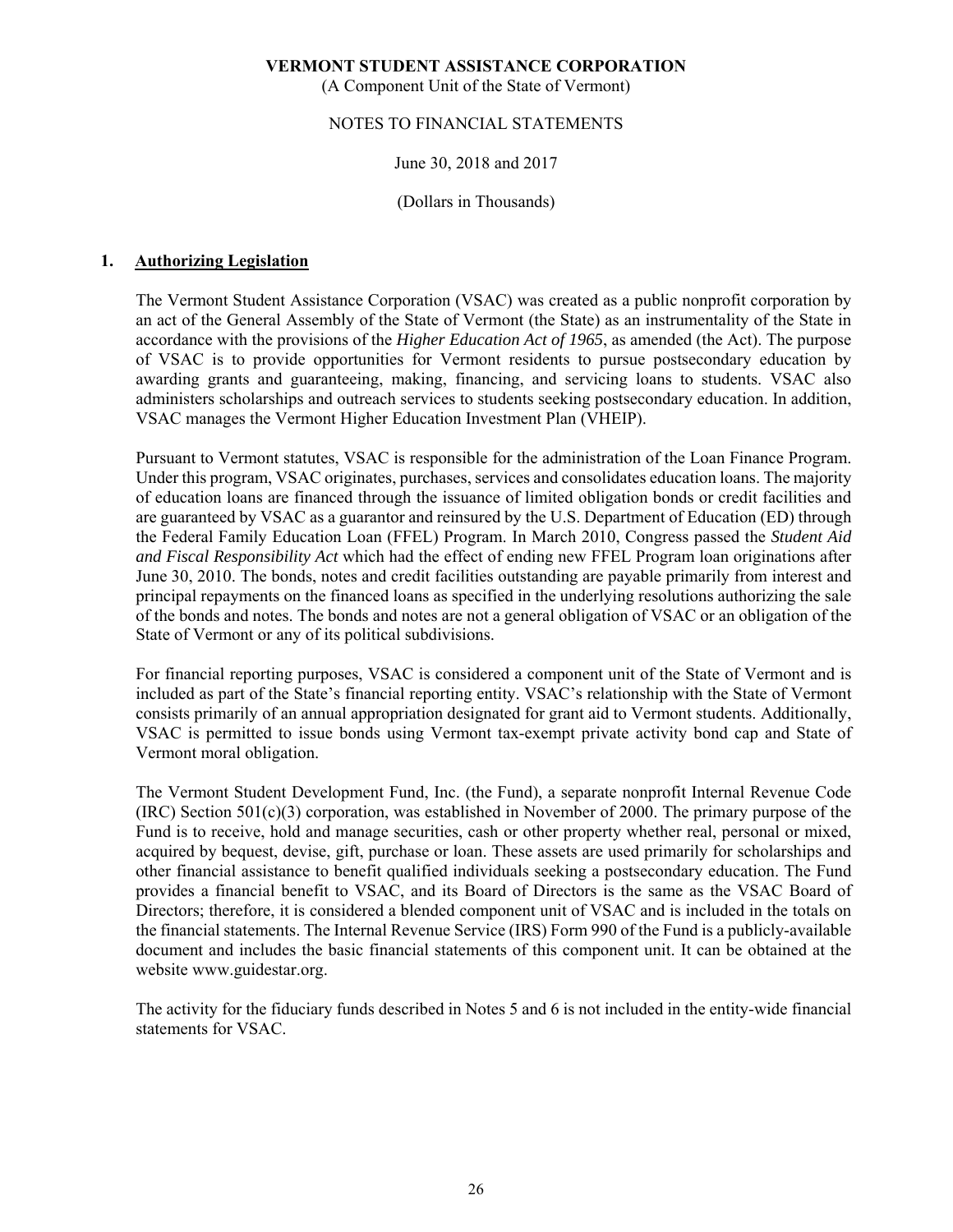(A Component Unit of the State of Vermont)

# NOTES TO FINANCIAL STATEMENTS

#### June 30, 2018 and 2017

#### (Dollars in Thousands)

#### **2. Summary of Significant Accounting Policies**

#### *Basis of Accounting*

VSAC follows the accrual basis of accounting, using the economic resources measurement focus, whereby revenues are recorded when earned and expenses are recorded when obligation for payment is incurred.

The financial statements are prepared in accordance with Governmental Accounting Standards Board (GASB) Statements No. 34, *Basic Financial Statements – and Management's Discussion and Analysis – for State and Local Governments*, No. 37, *Basic Financial Statements – and Management's Discussion and Analysis – for State and Local Governments: Omnibus – an amendment of GASB Statements No. 21 and 34*, and No. 38, *Certain Financial Statement Note Disclosures*. VSAC reports as a business-type activity, as defined, in GASB Statement No. 34. Additionally, VSAC has adopted Statement No. 62, *Codification of Accounting and Financial Reporting Guidance Contained in Pre-November 30, 1989 FASB and AICPA Pronouncements,* which is intended to codify all sources of U.S. Generally Accepted Accounting Principles for state and local governments so that they can be found in one source.

In June 2017 GASB issued Statement No. 87, *Leases*. This statement is effective for financial statements for periods beginning after December 15, 2019, and earlier application is encouraged. VSAC adopted this statement during the year ended June 30, 2018. Prior to November 2017, VSAC had no material lessee or lessor relationships to which this Statement applied.

In March 2018 GASB issued Statement No. 88, *Certain Disclosures Related to Debt, including Direct Borrowings and Direct Placements*. This statement is effective for financial statements for periods beginning after June 15, 2018, and earlier application is encouraged. VSAC adopted this statement during the year ended June 30, 2018, resulting in no impact to Net Position or results of operations.

#### *Restrictions on Net Position*

The restricted net position of VSAC is restricted by the credit resolutions, state statutes, donor restrictions, or various Federal regulations and program agreements and is restricted for the origination of student loans, payment of debt service on bonds and notes payable, and grant and scholarship activities. Financial activities and resulting account balances which are not so restricted are presented in the Statements of Net Position as unrestricted net position. VSAC's unrestricted net position is generally reserved for educational assistance purposes.

#### *Net Investment in Capital Assets*

Net investment in capital assets includes capital assets, net of the accumulated depreciation and any outstanding principal balances of debt attributable to the acquisition, construction, repair or improvement of those assets. It also includes unamortized bond premium or discounts related to any outstanding debt attributable to these assets.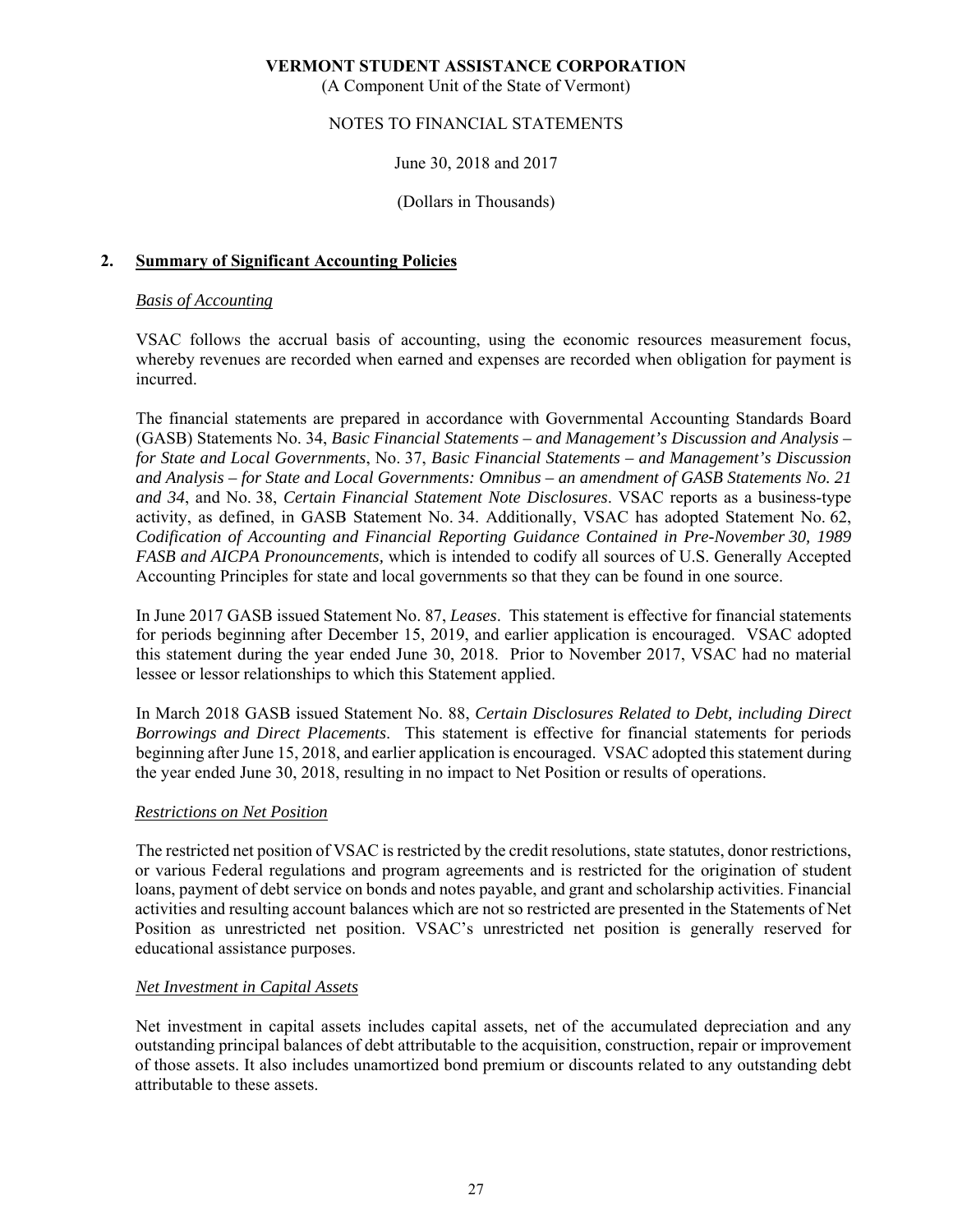(A Component Unit of the State of Vermont)

#### NOTES TO FINANCIAL STATEMENTS

#### June 30, 2018 and 2017

#### (Dollars in Thousands)

#### **2. Summary of Significant Accounting Policies (Continued)**

#### *Management Estimates*

The preparation of financial statements in conformity with U.S. Generally Accepted Accounting Principles requires VSAC management to make estimates and assumptions that affect the reported amounts of assets and liabilities and disclosure of contingent assets and liabilities at the date of the financial statements and the reported amounts of revenues and expenses during the reporting period. Actual results could differ from those estimates. The most significant estimate utilized in the preparation of the financial statements of VSAC relates to the allowance for losses on student loans.

#### *Student Loans*

Student loans consist of guaranteed and nonguaranteed loans made to undergraduate, graduate, or professional students, and parents of students attending eligible postsecondary educational institutions. Student loans also include consolidation loans, which are loans to eligible students that refinance existing student loans.

Student loans are stated at their unpaid principal balance, net of allowance for estimated loan losses. Private loan origination fee revenue received from borrowers is recognized as revenues as received in accordance with GASB Statement No. 65, *Items Previously Reported as Assets and Liabilities.* 

#### *Allowance for Loan Losses*

VSAC issues loans that are not guaranteed against default and continues to hold and service these loans as well as loans guaranteed under the FFEL Program. Loans not guaranteed represent the greatest loss exposure for VSAC and make up the majority of management's loan loss allowance. The amount of the allowance, which is established through a provision for losses on student loans charged to expense, is based on management's estimation of the probable losses within the portfolio. Primary considerations in establishing the allowance are the loan portfolio balances and composition, amortization or age of the portfolio, delinquencies, current economic conditions, and historical loss experience. The loss exposure for nonguaranteed loans is 100% of estimated defaults unadjusted for future recoveries. For guaranteed loans, the loss exposures are either 2% or 3% of estimated defaults based on the origination date of the loan.

During the year ended June 30, 2017, VSAC changed its methodology to estimate the loan loss allowance for education loans receivable to more explicitly incorporate net realizable value based on market conditions. While a number of factors in the estimate calculation were changed, the element which had the most material effect was related to estimated future loan losses on non-guaranteed loans issued by VSAC since the 2010-11 academic year. Because of enhanced underwriting requirements, these loans have proven to be significantly less likely to default than previously issued uninsured loans. VSAC had continued to estimate losses on these loans at the higher rate associated with older loans, but expects to use the lower rates going forward.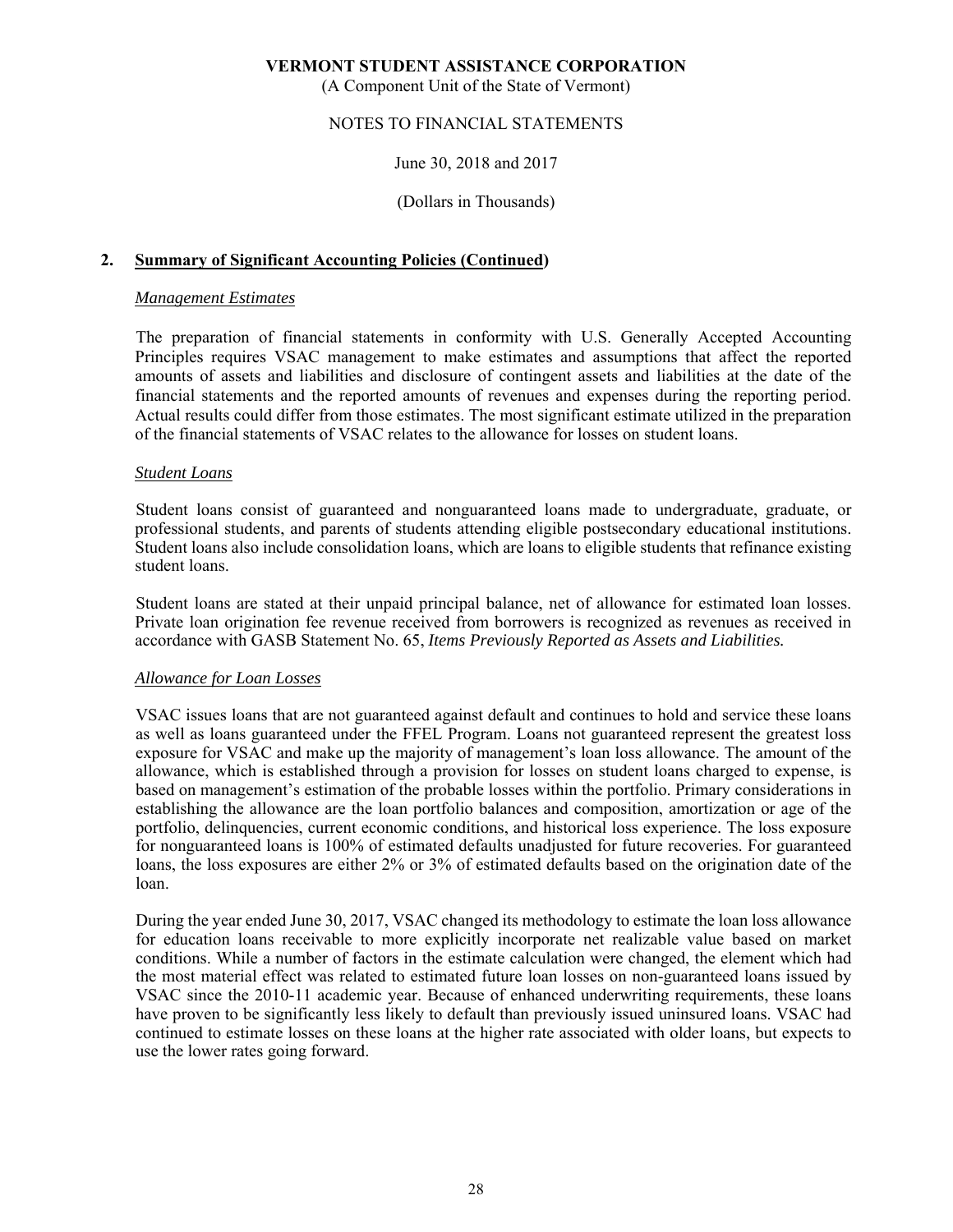(A Component Unit of the State of Vermont)

# NOTES TO FINANCIAL STATEMENTS

#### June 30, 2018 and 2017

#### (Dollars in Thousands)

#### **2. Summary of Significant Accounting Policies (Continued)**

#### *Operating and Nonoperating Revenue and Expenses*

Operating revenues include interest earned on student loans and investments, fees received from providing services, state appropriations, and grant and scholarship revenue. Operating expenses include interest on bonds, the costs of providing services and operating all programs, and grant and scholarship awards.

#### *Cash Equivalents*

VSAC considers all highly-liquid investments with original maturities of three months or less to be cash equivalents. Cash equivalents include funds held in an institutional money market fund account.

#### *Investments*

Investments are carried at fair value in accordance with GASB Statements No. 31, *Accounting and Financial Reporting for Certain Investments and for External Investment Pools*, and No. 72, *Fair Value Measurement and Application*.

VSAC invests in various investment securities. Investment securities are exposed to various risks, such as interest rate, market and credit risks. Due to the level of risk associated with certain investment securities, it is at least reasonably possible that changes in the values of investment securities will occur in the near term and that these changes could materially affect the amounts reported in the financial statements.

#### *Capital Assets*

Capital assets are stated at historical cost. Depreciation of capital assets that are placed in service is calculated using the straight-line method over the estimated useful lives of the assets. The minimum for capitalization of long-lived asset acquisitions is \$10.

#### *Bond Issuance Costs*

Costs of bond issuances, which are comprised of underwriters' fees, legal fees and other related financing costs, are recognized as expenses as incurred in accordance with GASB Statement No. 65, *Items Previously Reported as Assets and Liabilities.*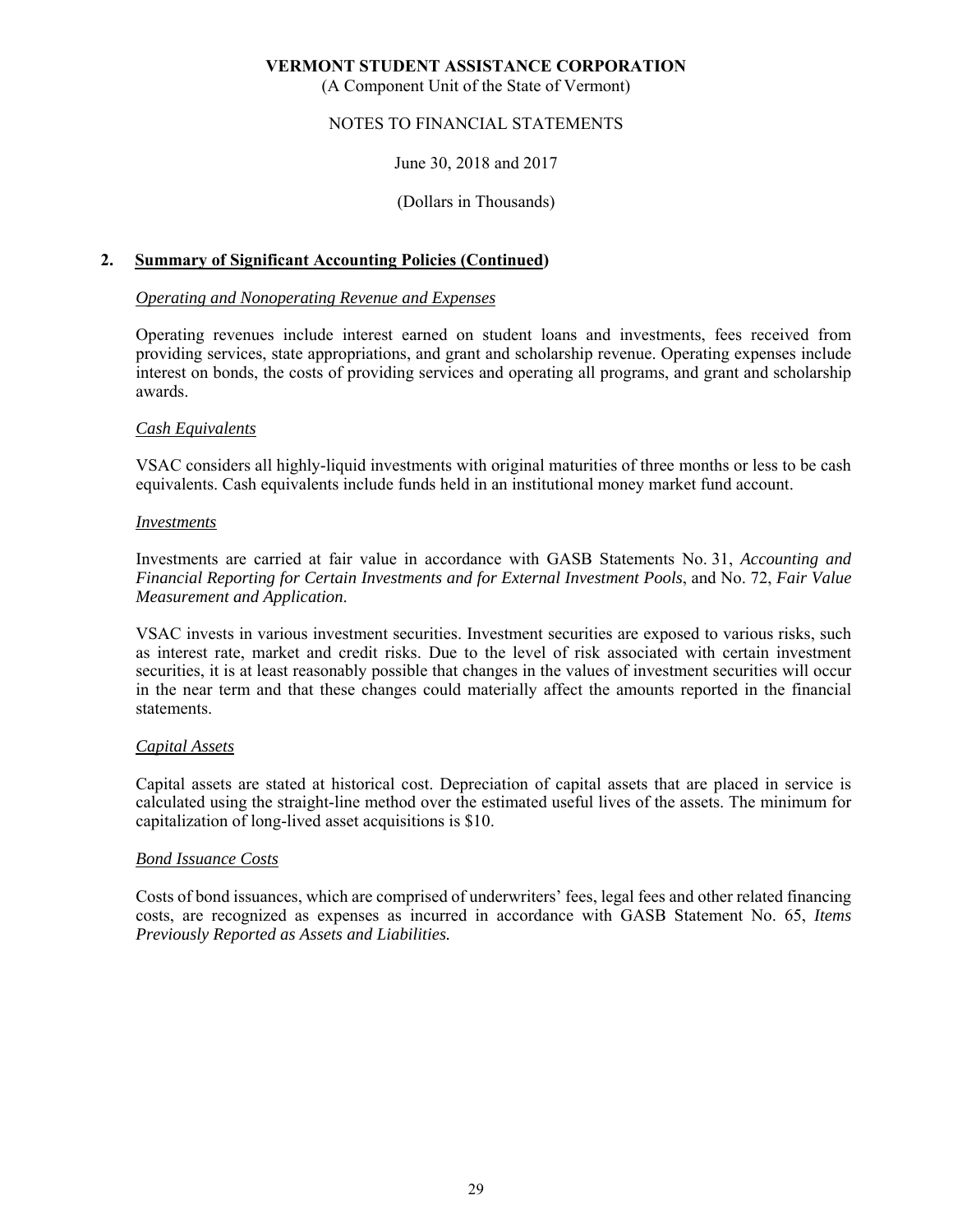(A Component Unit of the State of Vermont)

# NOTES TO FINANCIAL STATEMENTS

#### June 30, 2018 and 2017

#### (Dollars in Thousands)

#### **2. Summary of Significant Accounting Policies (Concluded)**

#### *Bond Discount/Premium and Deferred Gain/Loss on Refunding*

Bond discounts and premiums are amortized using a method which approximates the level yield method over the life of the bonds. Any deferred gains or losses related to refinanced bonds are included in deferred inflows of resources or deferred outflows of resources, respectively, in accordance with GASB Statement No. 65, *Items Previously Reported as Assets and Liabilities.* The deferred gains or losses are amortized as a component of interest expense in a systematic and rational manner over the remaining life of the old debt or the life of the new debt, whichever is shorter. During the years ended June 30, 2018 and 2017, interest expense has been reduced by \$5,170 and \$6,226, respectively, for the amortization of the deferred gains on early refunding of bonds payable.

#### *Leases*

In accordance with GASB Statement No. 87, *Leases*, the discounted value of future lease payments and receipts is included in deferred outflows or deferred inflows of resources respectively. VSAC has leases with third party tenants who lease portions of its physical premises. The present value of these leases is valued at inception and periodically revalued in accordance with Statement No. 87 and presented as a deferred inflow of resources. These deferred inflows are amortized as lease revenue in a systematic and rational manner over the life of the lease. During the year ended June 30, 2018, \$48 was recognized as lease revenue. No lease revenue was recognized in 2017.

#### *Grants*

Unrestricted grants are recorded as revenue when received. Restricted grants are recorded as revenue upon compliance with the restrictions. Amounts received for grant programs that are restricted are recorded in unearned revenue until they become unrestricted. When both restricted and unrestricted resources are available to satisfy an expense when it is incurred, VSAC uses restricted resources first.

#### *FFEL Program Support*

VSAC receives a percentage of the amounts collected on defaulted loans, an origination fee, a portfolio maintenance fee and a default aversion fee from ED as its primary support for the administration of the FFEL Program. These fees are recorded as guarantee agency administrative revenues when earned, as the services are provided.

#### *Compensated Absences*

Employees may accumulate, subject to certain limitations, unused vacation earned and upon retirement, termination or death may be compensated for certain amounts at their then current rates of pay. The amount of vacation is recognized as expense as the amount is earned and this obligation is accrued.

#### *Income Tax Status*

VSAC is exempt from Federal and State income taxes under Section 115 of the IRC and, accordingly, no provision for income taxes has been made in the accompanying financial statements.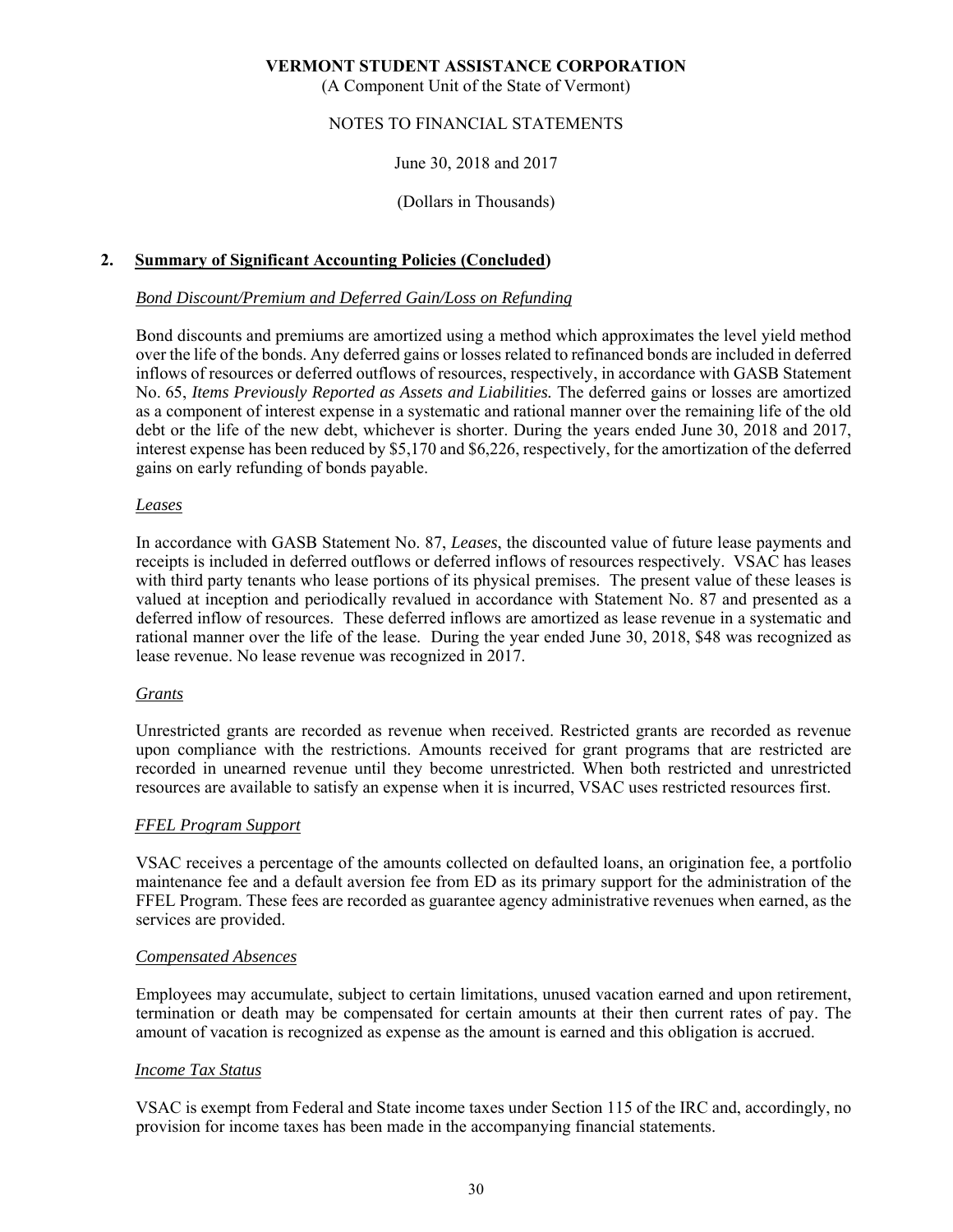(A Component Unit of the State of Vermont)

#### NOTES TO FINANCIAL STATEMENTS

#### June 30, 2018 and 2017

#### (Dollars in Thousands)

#### **3. Cash, Cash Equivalents and Investments**

VSAC's deposit and investment policies comply with the underlying bond resolution requirements. In accordance with those bond resolutions, all deposits and investments are held in specific classes of investment vehicles including: bank time deposits, certificates of deposit, direct obligations of the United States of America unconditionally guaranteed by the United States of America, indebtedness issued by certain Federal agencies, collateralized repurchase agreements secured by obligations of the United States of America with collateral held by or at the direction of the trustee, guaranteed investment contracts with banks or bank holding companies, commercial paper and open ended investment funds. Funds not related to the various bond resolutions may also be invested in domestic equities or corporate bonds.

#### *Cash and Cash Equivalents*

The carrying amounts which represent both cost and fair value of cash and cash equivalents as of June 30, 2018 and 2017 are presented below:

|                               | 2018    | 2017                         |
|-------------------------------|---------|------------------------------|
| Cash<br>Money market accounts | 103,028 | $$5,170$ $$5,377$<br>110,079 |
|                               |         | \$108,198 \$115,456          |

At June 30, 2018 and 2017, cash is comprised of various commercial bank accounts. The bank balances at June 30, 2018 were \$5,535 and the bank balances at June 30, 2017 were \$5,780. The difference between the net bank balances and the amounts recorded on the financial statements is outstanding checks and deposits in transit. Additionally, \$845 of the bank balances at June 30, 2018 and \$595 of the bank balances at June 30, 2017 were covered by Federal Deposit Insurance Corporation (FDIC) insurance. The balance above the FDIC limit is uncollateralized.

At June 30, 2018 and 2017, the money market accounts are primarily invested in the Fidelity Institutional Money Market Prime Money Market Portfolio Class 1. This fund invests in U.S. dollar-denominated money market securities of domestic and foreign issuers rated in the highest category by at least two nationally-recognized rating services, U.S. Government securities, and repurchase agreements.

The bond and note indentures require certain cash and cash equivalent reserves. At June 30, 2018 and 2017, \$84,257 and \$93,314, respectively, of restricted cash is limited to its use for the repayment of bond and note obligations.

#### *Investments*

*Interest Rate Risk:* Under the VSAC policy, all operating and bond restricted funds are invested in highly liquid short-term accounts. Approximately 40% of VSAC's scholarship endowment investments are targeted for fixed rate securities.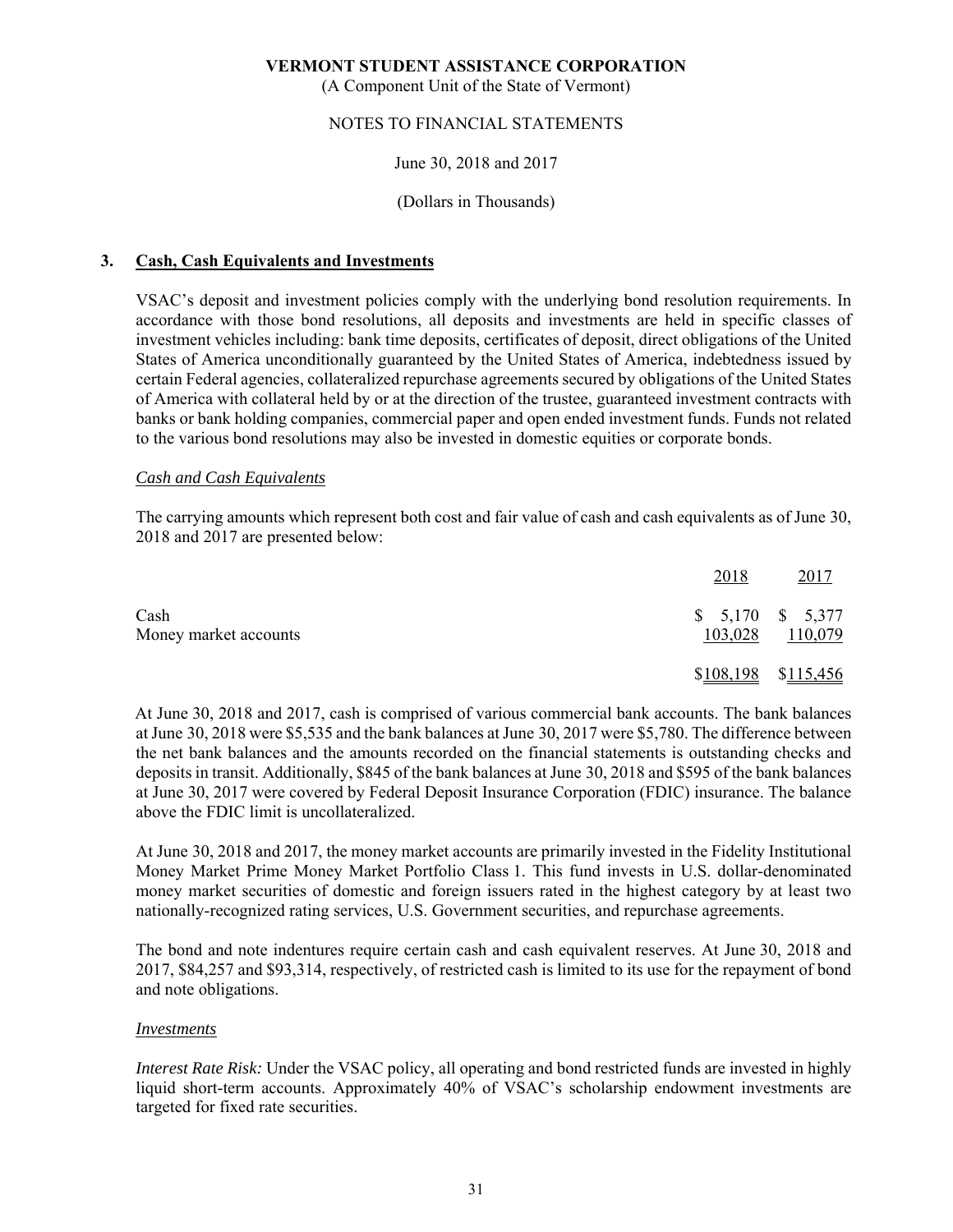(A Component Unit of the State of Vermont)

### NOTES TO FINANCIAL STATEMENTS

#### June 30, 2018 and 2017

#### (Dollars in Thousands)

### **3. Cash, Cash Equivalents and Investments (Continued)**

*Credit Risk*: Under the Vermont Student Development Fund (the Scholarship Fund) policy, VSAC mitigates its credit risk by requiring marketable bonds, debentures, notes, or instruments to be rated BBB or better by Standard and Poor's and Baa or better by Moody's Investors Service. Operating and bondrestricted funds are invested in highly-rated liquid investments with a primary objective of principal preservation.

*Concentration of Credit Risk*: While diversification is a strategic investment objective, VSAC places no defined limit on the amount of investments in any one issuer. Under VSAC policy, all non-scholarship funds are held in liquid investments whose primary objective is preservation of capital. Under the Scholarship Fund policy, approximately 60% of the total portfolio is targeted for investment in equity index funds, balanced 80/20 between domestic and international index funds.

In July of 2016 pursuant to an amendment to the Scholarship Fund investment policy, VSAC liquidated its investments in individual security holdings and moved them into three index funds, one each for domestic and developed market international equities and intermediate-term U.S. Treasury fixed income securities. Since the equity funds are 'total market' equity index funds VSAC believes it is not exposed to credit concentration risk from this source as of June 30, 2018 and 2017. Investments in intermediate term U.S. Government bonds represent 41% and 40% of VSAC's scholarship investments at June 30, 2018 and 2017, respectively.

*Custodial Credit Risk:* All of the investments are held by VSAC's agent in VSAC's name.

#### *Fair Value Measurement*

GASB Statement No. 72, *Fair Value Measurement and Application* establishes a fair value hierarchy for investments that prioritizes the inputs to valuation techniques used to measure fair value. The hierarchy gives the highest priority to unadjusted quoted prices in active markets for identical assets or liabilities (Level 1 measurements) and the lowest priority to measurements involving significant unobservable inputs (Level 3 measurements). The three levels of the fair value hierarchy are as follows:

- Level 1 Inputs are unadjusted, quoted prices in active markets for identical assets at the measurement date. The types of assets carried at Level 1 fair value generally are securities listed in active markets. VSAC has valued its investments, listed on national exchanges, at the last sales price as of the day of the valuation.
- Level  $2$  Inputs are based upon quoted prices for similar instruments in active markets, quoted prices for identical or similar instruments in markets which are not active, and model-based valuation techniques for which all significant assumptions are observable in the market or can be corroborated by observable market data for substantially the full term of the asset of liability.
- Level 3 Inputs are generally unobservable and typically reflect management's estimates of assumptions that market participants would use in pricing the asset or liability. The fair values are therefore determined using model-based techniques that include discounted cash flow models and similar techniques.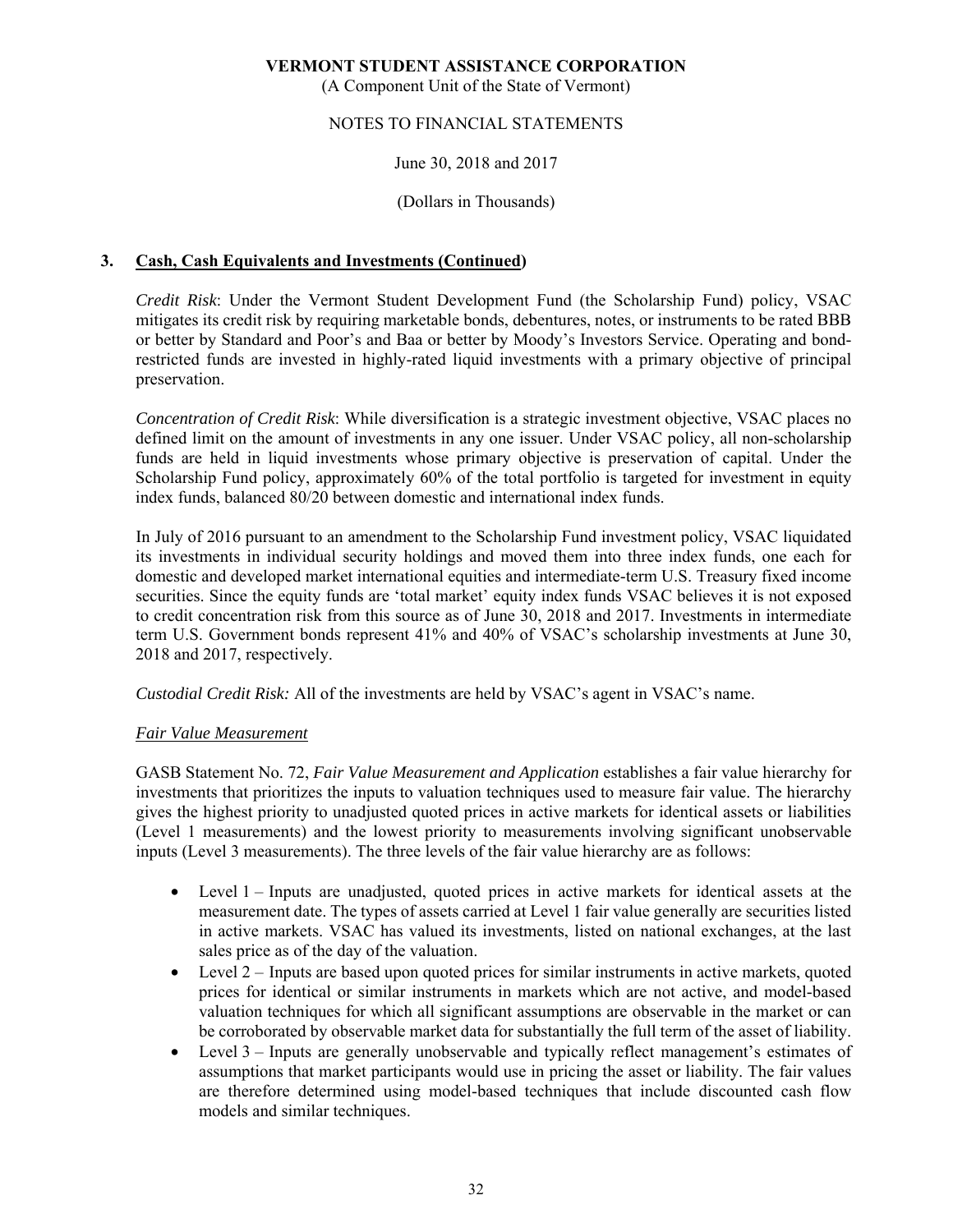(A Component Unit of the State of Vermont)

## NOTES TO FINANCIAL STATEMENTS

#### June 30, 2018 and 2017

#### (Dollars in Thousands)

#### **3. Cash, Cash Equivalents and Investments (Concluded)**

The inputs or methodology used for valuing investments are not necessarily an indication of the risk associated with those investments.

As referenced above, during the year ended June 30, 2017, VSAC moved to a different practice for its permanent endowment investments, whereby they are invested in index funds rather than in individual securities. Since these investments comprise the permanent endowment assets of the Vermont Student Development Fund it is not anticipated that these funds would be liquidated, although relative positions are rebalanced periodically in accordance with the endowment's investment policy. The amounts permitted to be spent each year are calculated and withdrawn for the coming academic year in accordance with the directives of the donors.

VSAC held the following investments at June 30, 2018 and 2017:

|                            |         | 2018                  |            |         | 2017                  |  |  |
|----------------------------|---------|-----------------------|------------|---------|-----------------------|--|--|
|                            |         |                       | Fair Value |         | Fair Value            |  |  |
|                            |         | Cost Fair Value Level |            |         | Cost Fair Value Level |  |  |
| Domestic equities          | \$2,229 | \$2,781               |            | \$2,227 | \$2,500               |  |  |
| International equities     | 599     | 691                   |            | 555     | 627                   |  |  |
| Government bonds and notes | 2,522   | 2,384                 |            | 2,152   | 2,088                 |  |  |
|                            | \$5,350 | \$5,856               |            | \$4,934 | \$5,215               |  |  |

Fair value is best determined based upon quoted market prices. However, in some instances, there are no quoted market prices for the Company's various financial instruments. In cases where quoted market prices are not available, fair values are based on estimates using present value or other valuation techniques. Those techniques are significantly affected by the assumptions used, including the discount rate and estimates of future cash flows. Accordingly, the fair value estimates may not be realized in an immediate settlement of the instrument.

#### **4. Student Loans Receivable**

At June 30, 2018, VSAC held student loans with interest rates ranging from 2.875% to 10%, the majority insured by ED and the U.S. Department of Health and Human Services; at June 30, 2017, the interest rates ranged from 1.77% to 10%. At June 30, 2018 and 2017, approximately 36.7% and 32.3%, respectively, of these student loans were not guaranteed. Most of VSAC's borrowers are located in the New England states.

Student loans are classified as being in "interim" status during the period from the date the loan is made until a student is out of school for either six or nine months. Subsequent to this period, student loans are classified as being in "repayment" status. "Deferral" status is a period during the life of the loan when repayment is suspended for authorized purposes.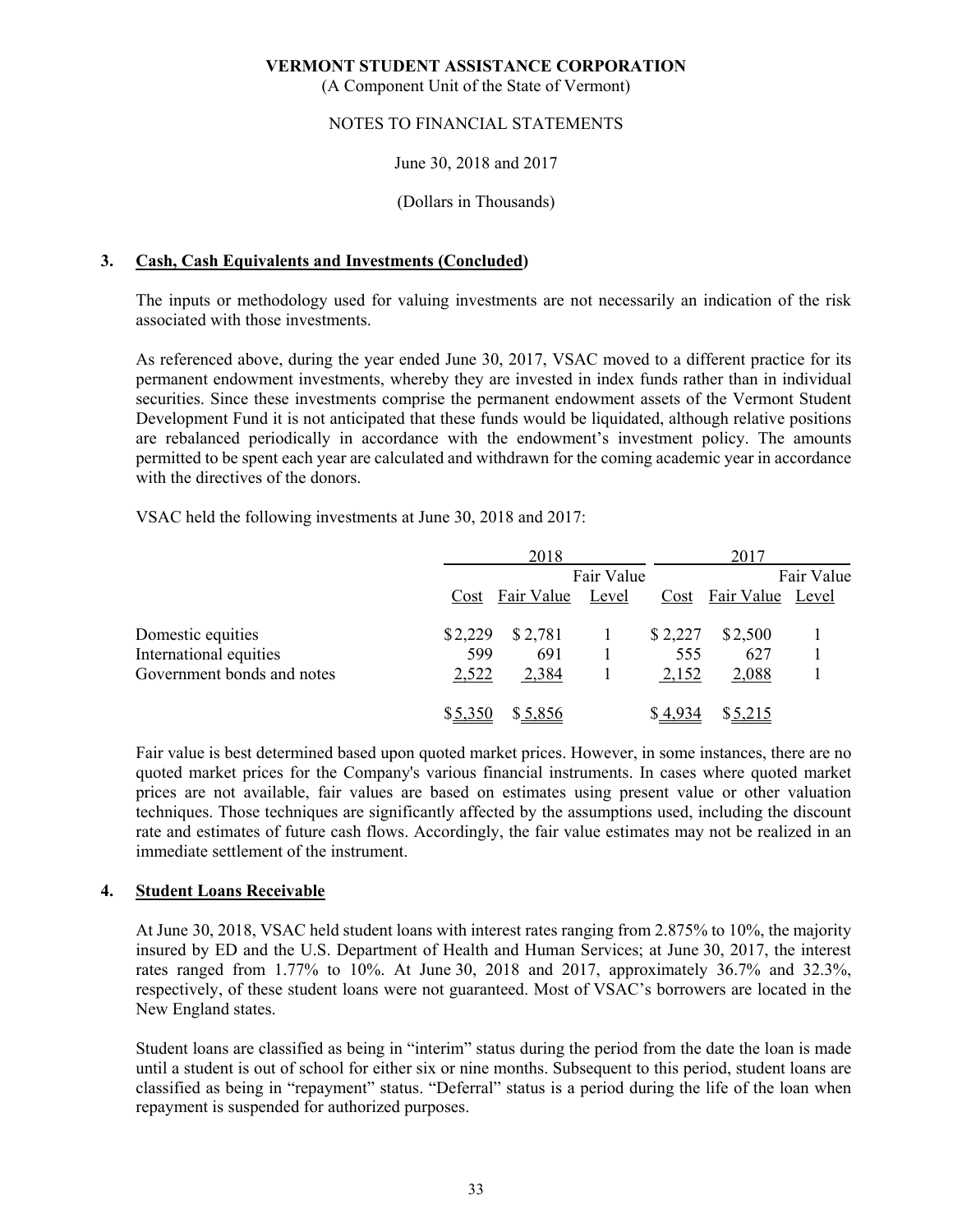(A Component Unit of the State of Vermont)

# NOTES TO FINANCIAL STATEMENTS

June 30, 2018 and 2017

#### (Dollars in Thousands)

#### **4. Student Loans Receivable (Continued)**

Student loans receivable as of June 30, 2018 and 2017 are summarized as follows:

|                                              | 2018          |               | 2017      |
|----------------------------------------------|---------------|---------------|-----------|
| <b>Status:</b>                               |               |               |           |
| Interim status                               | \$<br>31,196  | <sup>\$</sup> | 29,660    |
| Deferral status                              | 40,293        |               | 55,497    |
| Repayment status                             | 726,544       |               | 798,427   |
| Allowance for loan losses<br>Less:           | (26, 416)     |               | (28, 103) |
| Total student loans receivable               | 771,617       |               | 855,481   |
| Noncurrent student loans receivable<br>Less: | 664,530       |               | 734,922   |
| Current student loans receivable             | \$<br>107,087 | $S_{-}$       | 120,559   |
| <b>Guarantee type:</b>                       |               |               |           |
| U.S. Department of Education                 | \$<br>496,410 | S.            | 585,860   |
| U.S. Department of Health and Human Services | 677           |               | 1,136     |
| Other – Guaranteed                           | 8,106         |               | 10,837    |
| Nonguaranteed                                | 292,840       |               | 285,751   |
| Allowance for loan losses<br>Less:           | (26, 416)     |               | (28, 103) |
| Total student loans receivable               | 771,617       |               | 855,481   |
| Noncurrent student loans receivable<br>Less: | 664,530       |               | 734,922   |
| Current student loans receivable             | \$<br>107,087 | S.            | 120,559   |

As of June 30, 2018 and 2017, \$764,002 and \$844,843 of student loans were pledged to the repayment of bonds and notes, respectively.

Activity in the allowance for loan losses for the years ended June 30, 2018 and 2017 was as follows:

|                                                                                                  | 2018                                 | 2017 |                    |
|--------------------------------------------------------------------------------------------------|--------------------------------------|------|--------------------|
| Balance, July 1<br>Net loans charged off<br>Changes in the provision for losses on student loans | 28,103 \$ 31,852<br>(3,089)<br>1.402 |      | (2,536)<br>(1,213) |
| Balance, June 30                                                                                 | 26,416 \$                            |      | 28,103             |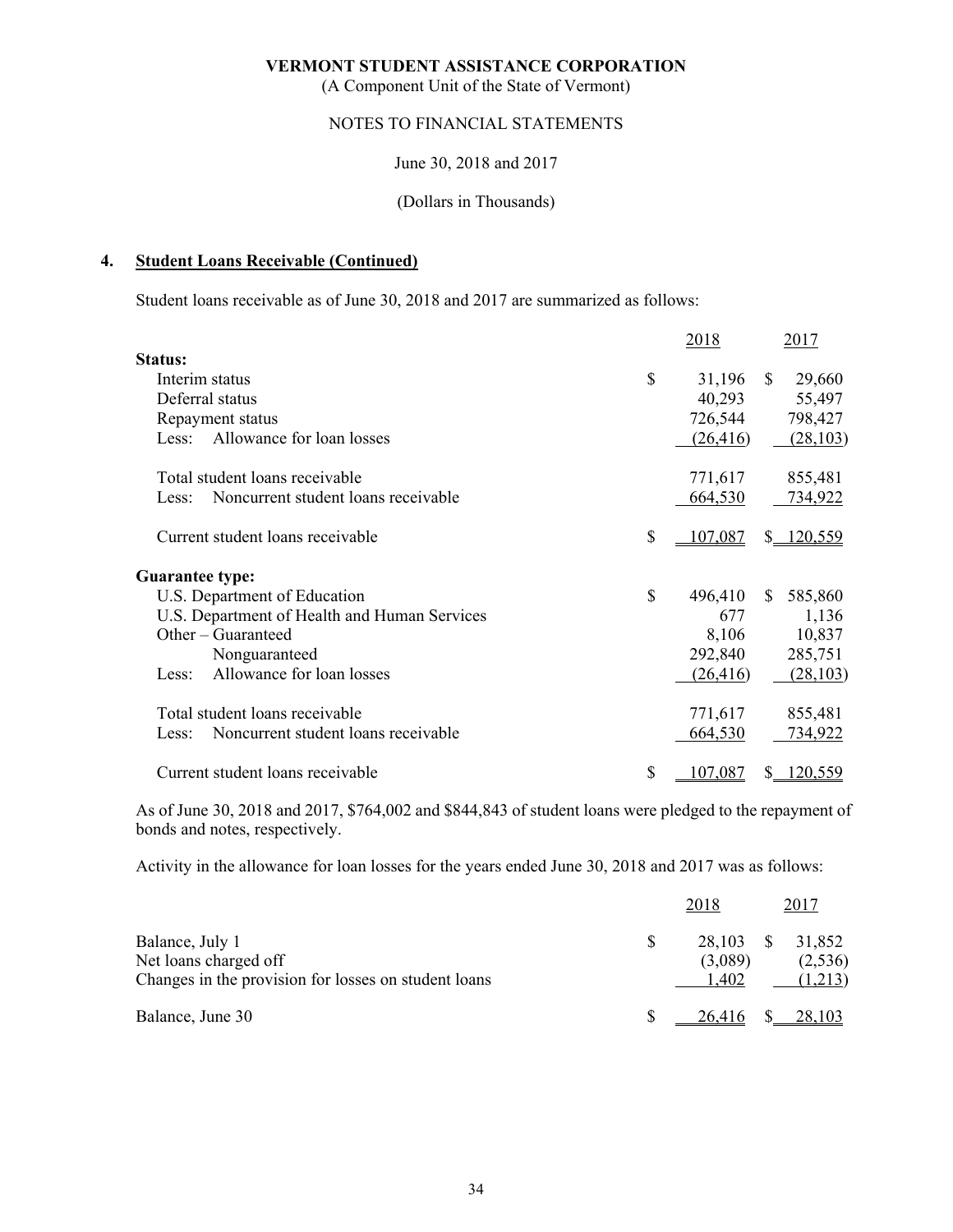(A Component Unit of the State of Vermont)

#### NOTES TO FINANCIAL STATEMENTS

#### June 30, 2018 and 2017

#### (Dollars in Thousands)

#### **4. Student Loans Receivable (Concluded)**

At June 30, 2018 and 2017, \$20,088 and \$22,411, respectively, of student loans receivable were over 90 days past due, of which all but \$4,604 and \$4,040, respectively, were guaranteed by one of the guarantee types shown above. The portion of the loss reserve at June 30, 2018 and 2017 which relates to non-guaranteed loans was \$25,577 and \$27,027, respectively.

#### **5. Net Assets Held for the U.S. Department of Education**

Under the *Higher Education Act Amendments of 1998*, all assets related to the FFEL Program guaranty functions were transferred to the Federal Loan Reserve Fund on October 1, 1998. The Federal Loan Reserve Fund is administered by VSAC on behalf of ED and is the property of the Federal government. VSAC also established the Guarantee Agency Operating Fund on October 1, 1998, in accordance with the *Higher Education Act Amendments of 1998*. The Guarantee Agency Operating Fund, which is included within the Statements of Net Position, is the property of VSAC and is used to account for the activities under the FFEL Program that fall outside of the Federal Loan Reserve Fund.

Changes in Federal Loan Reserve Funds held for ED for the years ended June 30, 2018 and 2017 were as follows:

|                                                                                                                                        | 2018                              |    | 2017                        |  |
|----------------------------------------------------------------------------------------------------------------------------------------|-----------------------------------|----|-----------------------------|--|
| Additions:                                                                                                                             |                                   |    |                             |  |
| Reimbursement from ED on default loan purchases<br>Default loan collections<br>Investment income<br>Default aversion fee received, net | \$<br>14,136<br>2,462<br>27<br>49 | \$ | 18,091<br>3,392<br>22<br>46 |  |
| Total additions                                                                                                                        | 16,674                            |    | <u>21,551</u>               |  |
| Deductions:<br>Purchases of defaulted loans from lenders<br>Other, net                                                                 | 14,085<br>2,072                   |    | 18,022<br>2,779             |  |
| Total deductions                                                                                                                       | 16,157                            |    | 20,801                      |  |
| Net increase in federal loan reserve funds held                                                                                        | 517                               |    | 750                         |  |
| Federal Loan Reserve Funds held, at beginning of year                                                                                  | 13,117                            |    | 12,367                      |  |
| Federal Loan Reserve Funds held, at end of year                                                                                        | <u>13,634</u>                     | \$ | 13,117                      |  |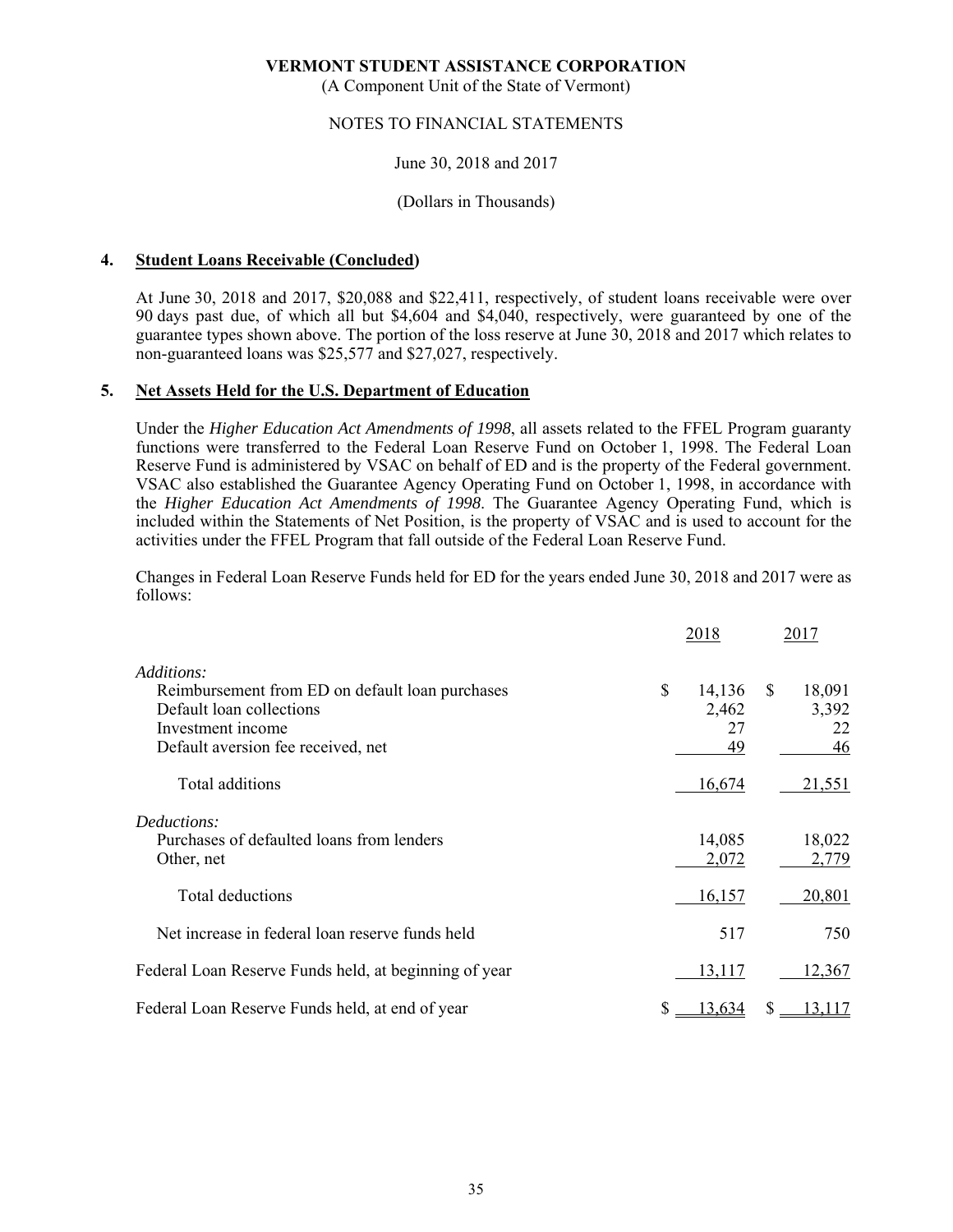(A Component Unit of the State of Vermont)

#### NOTES TO FINANCIAL STATEMENTS

#### June 30, 2018 and 2017

#### (Dollars in Thousands)

#### **5. Net Assets Held for the U.S. Department of Education (Concluded)**

To provide security and liquidity against potential defaults, VSAC is required to maintain reserves as specified by Title 16, Vermont Statutes Annotated §2864, Section 422 of Act 20 United States Code 1072, and under various agreements with the bond liquidity and credit enhancement providers. The *Higher Education Act Amendments of 1998* require VSAC to maintain reserves equal to 0.25% of student loans guaranteed. During 2018 and 2017, VSAC maintained sufficient reserves to fully comply with these requirements.

Total outstanding loans issued under the FFEL Program were \$496,410 and \$585,860 at June 30, 2018 and 2017, respectively. Defaults on FFEL Program loan guarantees are paid by ED through the Federal Loan Reserve Fund.

#### **6. Net Assets Held for VHEIP**

VHEIP was established by the Vermont Legislature in April 1998. VHEIP encourages Vermont residents to save for college or other post-secondary education through a tax-favored qualified 529 savings plan. The program has been designed to comply with the requirements for treatment as a "Qualified Tuition Program" under Section 529 of the IRC. The plan manager of VHEIP is Intuition College Savings Solutions (Intuition), a Florida-based organization specializing in the administration and management of state-sponsored higher education savings plans.

Under the management of Intuition, there are six plans available which participants can select, based on their investment goals and risk tolerance. These include the Managed Allocation Option, the Diversified Equity Option, the Equity Index Option, the Balanced Option, the Fixed Income Option, and the Treasury Obligations/Principal Plus Interest Option. Aside from the Treasury Obligations/Principal Plus Interest Option which is guaranteed by the U.S government, investments in these investment options are not guaranteed.

The changes in assets held on behalf of investors for the years ended June 30, 2018 and 2017 were as follows:

|                                                              | 2018        | 2017    |
|--------------------------------------------------------------|-------------|---------|
| <i>Additions:</i>                                            |             |         |
| Investment income                                            | \$<br>7,138 | 5,866   |
| Net realized and unrealized gains                            | 11,706      | 21,017  |
| Net participant subscriptions/redemptions                    | 19,850      | 19,001  |
| Total additions                                              | 38,694      | 45,884  |
| Net amount held on behalf of investors, at beginning of year | 334,467     | 288,583 |
| Net amount held on behalf of investors, at end of year       | 373,161     | 334,467 |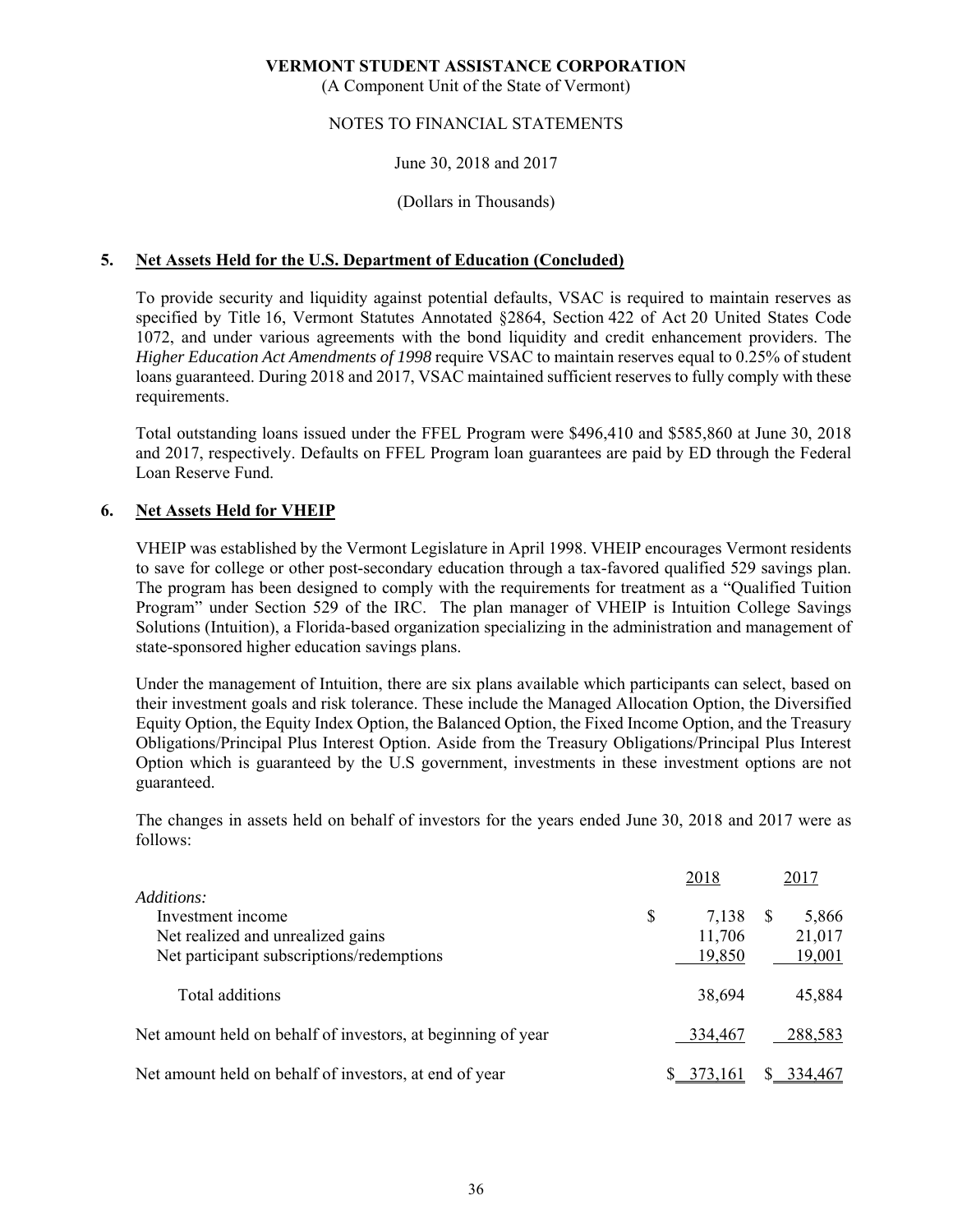(A Component Unit of the State of Vermont)

#### NOTES TO FINANCIAL STATEMENTS

#### June 30, 2018 and 2017

#### (Dollars in Thousands)

#### **7. Capital Assets**

A summary of capital assets activity for the years ended June 30, 2018 and 2017 was as follows:

|                               |                |              | <b>Net</b>                     |             | Net         |                        |
|-------------------------------|----------------|--------------|--------------------------------|-------------|-------------|------------------------|
|                               |                | Balance      | (Disposals)                    | Balance     | (Disposals) | Balance                |
|                               | Estimated      | July 1,      | Acqui-                         | June 30,    | Acqui-      | June 30,               |
|                               | Lives          | 2016         | sitions                        | 2017        | sitions     | 2018                   |
| Land                          |                | \$.<br>3,150 | \$<br>$\overline{\phantom{a}}$ | \$<br>3,150 | S<br>۰      | <sup>\$</sup><br>3,150 |
| Furniture and equipment       | $3 - 15$ Years | 8,224        | (43)                           | 8,181       | (5,027)     | 3,154                  |
| Software                      | $3 - 5$ Years  | 1,983        | 173                            | 2,156       | (602)       | 1,554                  |
| <b>Building</b>               | $5 - 30$ Years | 17,168       | 45                             | 17,213      | (16)        | 17,197                 |
|                               |                | 30,525       | 175                            | 30,700      | (5,645)     | 25,055                 |
| Less accumulated depreciation |                | 15,324       | 812                            | 16,136      | (4,988)     | 11,148                 |
| Capital assets, net           |                | 15,201       | (637                           | \$14,564    | (657)       | \$13,907               |

Depreciation charged to operations for the years ended June 30, 2018 and 2017 was \$931 and \$932, respectively.

#### **8. Leases**

During the year ended June 30, 2018, VSAC signed leases with two tenants who occupy portions of VSAC's building. During the same year, VSAC adopted GASB Statement No. 87, *Leases*. This statement requires the recording of a lease receivable asset and a deferred inflow of resources by lessors even in the case of a lease which does not transfer ownership of the leased asset.

A summary of lease receivable activity for the year ended June 30, 2018 was as follows:

|          |    | Deferred<br>Inflow |  | Resource<br>(Inflows)    |    | Resource | Balance   |      |  |
|----------|----|--------------------|--|--------------------------|----|----------|-----------|------|--|
|          |    |                    |  |                          |    | Outflows | 6/30/2018 |      |  |
| Tenant 1 | \$ | 730                |  | (52)                     | \$ | 70       | S         | 748  |  |
| Tenant 2 |    | 812                |  | $\overline{\phantom{0}}$ |    | 257      |           | ,922 |  |
| Total    |    |                    |  | (52)                     |    | 327      |           |      |  |

The resource inflows represent principal payments received. The resource outflows represent lease incentives paid by VSAC at the inception of the leases for tenant fit up costs. During the year ended June 30, 2018, VSAC received \$21 in interest revenue and \$7 in parking revenue from the tenants.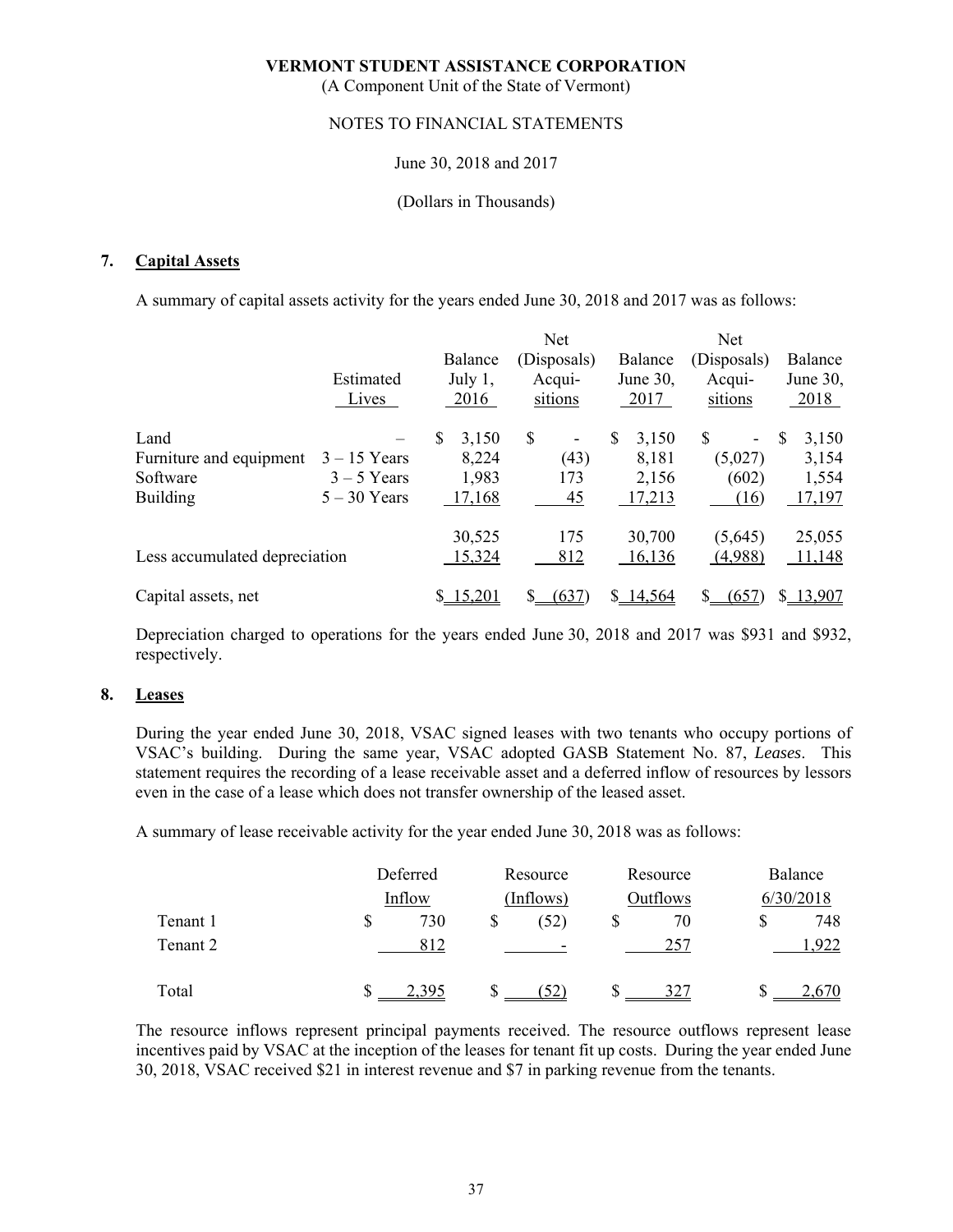(A Component Unit of the State of Vermont)

#### NOTES TO FINANCIAL STATEMENTS

#### June 30, 2018 and 2017

(Dollars in Thousands)

#### **8. Leases (Concluded)**

During the year ended June 30, 2018, VSAC recognized \$48 in rental revenue amortized from the deferred inflow of resources.

VSAC presently has two tenant leases for space in its office building:

 On November 13, 2017, VSAC signed a lease with one tenant for a portion of its building. Following a fit-up period the tenant commenced occupation on March 1, 2018. The initial term ends on February 28, 2023 and may be extended at the tenant's option for up to two three-year periods. The initial lease terms are for a floorspace footprint that will be expanded over time; if the tenant elects to accelerate this expansion the lease receivable and deferred inflow of resources will need to be revalued in accordance with GASB Statement No. 87.

 On February 7, 2018, VSAC signed a lease with another tenant for a portion of its building. Following a fit-up period the tenant commenced occupation on July 1, 2018. The initial term ends on June 30, 2025 and may be extended at the tenant's option for one seven-year period.

 The leases were valued at the discounted value of future expected scheduled lease payments as of the date of move-in, net of lease incentives paid by VSAC to the tenants for fit-up. The expected future payments excluded the extension option periods as their exercise is uncertain.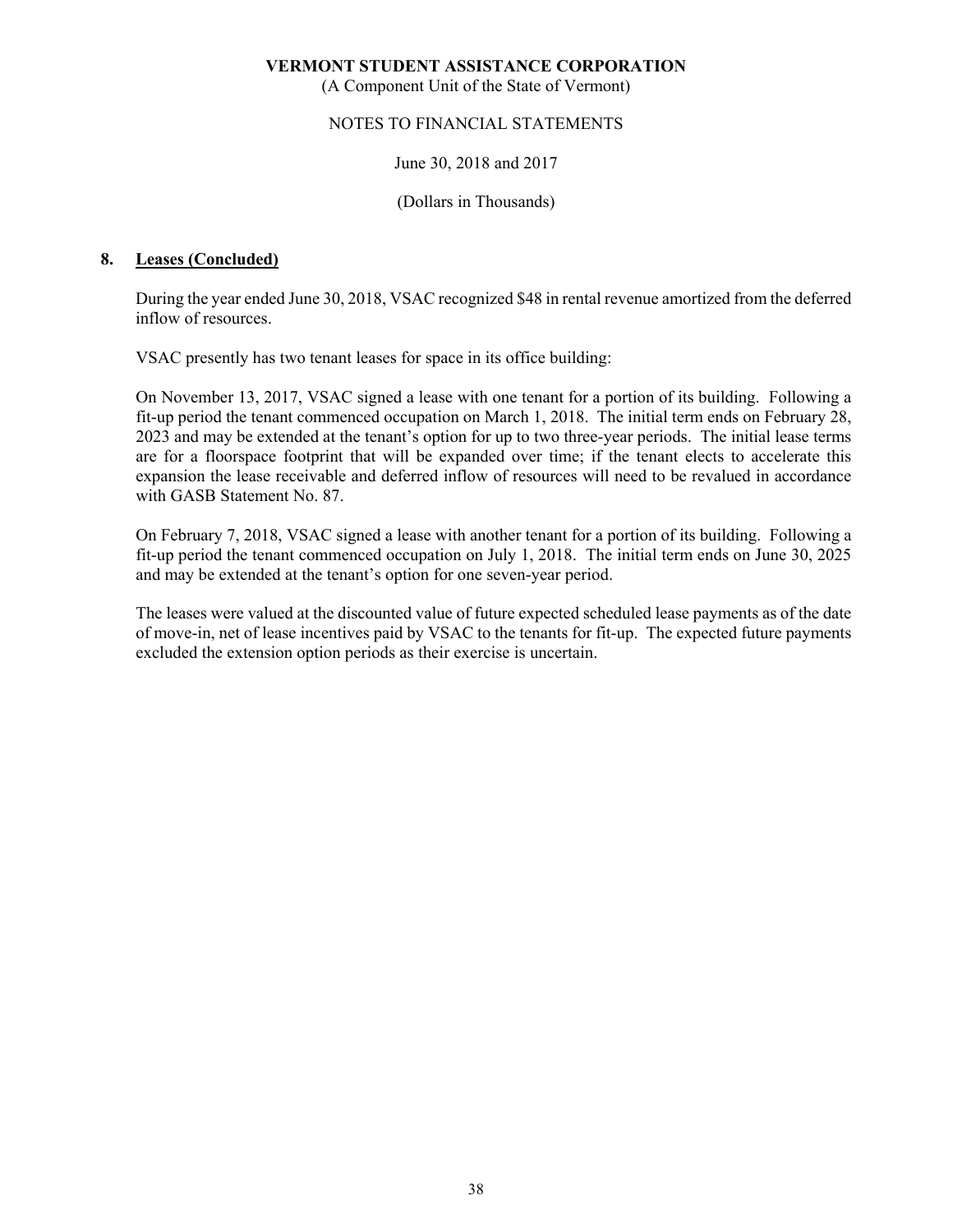(A Component Unit of the State of Vermont)

# NOTES TO FINANCIAL STATEMENTS

#### June 30, 2018 and 2017

# (Dollars in Thousands)

# **9. Bonds and Notes Payable**

VSAC has issued the following bonds and notes payable at June 30, 2018 and 2017:

|                                                                                        | 2018        | 2017    |
|----------------------------------------------------------------------------------------|-------------|---------|
| Bonds and Notes Payable which were issued to finance the origination of student loans: |             |         |
| 2010 Series A-1 dated August 3, 2010; comprised of fixed-rate bonds                    |             |         |
| maturing between December 15, 2015 and 2030; interest is fixed and                     |             |         |
| payable semi-annually at rates ranging from 3% to 5%.                                  | \$<br>7,285 | \$9,155 |
| 2011 Series A-1 dated July 26, 2011; comprised of fixed-rate bonds                     |             |         |
| maturing between December 15, 2013 and 2025; interest is fixed and                     |             |         |
| payable semi-annually at rates ranging from 3% to 5%.                                  | 6,600       | 8,000   |
| 2012 Series A-1 dated July 17, 2012; comprised of fixed-rate bonds                     |             |         |
| maturing between June 15, 2017 and 2031; interest is fixed and payable                 |             |         |
| semi-annually at rates ranging from 2.875% to 5.1%.                                    | 11,210      | 12,615  |
| 2012 Series 1 dated November 28, 2012; comprised of variable-rate notes                |             |         |
| maturing on July 28, 2034; interest is variable and payable monthly at                 |             |         |
| the one-month LIBOR plus 0.70% (2.80188% at June 30, 2018).                            | 288,553     | 344,751 |
| 2012 Series B dated November 28, 2012; comprised of variable-rate notes                |             |         |
| maturing between June 1, 2022 and December 3, 2035; interest is variable               |             |         |
| and payable semi-annually at the 3-month LIBOR plus 1.50% for Class A                  |             |         |
| notes, and 3.00% for Class B notes (3.81781% and 5.31781% at                           |             |         |
| June 30, 2018).                                                                        | 42,966      | 59,646  |
| 2013 Series 1 dated June 25, 2013; comprised of variable-rate notes                    |             |         |
| maturing on April 30, 2035; interest is variable and payable monthly at                |             |         |
| the one-month LIBOR plus 0.75% (2.85188% at June 30, 2018).                            | 136,555     | 167,710 |
| 2013 Series A-1 dated July 2, 2013; comprised of fixed-rate bonds                      |             |         |
| maturing between June 15, 2017 and 2030; interest is fixed and payable                 |             |         |
| semi-annually at rates ranging from 2.1% to 4.65%.                                     | 7,240       | 11,350  |
| 2014 Series A-1 dated July 9, 2014; comprised of fixed-rate bonds                      |             |         |
| maturing between June 15, 2019 and 2033; interest is fixed and payable                 |             |         |
| semi-annually at rates ranging from 3.625% to 5%.                                      | 23,270      | 26,295  |
| 2014 Series B dated November 21, 2014; comprised of variable-rate notes                |             |         |
| maturing on June 2, 2042; interest is variable and payable semi-annually               |             |         |
| at the one-month LIBOR plus 1.0% (2.98246% at June 30, 2018).                          | 30,640      | 36,203  |
| 2015 Series A-1 dated July 16, 2015; comprised of fixed-rate bonds                     |             |         |
| maturing between June 15, 2018 and 2034; interest is fixed and payable                 |             |         |
| semi-annually at rates ranging from 4% to 5%.                                          | 18,675      | 20,250  |
| 2016 Series A-1 dated June 9, 2016; comprised of fixed-rate bonds                      |             |         |
| maturing between June 15, 2021 and 2034; interest is fixed and payable                 |             |         |
| semi-annually at rates ranging from 3.25% to 5%.                                       | 25,620      | 27,900  |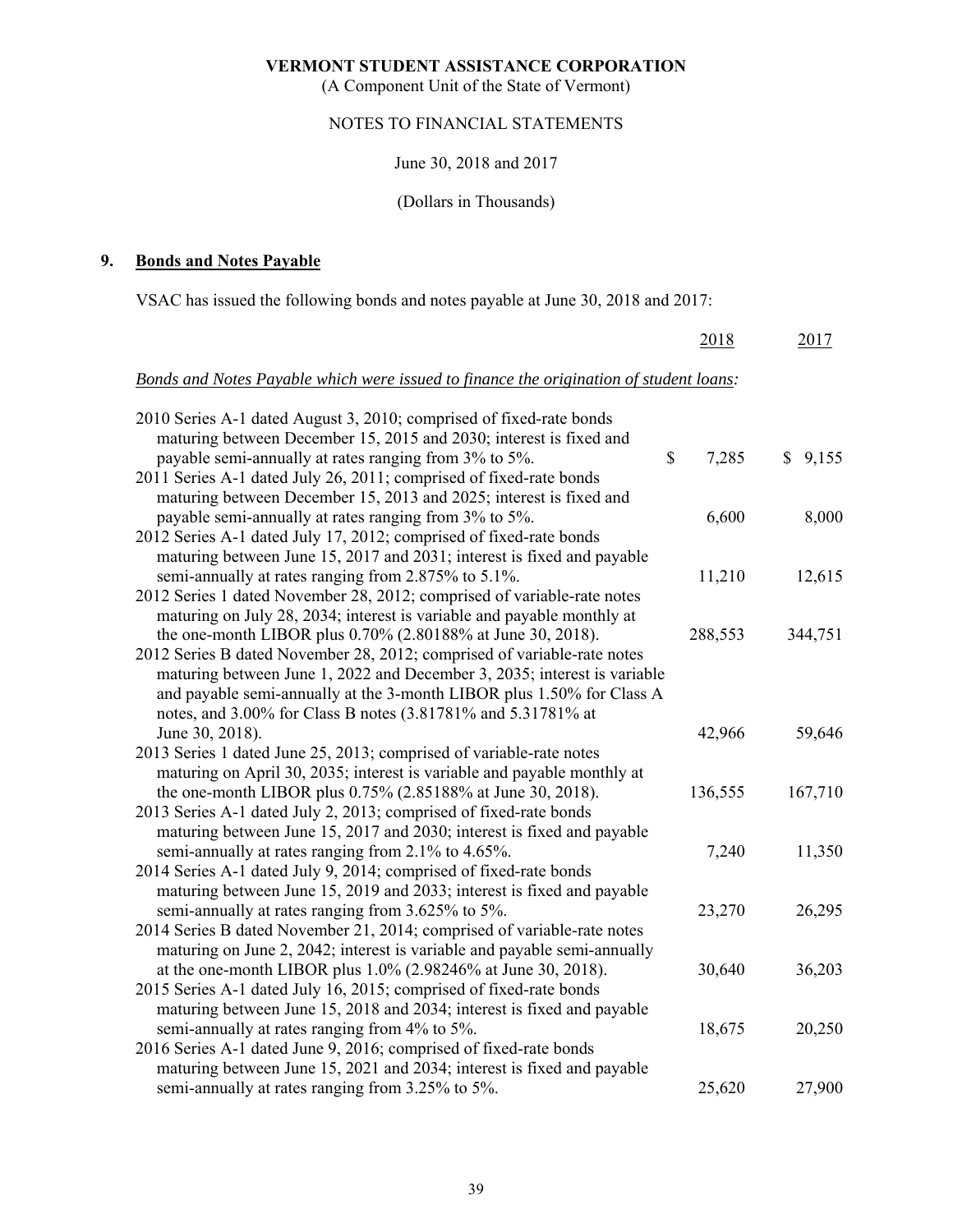(A Component Unit of the State of Vermont)

#### NOTES TO FINANCIAL STATEMENTS

June 30, 2018 and 2017

(Dollars in Thousands)

#### **9. Bonds and Notes Payable (Continued)**

| 2017 Series A-1 dated June 15, 2017; comprised of fixed-rate bonds                                      |           |               |
|---------------------------------------------------------------------------------------------------------|-----------|---------------|
| maturing between June 15, 2022 and 2033; interest is fixed and payable                                  |           |               |
| semi-annually at rates ranging from 3.75% to 5%.                                                        | 42,305    | 42,305        |
| 2017 Series B-1 dated June 15, 2017; comprised of fixed-rate subordinate bonds                          |           |               |
| maturing on June 15, 2045; interest is fixed and payable                                                |           |               |
| semi-annually at a rate of 4.5%.                                                                        | 8,100     | 8,100         |
| 2018 Series A-1 dated June 6, 2018; comprised of fixed-rate bonds                                       |           |               |
| maturing between June 15, 2023 and 2034; interest is fixed and payable                                  |           |               |
| semi-annually at rates ranging from 3.625% to 5%.                                                       | 32,555    |               |
| 2018 Series B-1 dated June 6, 2018; comprised of fixed-rate subordinate bonds                           |           |               |
| maturing on June 15, 2046; interest is fixed and payable                                                |           |               |
| semi-annually at a rate of 4.375%.                                                                      | 4,500     |               |
| <b>Other Notes Payable</b><br>2016 General Obligation note with the State of Vermont dated June 8, 2016 |           |               |
| with a final maturity date of June 15, 2021; interest rate is fixed at 2%.                              | 2,400     | 3,200         |
| Total bonds and notes payable                                                                           | 688,474   | 777,480       |
| Bond premium/discount, net                                                                              | 4,909     | 4,672         |
| Total bonds and notes payable                                                                           | 693,383   | 782,152       |
| Less: current portion of bonds and notes payable                                                        | 7,720     | 7,515         |
| Noncurrent portion of bonds and notes payable                                                           | \$685,663 | 774,637<br>S. |

VSAC has no open lines of credit or debts resulting from direct placements.

Except for the 2016 General Obligation note, all notes and bonds payable are limited obligations of VSAC and are secured, as provided in the underlying bond resolutions, by an assignment and pledge to the Trustee of all VSAC's rights, title and interest in student loans, and revenues derived thereon and the guarantee thereof, including the insurance of certain student loans by ED. In addition, a significant portion of cash and cash equivalents (including debt service reserve accounts which may be used to replenish any deficiency in funds required to pay principal and interest due on the bonds) are held in trust to secure the bonds. The 2016 General Obligation note is unsecured and principal and interest thereon is payable from VSAC operational sources.

The 2011 series A-1 trust includes the Moral Obligation of the State of Vermont providing for the restoration by the State of certain required cash reserve balances of the 2011 Trust in the event they were to be utilized by the trust to maintain liquidity. Any draw of the Moral Obligation by the 2011 Trust would be subject to repayment from the assets of the 2011 Trust. To date, the 2011 Trust has not requested or received any State funding under this provision. The remaining bonds and notes have no additional credit or liquidity support.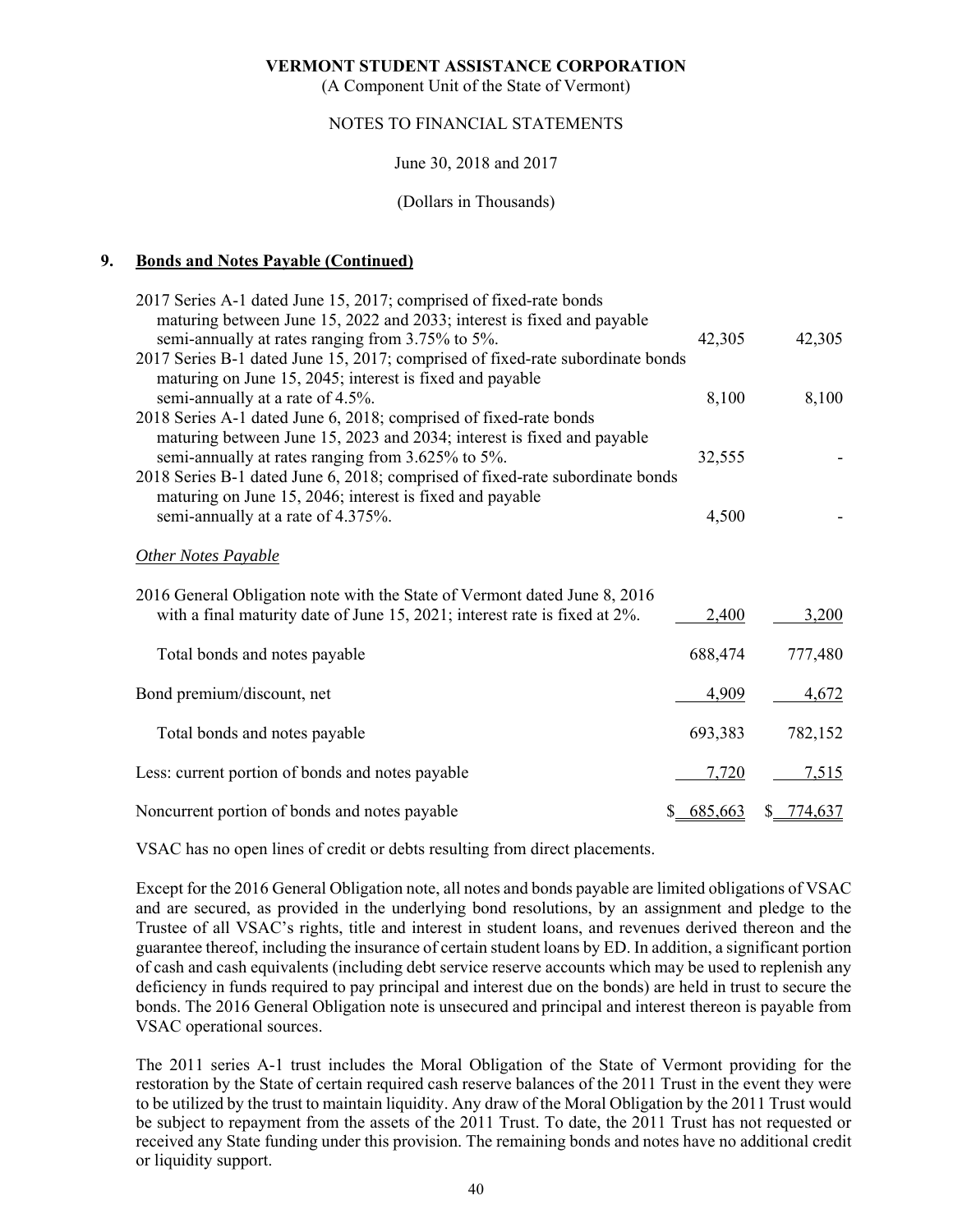(A Component Unit of the State of Vermont)

#### NOTES TO FINANCIAL STATEMENTS

#### June 30, 2018 and 2017

#### (Dollars in Thousands)

#### **9. Bonds and Notes Payable (Continued)**

All bonds and notes, except the 2010A-1, 2011A-1, 2012A-1, 2013A-1, 2014A-1, 2015A-1, 2016A-1, 2017A-1, 2017B-1, 2018A-1 and 2018B-1 series, are subject to redemption prior to maturity at the principal amounts outstanding plus accrued interest at date of redemption. Certain series of the 2010A-1, 2011A-1, 2012A-1, 2013A-1, 2014A-1, 2015A-1, 2016A-1, 2017A-1, 2017B-1, 2018A-1 and 2018B-1 bonds are subject to redemption from excess revenues prior to maturity at the principal amounts outstanding plus unamortized premium and accrued interest at date of redemption. At June 30, 2018, all bonds authorized under the underlying bond resolutions have been issued.

VSAC's bond documents define Event of Default as a failure to make scheduled principal and interest payments when due, a VSAC Event of Bankruptcy, or a failure to perform the various other duties and covenants of the indenture, or to correct such failure within 90 days if it is correctable. In the event of an Event of Default the trustee has the authority to claim the pledged assets of the trust, to liquidate said pledged assets, and to accelerate payment of remaining debts of the trust estate.

Proceeds from issuance of the bonds payable and all revenues thereon are held in trust and are restricted as follows: to repurchase bonds; finance student loans; pay interest on the bonds; maintain required reserves; and pay reasonable and necessary program expenses. At June 30, 2018 and 2017, respectively, \$84,369 and \$91,658 in cash and investment interest receivable were pledged as security on the notes and bonds payable. At June 30, 2018 and 2017 respectively \$751,031 and \$827,235 in student loan principal and interest were pledged as security on the notes and bonds payable.

During the years ended June 30, 2018 and 2017, amortized deferred gains from prior year financed bond refundings of \$5,170 and \$6,226, respectively, are included as a reduction to interest expense.

The following summarizes the debt activity for VSAC for the years ended June 30, 2018, and 2017:

|                                            | 2018 |           |   | 2017       |
|--------------------------------------------|------|-----------|---|------------|
| Balance, beginning of year                 | S    | 782,152   | S | 875,890    |
| Issuance                                   |      | 37,055    |   | 50,405     |
| Premium on issuance                        |      | 1,119     |   | 1,848      |
| Redemptions, extinguishments and refunding |      | (126,061) |   | (145, 331) |
| Accretion/amortization of discount/premium |      | (882)     |   | (660)      |
| Balance, end of year                       |      | 693.383   |   | 782.152    |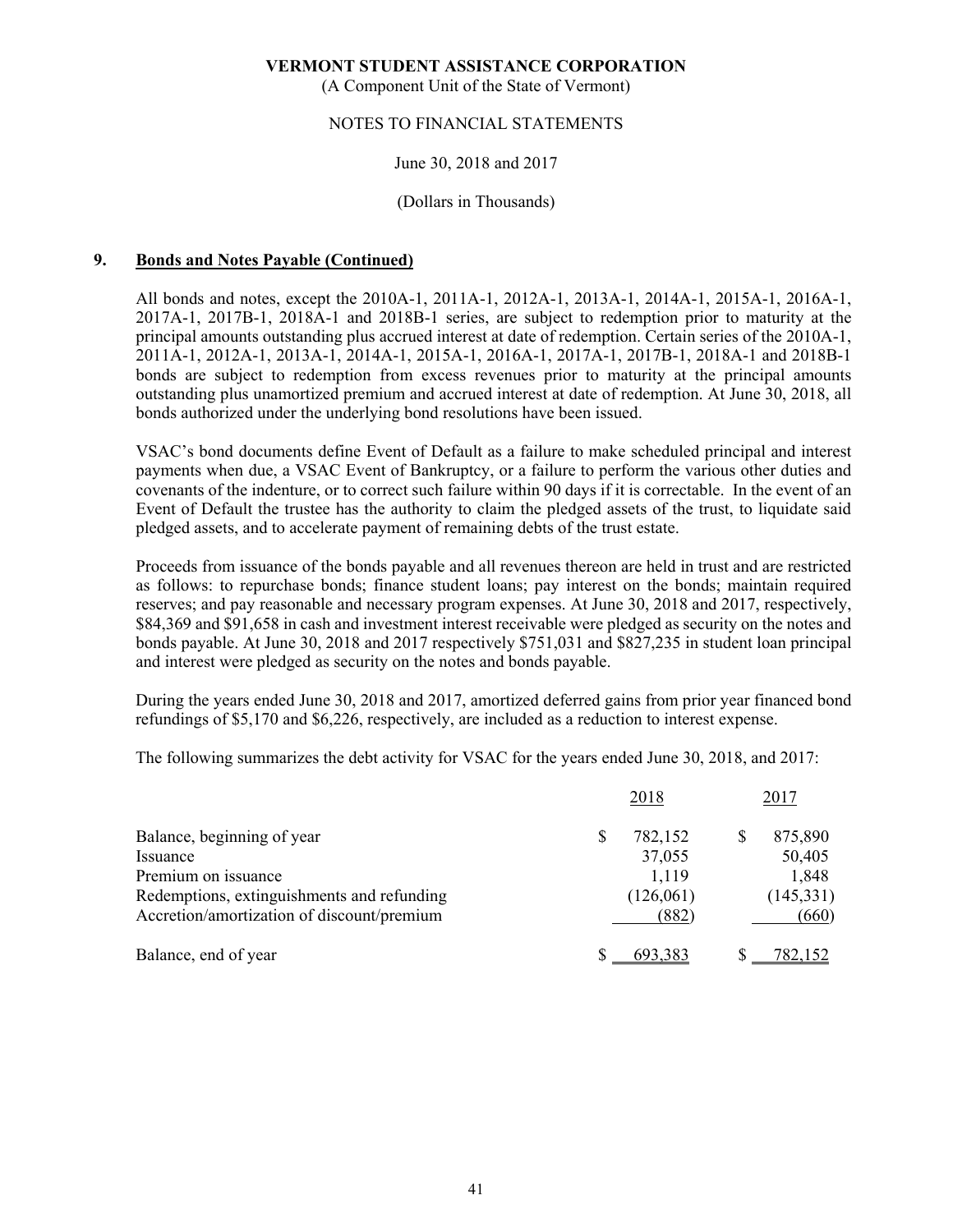(A Component Unit of the State of Vermont)

#### NOTES TO FINANCIAL STATEMENTS

#### June 30, 2018 and 2017

#### (Dollars in Thousands)

#### **9. Bonds and Notes Payable (Concluded)**

The debt service requirements, which are based on the interest rates at June 30, 2018, through the fiscal year ending (FY) 2023 and in five-year increments thereafter to maturity for VSAC are as follows:

| Year ending June 30, | Principal   | Interest     |    | Total   |
|----------------------|-------------|--------------|----|---------|
| <b>FY19</b>          | \$<br>7,720 | 20,579<br>S. | S  | 28,299  |
| FY20                 | 10,540      | 20,256       |    | 30,796  |
| FY21                 | 12,355      | 19,826       |    | 32,181  |
| <b>FY22</b>          | 14,501      | 19,283       |    | 33,784  |
| FY23                 | 13,420      | 18,647       |    | 32,067  |
| FY24 – 28            | 64,405      | 84,037       |    | 148,442 |
| FY29 – 33            | 48,060      | 71,473       |    | 119,533 |
| FY34 – 38            | 474,233     | 23,530       |    | 497,763 |
| FY39 – 43            | 30,640      | 4,825        |    | 35,465  |
| FY44 – 48            | 12,600      | 713          |    | 13,313  |
| Total                | 688,474     | \$283,169    | S. | 971,643 |

The actual maturities and interest may differ due to changes in interest rates or other factors. Payment maturity dates of bonds payable principal coincide with required interest payable schedules.

#### **10. U.S. Treasury Rebates Payable**

The tax-exempt bonds issued by VSAC are subject to IRS regulations which limit the amount of income which may be earned on certain cash equivalents, investments and student loans acquired with bond proceeds. Any excess earnings are to be refunded to the U.S. Treasury. VSAC has calculated that there are U.S. Treasury rebates payable at June 30, 2018 and 2017 of \$3,093 and \$3,255, respectively. VSAC has calculated that there is no estimated current portion at June 30, 2018 or June 30, 2017. VSAC did not refund any excess earnings to the U.S. Treasury in 2018 and 2017.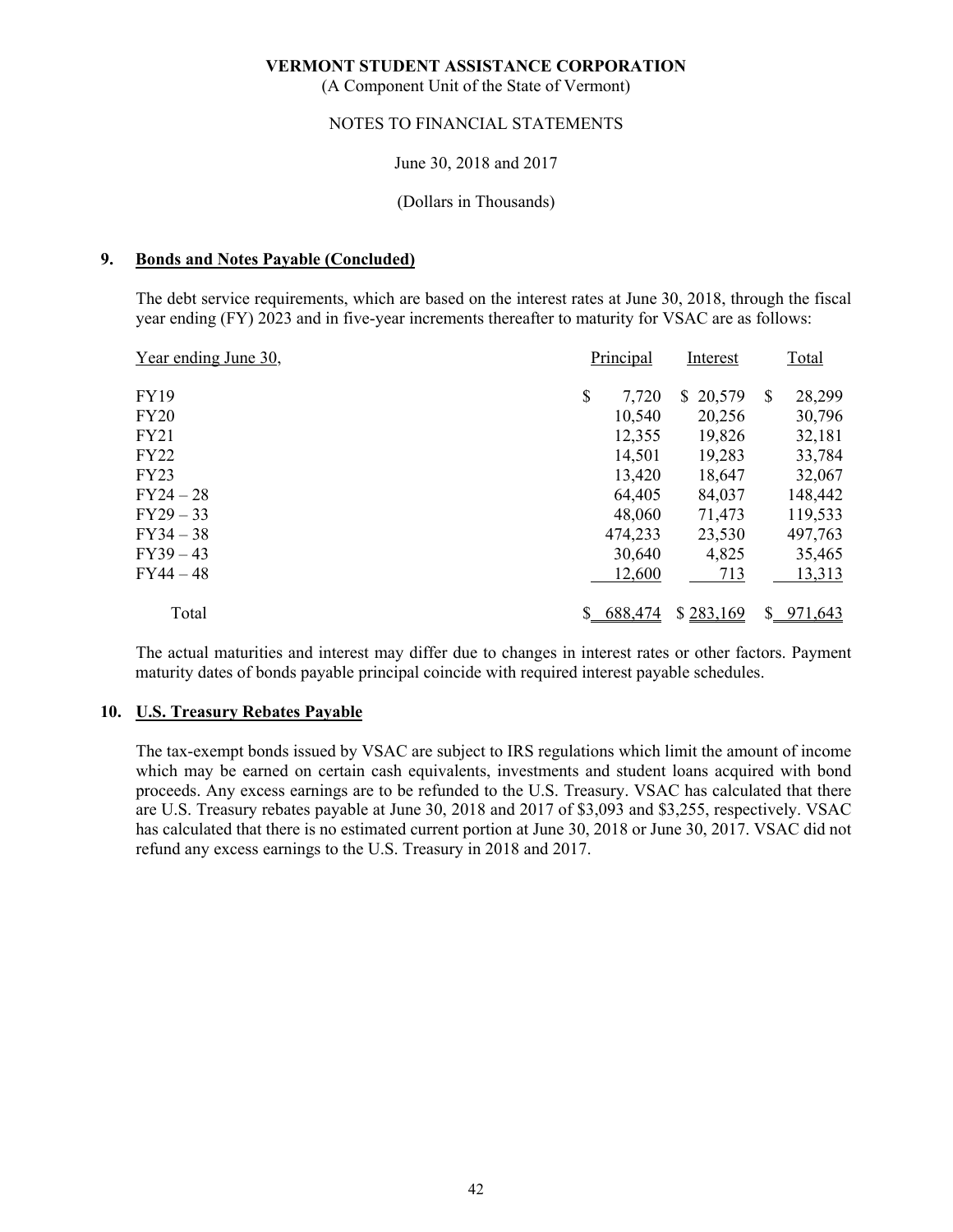(A Component Unit of the State of Vermont)

#### NOTES TO FINANCIAL STATEMENTS

#### June 30, 2018 and 2017

#### (Dollars in Thousands)

#### **11. Student Loan Interest and Special Allowance Revenues**

ED makes quarterly interest subsidy payments on behalf of certain qualified students until the student is required under the provisions of the Act to begin repayment. Repayment on FFEL Program Stafford student loans normally begins within six months after students complete their course of study, leave school or cease to carry at least one-half the normal full-time academic load as determined by the educational institution. Repayment of FFEL Program Parent Loans for Undergraduate Students (PLUS), Supplemental Loans for Students (SLS) and Consolidation loans normally begins within 60 days from the date of loan disbursement unless a deferment of payments has been granted. In these cases, full repayment of principal and interest would resume at the expiration of the deferment. Interest accrues during this deferment period. Health Education Assistance Loans enter repayment status nine months after the expiration date of an interim period.

ED provides a special allowance to lenders participating in the FFEL Program Stafford, PLUS, SLS, and Consolidation student loan programs. Special allowance is paid based on a rate that is established quarterly. This rate is based on averages calculated from the rates of certain U.S. Treasury Bills, Financial Commercial Paper or one-month LIBOR depending on the disbursement date of the loans and the issuance date of the financing obligations. All FFEL loans held by VSAC receive special allowance based on onemonth LIBOR.

ED restricts student loan interest revenue for loans first disbursed after April 1, 2006. VSAC is required to return borrower loan interest in excess of the special allowance formulae rates for certain FFEL Program Stafford, PLUS, and Consolidation loans. The return of interest totaled \$6,948 and \$11,301 in 2018 and 2017, respectively, and is reflected as a reduction of interest and fees on student loans in the Statements of Revenues, Expenses and Changes in Net Position.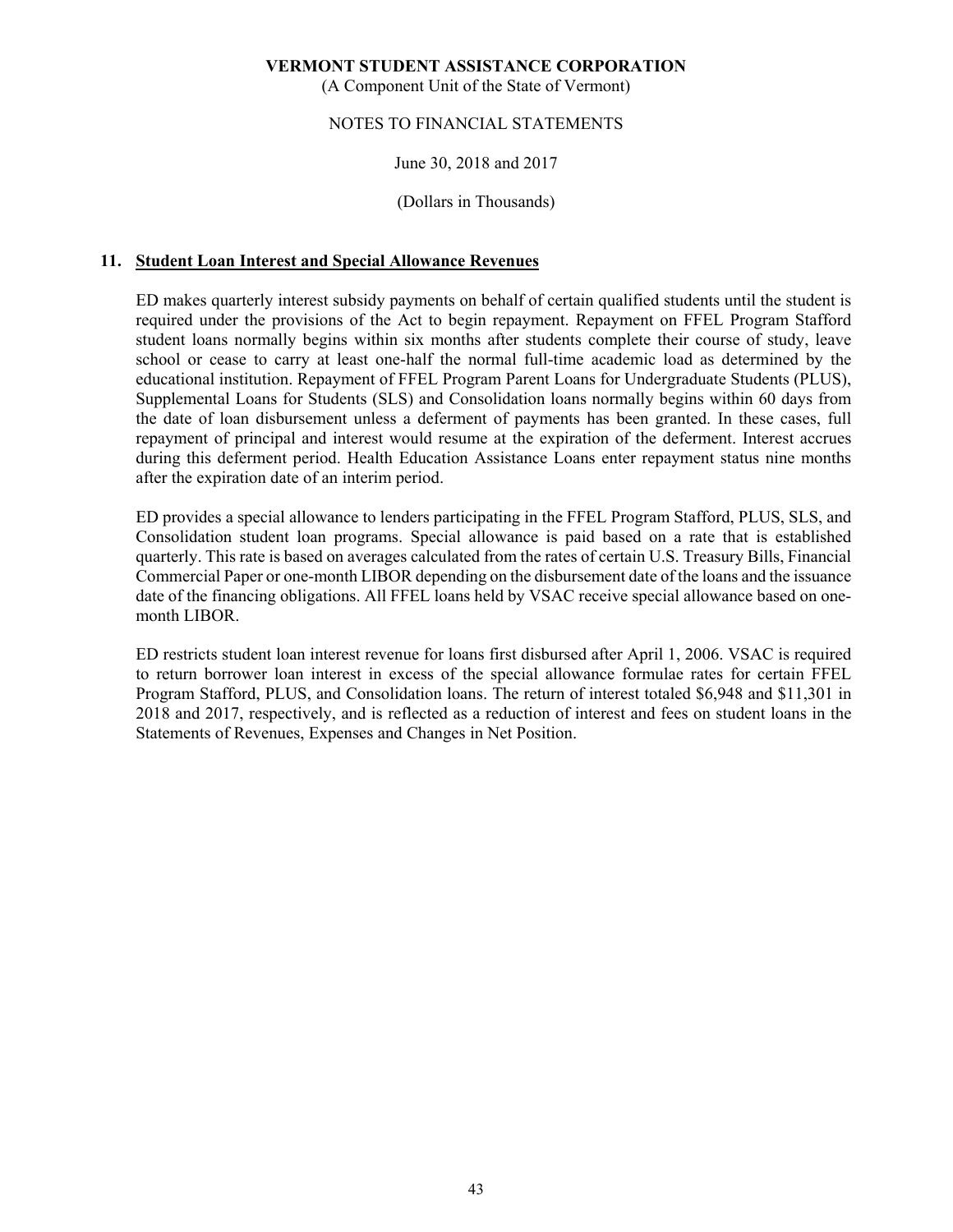(A Component Unit of the State of Vermont)

#### NOTES TO FINANCIAL STATEMENTS

#### June 30, 2018 and 2017

(Dollars in Thousands)

#### **12. Endowment Funds**

Donors have established a number of endowment funds through the Vermont Student Development Fund, Inc. All endowment funds are donor-restricted to provide scholarship funds to Vermont students. All endowment funds are guided by specific agreements and instructions from donors regarding the uses of earnings and appreciation on invested funds.

In 2009, the Vermont General Assembly enacted the *Uniform Prudent Management of Institutional Funds Act* (UPMIFA). In contrast to prior law, UPMIFA addresses in a more explicit and clear manner a fiduciary's ability to spend net appreciation of donor-restricted endowments.

UPMIFA permits a fiduciary to use a more flexible spending standard than under prior law. As with prior law, the intentions of the donor as specifically expressed in a gift instrument will always govern the spending from an endowment fund. UPMIFA also continues to provide, however, that the mere use of the terms "income" or "principal" will not be interpreted to mean that the donor intended to limit the spending from the fund in any particular manner. Unless specifically directed to the contrary, under UPMIFA a fiduciary may expend so much of an endowment fund as an ordinarily prudent person in a like position would spend for the uses, benefits, purposes, and duration for which the endowment fund was established. Under this rule of prudence, a distinction no longer exists between income and principal, nor is there a need to track historic dollar value. This allows an institution to spend any amount from an endowment fund (whether it was historically categorized as income or principal or whether the fund is above historic dollar value), provided that the spending decision is prudent under the circumstances.

The VSAC Board of Directors has established a total-return spending rate policy, and almost all of the endowment agreements specify this approach. In this approach, the amount of funds that may be expended from an endowment is based on a percentage of the fund's average historical total value (using the prior 12 calendar quarters), and may come from the total return on the fund, including interest and dividend earnings, and appreciation over historical gift value. Total investment return in excess of the established spending rate is included in nonexpendable net position. It will be expendable when it is appropriated in future periods. The spending rate may be adjusted by the Board of Directors at their discretion. In FY 2012, certain endowment agreements were amended to permit spending of "principal" (i.e., spending that would take a fund below its historic contributed value) with the consent of the original donors of those funds.

At June 30, 2018 and 2017, the total net position related to endowment funds was \$6,052 and \$5,392, respectively. Expendable restricted net position totaled \$594 and \$531, respectively. The remaining \$5,458 and \$4,861, respectively, of net position related to endowment funds were nonexpendable.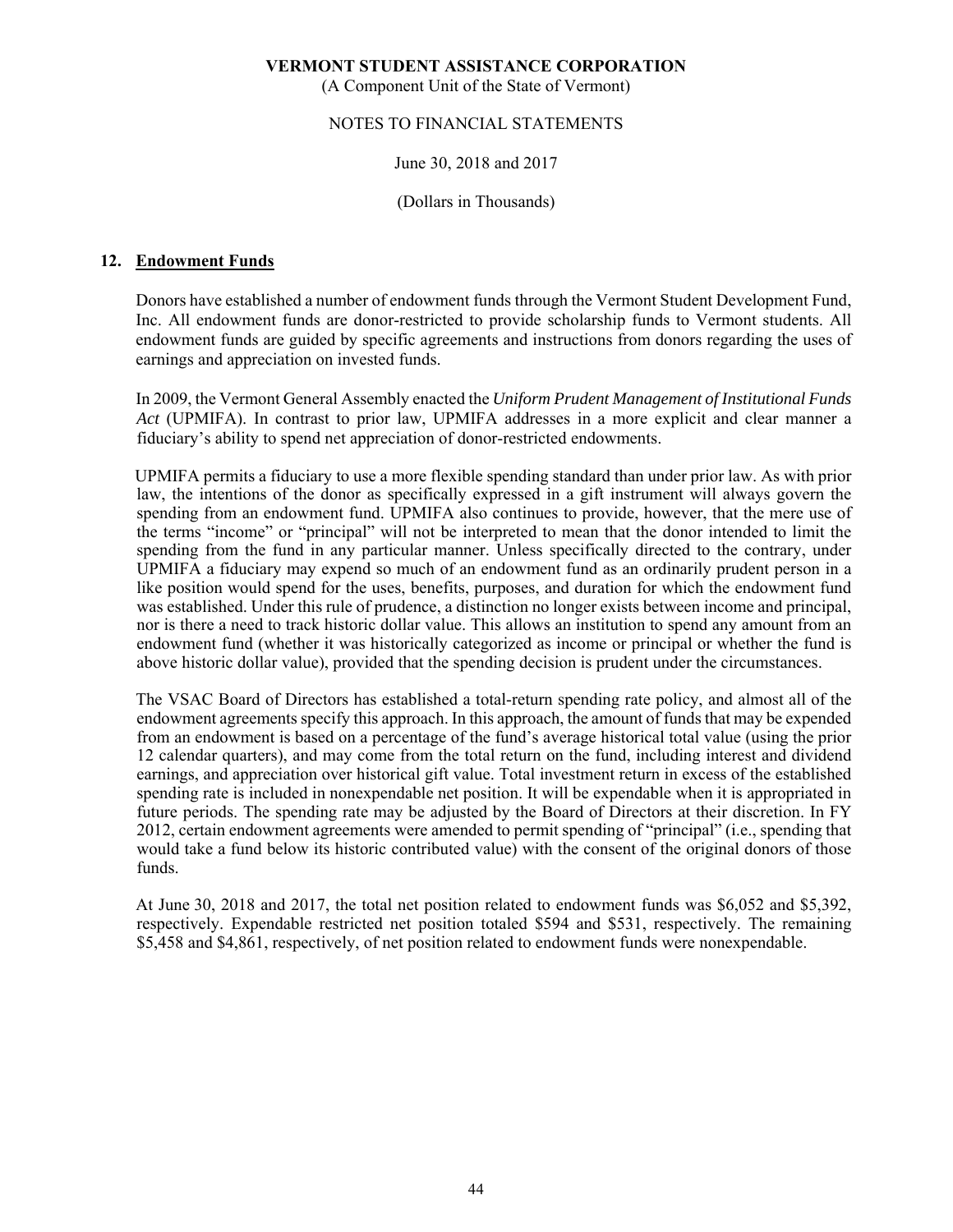(A Component Unit of the State of Vermont)

#### NOTES TO FINANCIAL STATEMENTS

#### June 30, 2018 and 2017

#### (Dollars in Thousands)

#### **13. Restricted Net Position**

Restrictions on net position are the result of bond resolutions, state statutes, various federal regulations and program agreements, and donor restrictions. Bond resolutions restrict net position to the origination of student loans and payment of debt service on bonds and notes payable. State statutes and federal regulations and program agreements restrict various net position to use for specific grant, scholarship and educational activities. Donors have restricted a number of endowment funds for scholarship awards. Restricted net position as of June 30, 2018 and 2017 is as follows:

|                                                               |    | 2018      | 2017   |
|---------------------------------------------------------------|----|-----------|--------|
| Expendable - restricted by bond resolutions                   | S. | 92,577 \$ | 83,993 |
| Expendable - restricted by federal or state statute or donors |    | 699       | 778    |
| Expendable – income is donor restricted for scholarships      |    | 594       | 531    |
| Nonexpendable – income is donor restricted for scholarships   |    | 5.458     | 4,861  |
| Total restricted net position                                 |    |           | 90,163 |

The portion of net position which is restricted by bond resolutions includes the effect of deferring the recognition of gain on the early retirement of bonds. These bonds were retired in financed transactions during the year ended June 30, 2013 and the gain was deferred and is recognized as an offset to financing costs as the financing bonds are repaid. The remaining balances of the deferred inflow of resources of \$23,500 and \$28,670 at June 30, 2018 and 2017, respectively, will be recognized as a reduction of financing costs and increase of restricted net position over the remaining period the financing bonds are estimated to be outstanding. This estimated period was 18 years as of June 30, 2018 and 2017, respectively.

#### **14. Retirement Benefits**

Full-time employees of VSAC that meet specific eligibility requirements are participants in a retirement annuity plan. This plan is a multi-employer defined contribution plan sponsored by TIAA-CREF. All employees are fully vested for VSAC plan contributions. The payroll for employees covered under the plan for the fiscal years ended June 30, 2018 and 2017 amounted to \$10,518 and \$11,165, respectively; VSAC's total payroll was \$10,621 and \$12,581, respectively. Total contributions by VSAC amounted to \$1,072 and \$1,134 in 2018 and 2017, respectively, which represented an average of 10.2% of the covered payroll in those years.

VSAC employees who complete 15 years of continuing service and who are not otherwise eligible for Medicare coverage may elect to continue to buy VSAC's health care coverage at Consolidated Omnibus Budget Reconciliation Act (COBRA) rates. U.S. Generally Accepted Accounting Principles require recognition of current period costs related to expected future expenditures for Other Post-Employment Benefits. Since historical participation in this benefit has been very low and because participants are required to purchase coverage at a COBRA rate which recovers VSAC's average estimated per person cost, VSAC believes that this obligation is not material and has not recorded a liability for this postemployment benefit at June 30, 2018 and 2017.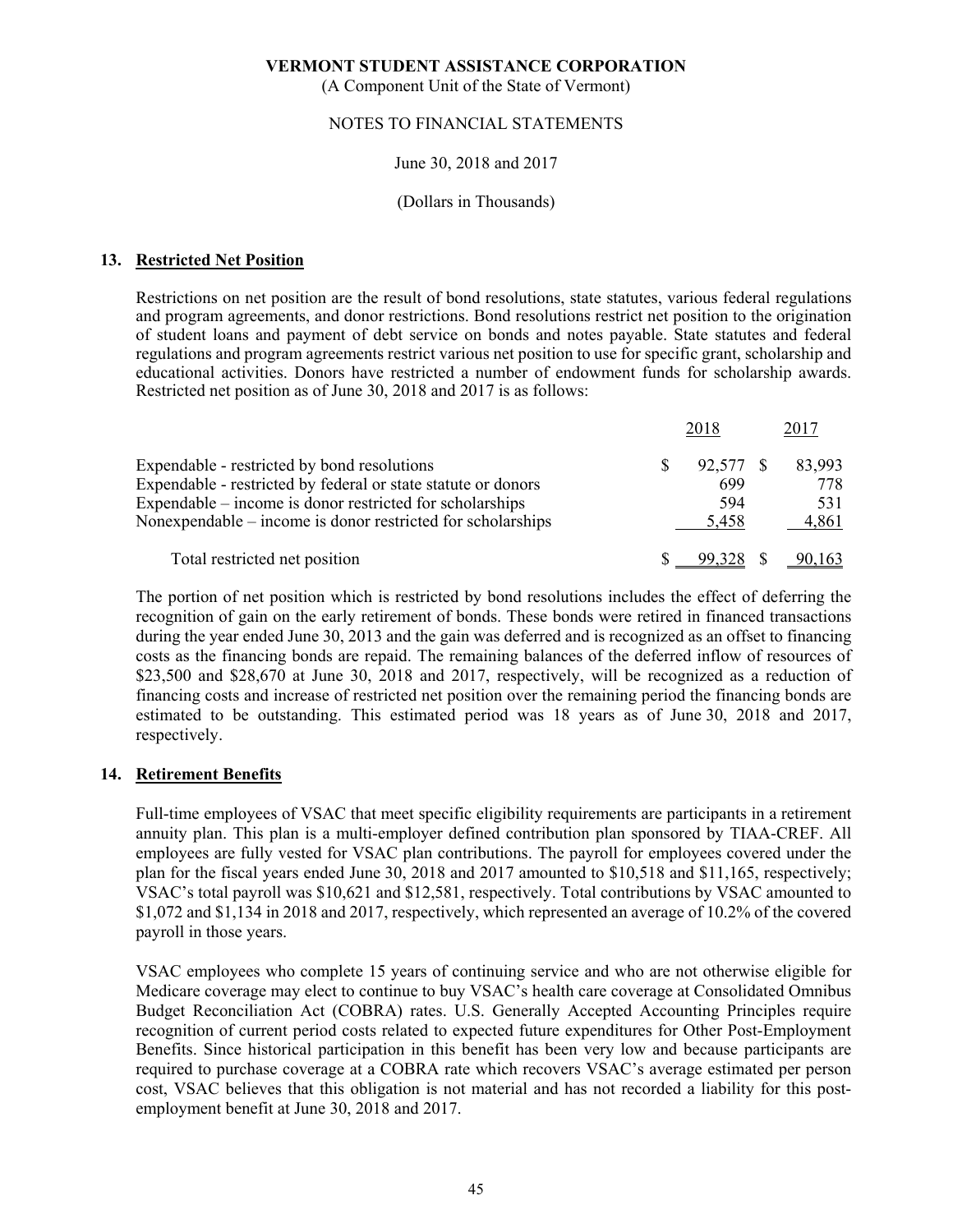(A Component Unit of the State of Vermont)

#### NOTES TO FINANCIAL STATEMENTS

#### June 30, 2018 and 2017

#### (Dollars in Thousands)

#### **15. Contingencies**

VSAC participates in various federally funded programs. These programs are subject to financial and compliance audits and resolution of identified questioned costs. The amount, if any, of expenditures which may be disallowed by the granting agency cannot be determined at this time.

VSAC is exposed to various risks of loss related to torts; theft of, damage to and destruction of assets; errors and omissions; injuries to employees; and natural disasters. VSAC manages these risks through a combination of commercial insurance packages purchased in the name of VSAC, and through selfinsurance programs for medical and dental claims. With respect to its commercial insurance packages, VSAC has not experienced or settled claims resulting from these risks which have exceeded its commercial insurance coverage. In addition, VSAC has purchased stop-loss insurance for its selfinsurance programs and has transferred the risk of loss to the commercial insurance carrier.

A summary of the reserve for self-insured medical and dental liabilities included in accounts payable and other liabilities on the statements of net position as of June 30, 2018 and 2017 is as follows:

|                                                                           | 2018                    | 2017                    |
|---------------------------------------------------------------------------|-------------------------|-------------------------|
| Balance, beginning of year<br>Claims paid<br>Accrual for estimated claims | 220<br>(2,970)<br>3,017 | 394<br>(2,514)<br>2,340 |
| Balance, end of year                                                      | 267                     | 220                     |

As of June 30, 2018 and 2017, management believes VSAC has no pending legal actions an unfavorable outcome of which would have a material effect.

#### **16. Loan Commitments**

At June 30, 2018 and 2017, VSAC had commitments to extend credit for non-guaranteed student loans of approximately \$2,519 and \$3,757, respectively. Commitments to extend credit are agreements to lend to a borrower as long as there is no violation of any condition established in the commitment agreement. Commitments generally have fixed expiration dates or other termination clauses. VSAC uses the same credit policies in making commitments as it does for student loans receivable.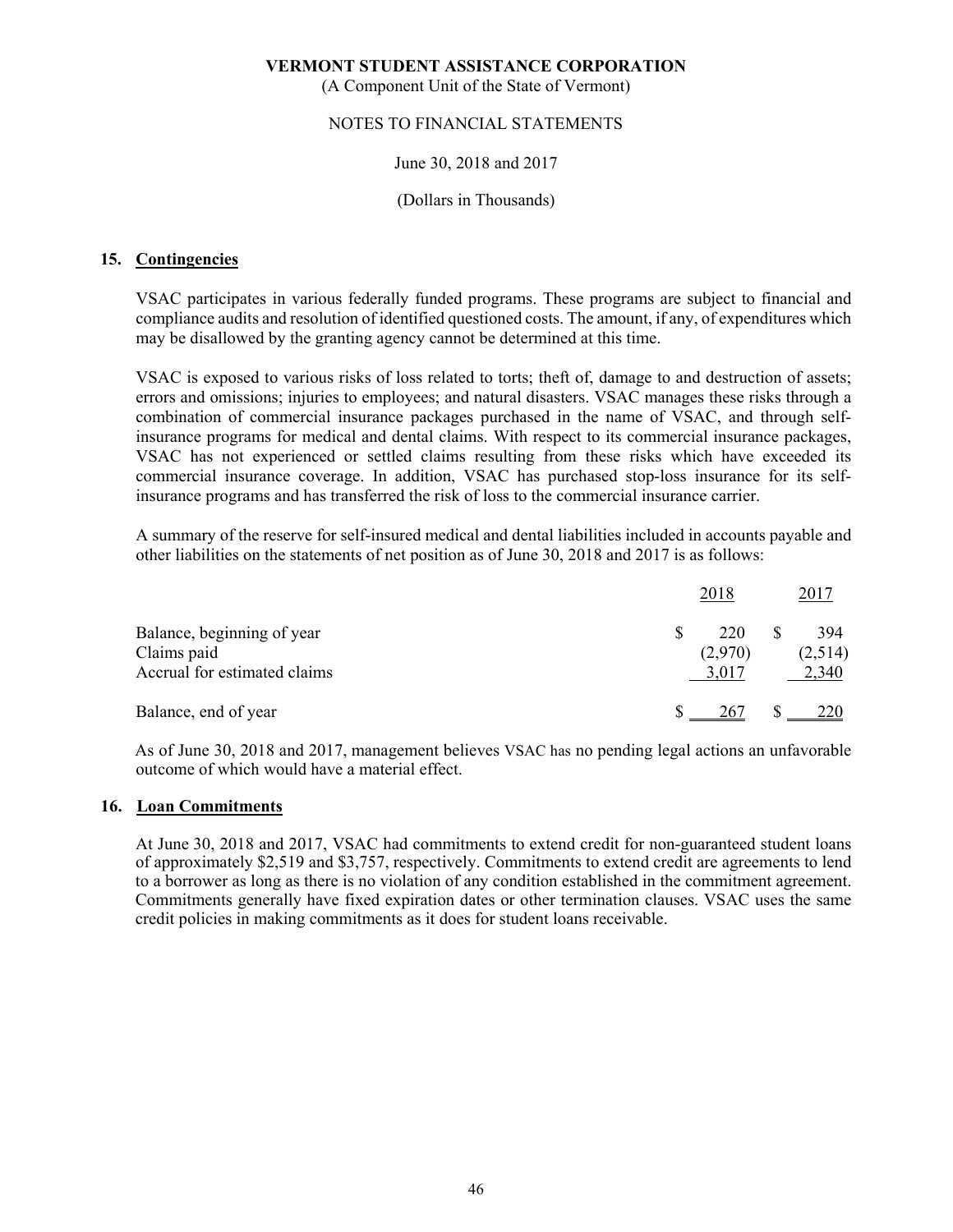(A Component Unit of the State of Vermont)

#### NOTES TO FINANCIAL STATEMENTS

#### June 30, 2018 and 2017

#### (Dollars in Thousands)

#### **17. Termination Benefits**

 During 2017 VSAC implemented a workforce reduction following its decision to end its work under the Department of Education Federal Loan servicing contract. The employees who were separated from VSAC received a package of benefits. This package included continuing payment of their base compensation for a seniority-based period following their departure; the minimum period was 12 weeks and the maximum was 52 weeks. The program also included an option to pay 65% of the terminating employees' COBRA medical/dental insurance coverage for a period up to nine months following their departure from VSAC. Additionally, the program included commitments to assist with job placement services through July 31, 2017.

Fifty-four VSAC employees were separated and executed the required documents between August and November 2016. The remaining estimated future costs under this program were accrued as of June 30, 2017 and the final payments under the program were made in December of 2017. The accrual related to compensation was calculated based on each departing employee's rate of pay as of their termination date, together with their years of service, which determined the number of weeks of separation payments they were entitled to under the plan. No accrual was made for COBRA or outplacement assistance since the amount and timing of these future expenses were not considered to be forecastable or material.

During 2017 the following expenses were recognized under this program:

|                                                |                |               | Outplacement/                     |                |  |  |  |  |  |
|------------------------------------------------|----------------|---------------|-----------------------------------|----------------|--|--|--|--|--|
|                                                | Compensation   | Payroll Taxes | <b>COBRA</b>                      | Total          |  |  |  |  |  |
| Paid during 2017<br>Accrued for future periods | \$1,726<br>184 | \$132<br>- 14 | \$161<br>$\overline{\phantom{0}}$ | \$2,019<br>198 |  |  |  |  |  |
| Total termination benefits expense             | \$1,910        | \$146         | 161                               |                |  |  |  |  |  |

 The amounts accrued at June 30, 2017 were paid out during the year ended June 30, 2018 and no further expenses were incurred for this event.

#### **18. Segment Reporting**

VSAC has elected to disclose the activities of VSAC's segments. The segments presented include:

Operations – This segment includes administration, FFEL Program guarantor functions, privately-held student loans, student outreach activities (partially funded by Federal and State grants) and Federal loan servicing activities. VSAC's net investment in capital assets is reflected in this segment. The fund balance in this segment is considered unrestricted and available for any corporate purpose.

Bond – This segment includes the activities of all VSAC education loan financing instruments and the related secured assets. Accumulated balances in this fund are restricted by financing agreements.

Scholarships – This segment includes all funds designated as scholarships and the related donations, earnings, and disbursements for the various scholarship programs administered by VSAC, including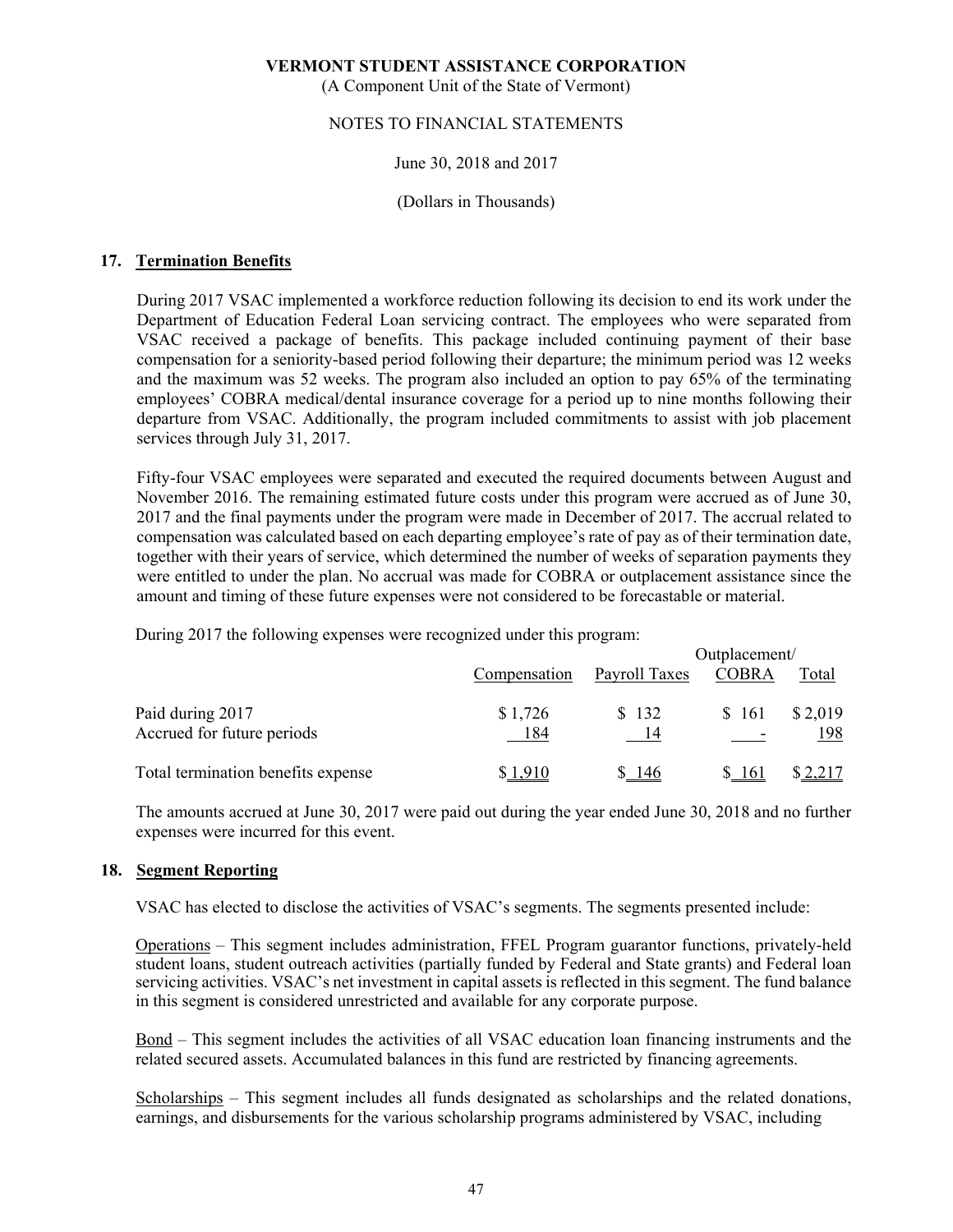(A Component Unit of the State of Vermont)

#### NOTES TO FINANCIAL STATEMENTS

#### June 30, 2018 and 2017

#### (Dollars in Thousands)

#### **18. Segment Reporting (Continued)**

endowments. The balance of this segment primarily represents unspent invested amounts in the Vermont Student Development Fund, Inc. (d/b/a the Vermont Scholarship Fund), which is a permanent endowment.

Grants – This segment reflects the activities of all funds received that are part of certain annual State of Vermont appropriations. These include the incentive grants and Next Generation non-degree grants. Any carryover balance in this segment is the result of 'attrition' which is created by eligible students who are unable to utilize their award. These funds remain in the segment and are awarded in the following fiscal year.

VSAC's segment financial reporting at June 30, 2018 and for the year then ended is as follows:

|                                                      | Operations                   | <b>Bond Funds</b>                  |              | Scholarships | Grants       |                          | Elimination              |              | Consolidated |
|------------------------------------------------------|------------------------------|------------------------------------|--------------|--------------|--------------|--------------------------|--------------------------|--------------|--------------|
|                                                      |                              |                                    |              |              |              |                          |                          |              |              |
| Assets                                               |                              |                                    |              |              |              |                          |                          |              |              |
| Current assets                                       | \$<br>24,066                 | \$<br>115,412                      | $\mathbb{S}$ | 6,376        | $\mathbb{S}$ | 841                      | \$<br>(17)               | \$           | 146,678      |
| Capital assets                                       | 13,907                       |                                    |              |              |              | ÷,                       |                          |              | 13,907       |
| Other assets                                         | 53,969                       | 719,988                            |              | 5,856        |              | $\overline{\phantom{a}}$ | (22,500)                 |              | 757,313      |
| Interfund receivable                                 | 2,060                        |                                    |              |              |              | ÷                        | (2,060)                  |              |              |
| <b>Total Assets</b>                                  | $\mathbf S$<br>94,002        | $\overline{\mathbb{S}}$<br>835,400 | \$           | 12,232       | \$           | 841                      | \$<br>(24, 577)          | \$           | 917,898      |
|                                                      |                              |                                    |              |              |              |                          |                          |              |              |
| Liabilities                                          | \$                           | \$                                 |              |              |              |                          | \$                       |              |              |
| Current liabilities                                  | 3,440                        | 7,691                              | \$           | 6,179        | \$           | 59                       | (17)                     | $\mathbb{S}$ | 17,352       |
| Non-current liabilities                              | 1,600                        | 709,656                            |              |              |              | $\overline{\phantom{a}}$ | (22,500)                 |              | 688,756      |
| Interfund payable                                    |                              | 1,976                              |              |              |              | 83                       | (2,060)                  |              |              |
| <b>Total liabilities</b>                             | 5,040                        | 719,323                            |              | 6,180        |              | 142                      | (24, 577)                |              | 706,108      |
|                                                      |                              |                                    |              |              |              |                          |                          |              |              |
| Deferred inflows of resources                        | 2,347                        | 23,500                             |              |              |              |                          |                          |              | 25,847       |
| Net position                                         |                              |                                    |              |              |              |                          |                          |              |              |
| Net investment in property and equipment             | 13,907                       |                                    |              |              |              |                          |                          |              | 13,907       |
| Restricted                                           | $\overline{\phantom{a}}$     | 92,577                             |              | 6,052        |              | 699                      | ÷                        |              | 99,328       |
| Unassigned                                           | 72,708                       |                                    |              |              |              | $\overline{\phantom{a}}$ | $\overline{\phantom{a}}$ |              | 72,708       |
| Total net position                                   | 86,615                       | 92,577                             |              | 6,052        |              | 699                      |                          |              | 185,943      |
| Total liabilities, deferred inflows and net position | $\mathbf{\hat{S}}$<br>94,002 | \$<br>835,400                      | \$           | 12,232       | \$           | 841                      | S<br>(24, 577)           | \$           | 917,898      |

#### *Condensed Statement of Net Position*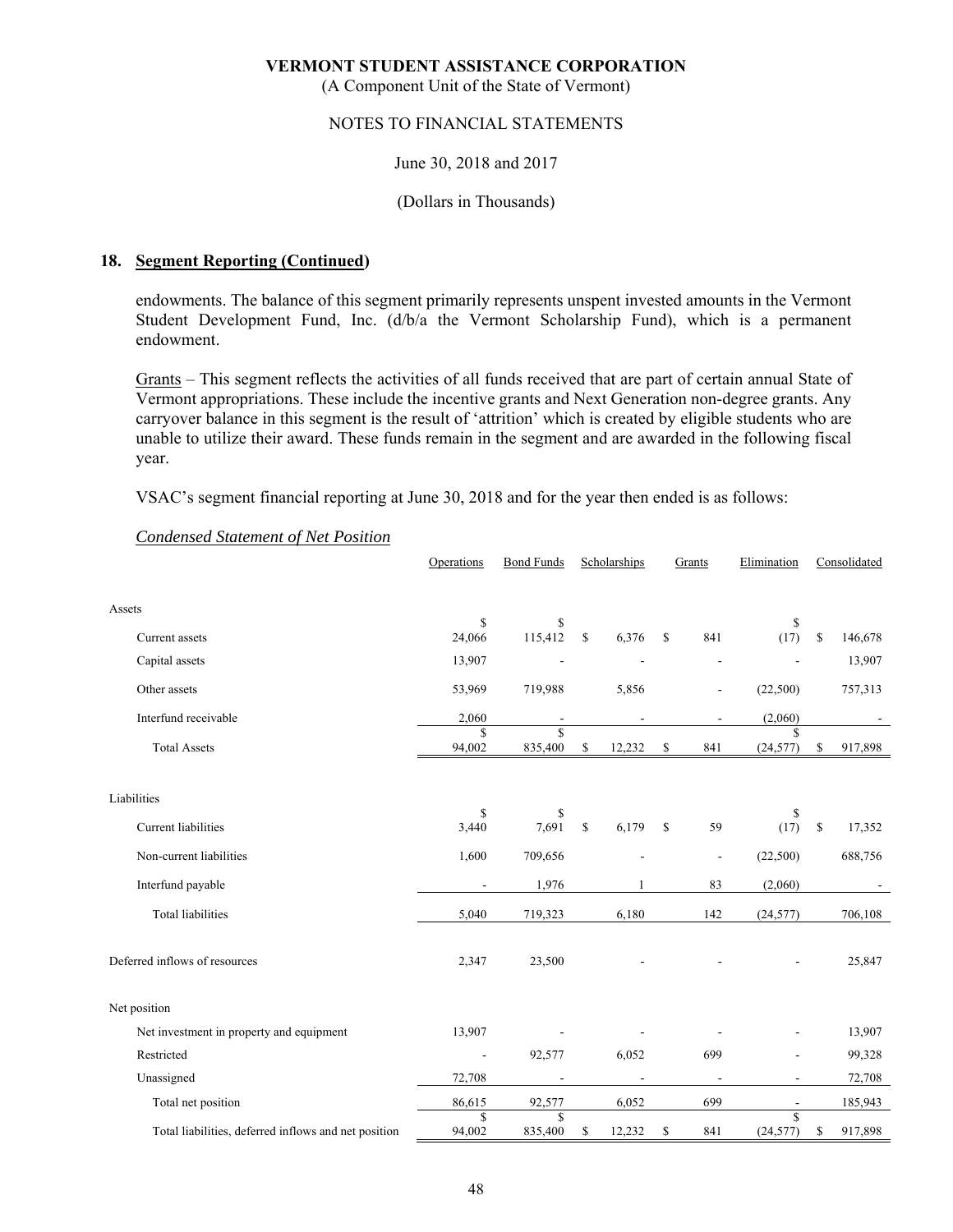(A Component Unit of the State of Vermont)

# NOTES TO FINANCIAL STATEMENTS

#### June 30, 2018 and 2017

#### (Dollars in Thousands)

# **18. Segment Reporting (Continued)**

# *Condensed Statement of Revenues, Expenses and Changes in Net Position*

|                                                      | Operations   | <b>Bond Funds</b> |    | Scholarships             |    | Grants         | Elimination                    |    | Consolidated |
|------------------------------------------------------|--------------|-------------------|----|--------------------------|----|----------------|--------------------------------|----|--------------|
| Revenues                                             |              |                   |    |                          |    |                |                                |    |              |
| Revenue from education loan financing                | \$<br>1,298  | \$<br>41,268      | \$ | $\overline{\phantom{0}}$ | \$ | $\sim$         | \$<br>۰.                       | \$ | 42,566       |
| Guarantee program revenues                           | 4,830        |                   |    |                          |    |                |                                |    | 4,830        |
| Vermont State appropriations                         | 170          |                   |    | 557                      |    | 19,599         |                                |    | 20,326       |
| Federal grants                                       | 4,194        |                   |    | 702                      |    | $\blacksquare$ | $\overline{a}$                 |    | 4,896        |
| Scholarship and gift revenue                         |              |                   |    | 3,968                    |    |                |                                |    | 3,968        |
| Investment interest and other revenue                | 2,026        | 902               |    | 401                      |    | $\overline{a}$ | (993)                          |    | 2,336        |
| Total operating revenues                             | 12,518       | 42,170            |    | 5,628                    |    | 19,599         | (993)                          |    | 78,922       |
|                                                      |              |                   |    |                          |    |                |                                |    |              |
| Expenses                                             |              |                   |    |                          |    |                |                                |    |              |
| Operating and program expenses                       | 18,127       | 28,603            |    | 5,138                    |    | 20,267         | (993)                          |    | 71,142       |
| Depreciation                                         | 931          |                   |    | $\overline{\phantom{a}}$ |    |                |                                |    | 931          |
| Total operating expenses                             | 19,058       | 28,603            |    | 5,138                    |    | 20,267         | (993)                          |    | 72,073       |
|                                                      |              |                   |    |                          |    |                |                                |    |              |
| (Deficit) excess of operating revenues over expenses | (6, 540)     | 13,567            |    | 490                      |    | (668)          |                                |    | 6,849        |
|                                                      |              |                   |    |                          |    |                |                                |    |              |
| Non-operating revenues and expenses                  |              |                   |    |                          |    |                |                                |    |              |
| Interfund transfers                                  | 4,224        | (4,983)           |    | 170                      |    | 589            |                                |    |              |
|                                                      |              |                   |    |                          |    |                |                                |    |              |
| Total net position at the beginning of the year      | 88,931       | 83,993            |    | 5,392                    |    | 778            |                                |    | 179,094      |
| Total net position at the end of the year            | \$<br>86,615 | \$<br>92,577      | S  | 6,052                    | S  | 699            | \$<br>$\overline{\phantom{a}}$ | S  | 185,943      |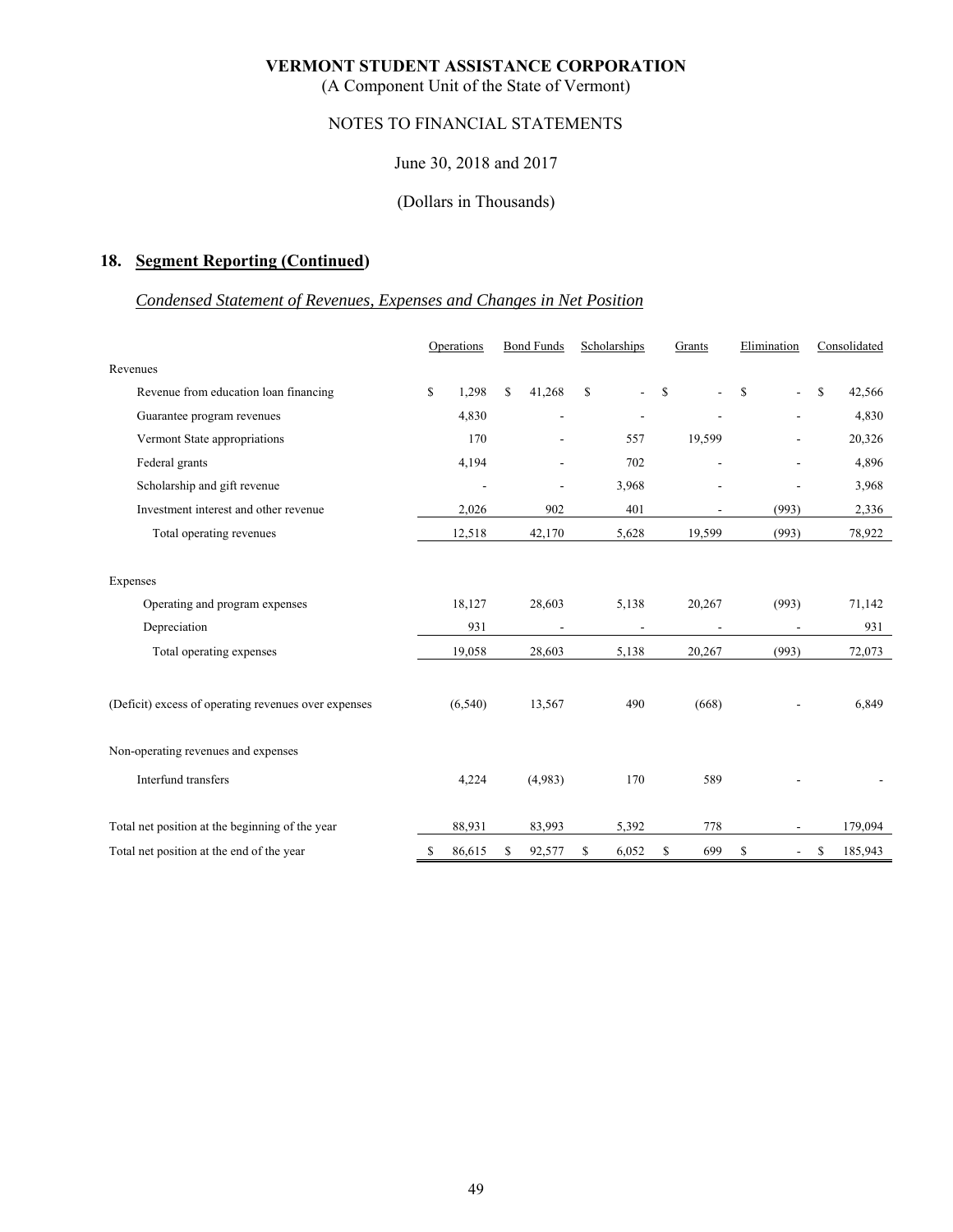(A Component Unit of the State of Vermont)

# NOTES TO FINANCIAL STATEMENTS

## June 30, 2018 and 2017

# (Dollars in Thousands)

# **18. Segment Reporting (Continued)**

# *Condensed Statement of Cash Flows*

|                                                      | Operations | <b>Bond Funds</b> |    | Scholarships |    | Grants |    | Elimination    | Consolidated |            |
|------------------------------------------------------|------------|-------------------|----|--------------|----|--------|----|----------------|--------------|------------|
| Cash provided by (used by) operations                | \$<br>488  | \$<br>99,013      | \$ | (39)         | \$ | 539    | \$ | 991            | \$           | 100,992    |
| Cash provided by (used by) noncapital financing      | (858)      | (99, 845)         |    |              |    |        |    | $\blacksquare$ |              | (100, 703) |
| Cash used by capital and related financing           | (274)      | ۰                 |    |              |    |        |    | ۰              |              | (274)      |
| Cash provided by (used by) investing                 | 1,184      | 832               |    | (241)        |    |        |    | (991)          |              | 784        |
| Net increase (decrease) in cash and cash equivalents | 540        | -                 |    | (280)        |    | 539    |    |                |              | 799        |
| Cash and cash equivalents, beginning of year         | 16,192     | ۰                 |    | 6,656        |    | 294    |    | ۰              |              | 23,142     |
| Cash and cash equivalents, end of year               | 16,732     | ۰.                | S  | 6,376        | S  | 833    | S  | ٠.             |              | 23,941     |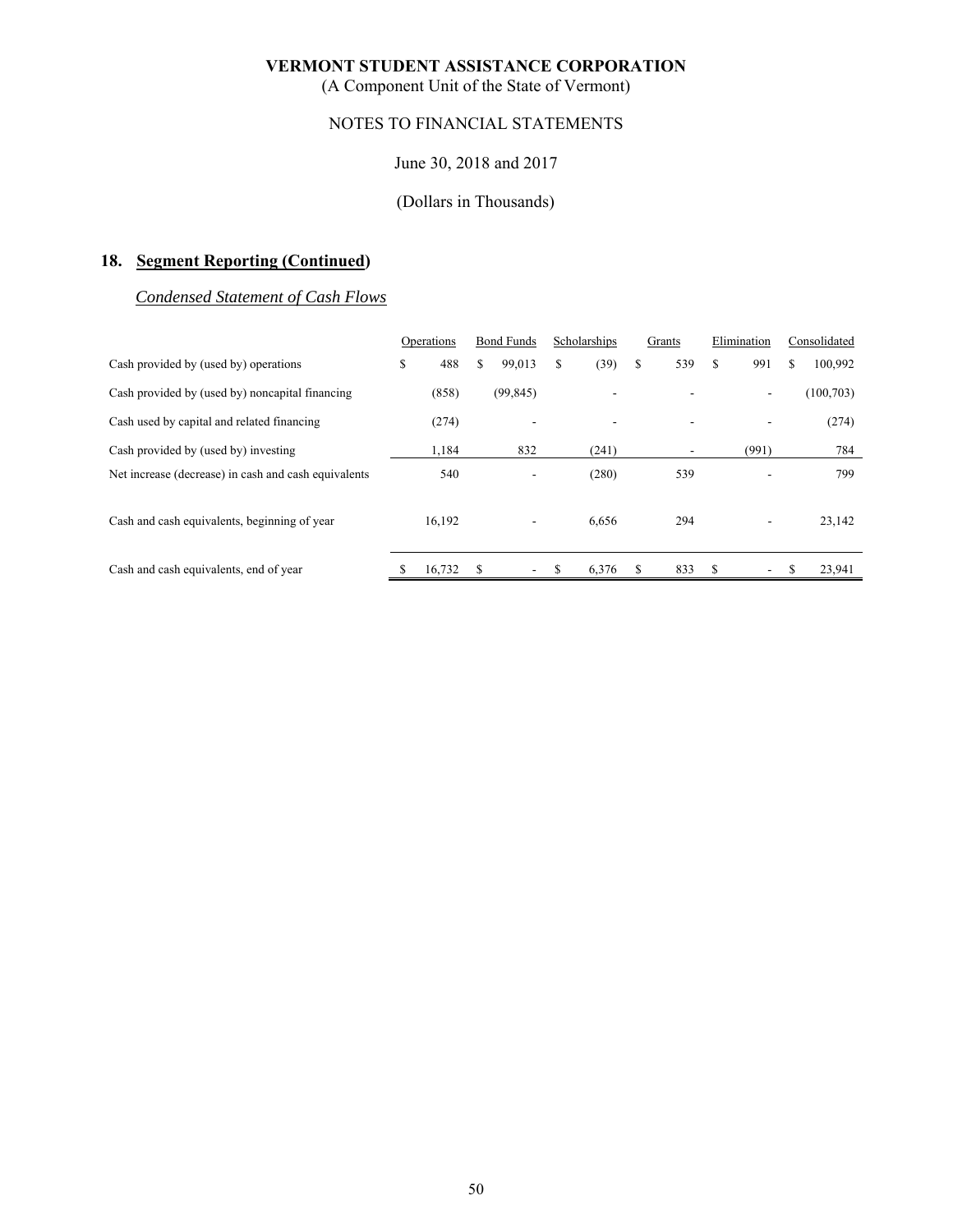(A Component Unit of the State of Vermont)

# NOTES TO FINANCIAL STATEMENTS

June 30, 2018 and 2017

(Dollars in Thousands)

# **18. Segment Reporting (Continued)**

VSAC's segment financial reporting at June 30, 2017 and for the year then ended is as follows:

# *Condensed Statement of Net Position*

|                                                      | Operations     | <b>Bond Funds</b> |                | Scholarships |                | Grants      |                          | Elimination |                          | Consolidated    |
|------------------------------------------------------|----------------|-------------------|----------------|--------------|----------------|-------------|--------------------------|-------------|--------------------------|-----------------|
| Assets                                               |                |                   |                |              |                |             |                          |             |                          |                 |
| Current assets                                       | \$<br>23,659   | \$                | 125,077        | \$           | 6,656          | \$          | 305                      | \$          | (15)                     | \$<br>155,682   |
| Capital assets                                       | 14,564         |                   |                |              |                |             | ÷,                       |             |                          | 14,564          |
| Other assets                                         | 55,223         |                   | 794,513        |              | 5,215          |             |                          |             | (22,500)                 | 832,451         |
| Interfund receivable                                 | 1,514          |                   |                |              |                |             | 519                      |             | (2,033)                  |                 |
| <b>Total</b> assets                                  | \$<br>94,960   | \$                | 919,590        | \$           | 11,871         | \$          | 824                      | \$          | (24, 548)                | \$1,002,697     |
| Liabilities                                          |                |                   |                |              |                |             |                          |             |                          |                 |
| <b>Current</b> liabilities                           | \$<br>3,629    | $\mathbb{S}$      | 7,467          | \$           | 5,914          | $\mathbf S$ | 46                       | \$          | (15)                     | \$<br>17,041    |
| Non-current liabilities                              | 2,400          |                   | 797,992        |              |                |             | $\overline{a}$           |             | (22,500)                 | 777,892         |
| Interfund payable                                    | ٠              |                   | 1,468          |              | 565            |             |                          |             | (2,033)                  |                 |
| <b>Total liabilities</b>                             | 6,029          |                   | 806,927        |              | 6,479          |             | 46                       |             | (24, 548)                | 794,933         |
| Deferred inflows of resources                        |                |                   | 28,670         |              |                |             |                          |             |                          | 28,670          |
| Net position                                         |                |                   |                |              |                |             |                          |             |                          |                 |
| Net investment in property and equipment             | 14,564         |                   |                |              |                |             |                          |             |                          | 14,564          |
| Restricted                                           | $\blacksquare$ |                   | 83,993         |              | 5,392          |             | 778                      |             | $\overline{a}$           | 90,163          |
| Unassigned                                           | 74,367         |                   | $\overline{a}$ |              | $\overline{a}$ |             | $\overline{\phantom{a}}$ |             | $\overline{\phantom{a}}$ | 74,367          |
| Total net position                                   | 88,931         |                   | 83,993         |              | 5,392          |             | 778                      |             | $\overline{\phantom{a}}$ | 179,094         |
| Total liabilities, deferred inflows and net position | \$<br>94,690   | \$                | 919,590        | \$           | 11,871         | \$          | 824                      | \$          | $\overline{\phantom{a}}$ | \$<br>1,002,697 |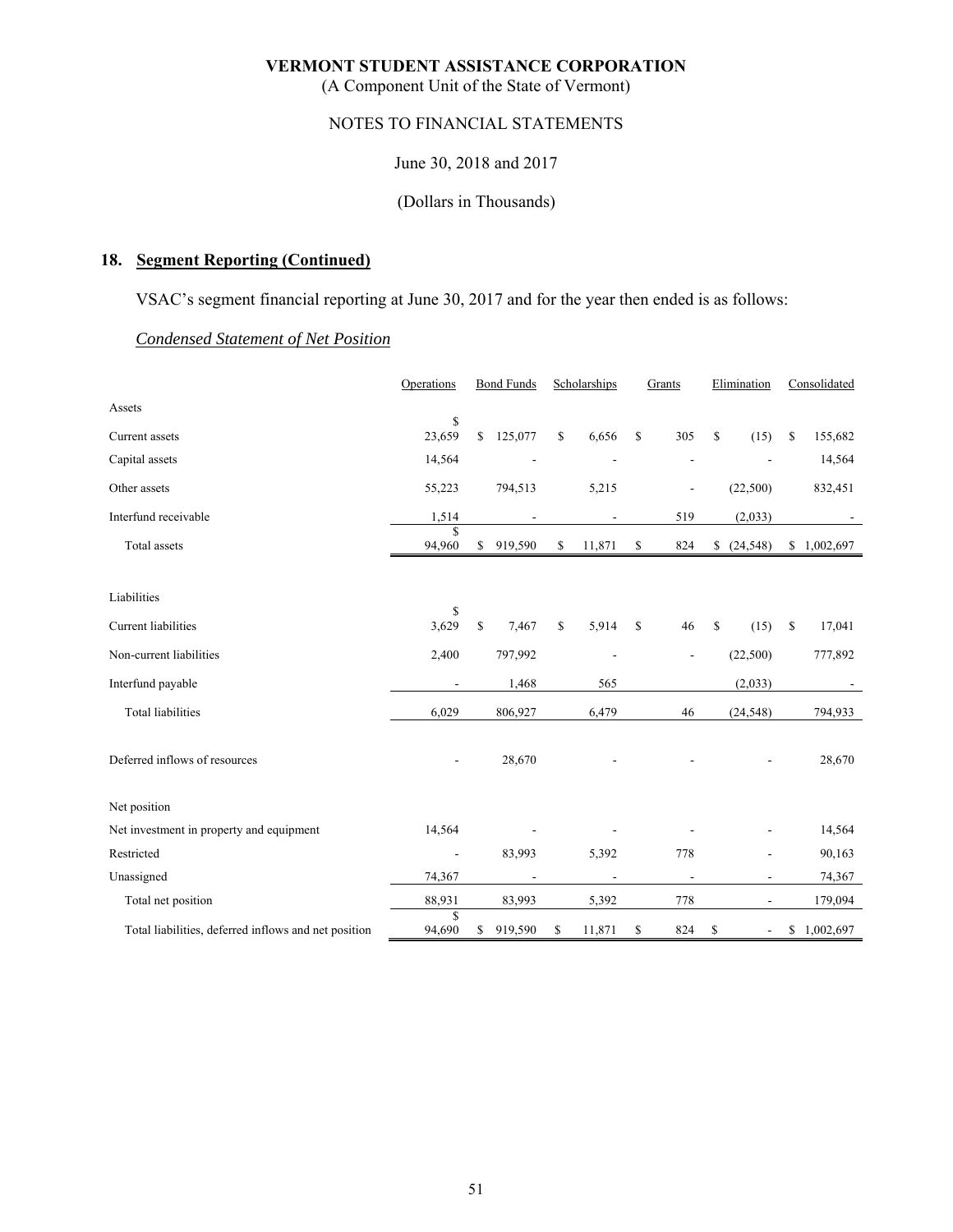(A Component Unit of the State of Vermont)

# NOTES TO FINANCIAL STATEMENTS

#### June 30, 2018 and 2017

#### (Dollars in Thousands)

# **18. Segment Reporting (Continued)**

### *Condensed Statement of Revenues, Expenses and Changes in Net Position*

|                                                      | Operations   | <b>Bond Funds</b>        | Scholarships                 |    | Grants |    | Elimination   |    | Consolidated |  |
|------------------------------------------------------|--------------|--------------------------|------------------------------|----|--------|----|---------------|----|--------------|--|
| Revenues                                             |              |                          |                              |    |        |    |               |    |              |  |
| Revenue from education loan financing                | \$<br>1.762  | \$<br>39,221             | \$                           | \$ |        | \$ | $\frac{1}{2}$ | \$ | 40,983       |  |
| Guarantee program revenues                           | 4,807        | ٠                        |                              |    |        |    |               |    | 4,807        |  |
| Vermont State appropriations                         | 89           |                          | 691                          |    | 20,289 |    |               |    | 21,069       |  |
| Federal grants                                       | 3,979        | $\overline{a}$           | 923                          |    | $\sim$ |    | ۰             |    | 4,902        |  |
| Scholarship and gift revenue                         |              |                          | 4,218                        |    |        |    |               |    | 4,218        |  |
| Federal loan servicing revenue                       | 379          | $\overline{\phantom{0}}$ | $\qquad \qquad \blacksquare$ |    |        |    |               |    | 379          |  |
| Investment Interest and Other revenue                | 1,516        | 320                      | 515                          |    |        |    | (811)         |    | 1,540        |  |
| Total operating revenues                             | 12,532       | 39,541                   | 6,347                        |    | 20,289 |    | (811)         |    | 77,898       |  |
| Expenses                                             |              |                          |                              |    |        |    |               |    |              |  |
| Operating and program expenses                       | 19,575       | 22,313                   | 5,858                        |    | 20,782 |    | (811)         |    | 67,717       |  |
| Depreciation and amortization                        | 932          |                          | $\overline{a}$               |    |        |    |               |    | 932          |  |
| Total operating expenses                             | 20,507       | 22,313                   | 5,858                        |    | 20,782 |    | (811)         |    | 68,649       |  |
| (Deficit) excess of operating revenues over expenses | (7,975)      | 17,228                   | 489                          |    | (493)  |    |               |    | 9,249        |  |
| Non-operating revenues and expenses                  |              |                          |                              |    |        |    |               |    |              |  |
| Interfund transfers                                  | 5,265        | (6,020)                  | 171                          |    | 584    |    |               |    |              |  |
| Total net position at the beginning of the year      | 91,641       | 72,785                   | 4,732                        |    | 687    |    |               |    | 169,845      |  |
| Total net position at the end of the year            | \$<br>88,931 | \$<br>83,993             | \$<br>5,392                  | \$ | 778    | \$ |               | \$ | 179,094      |  |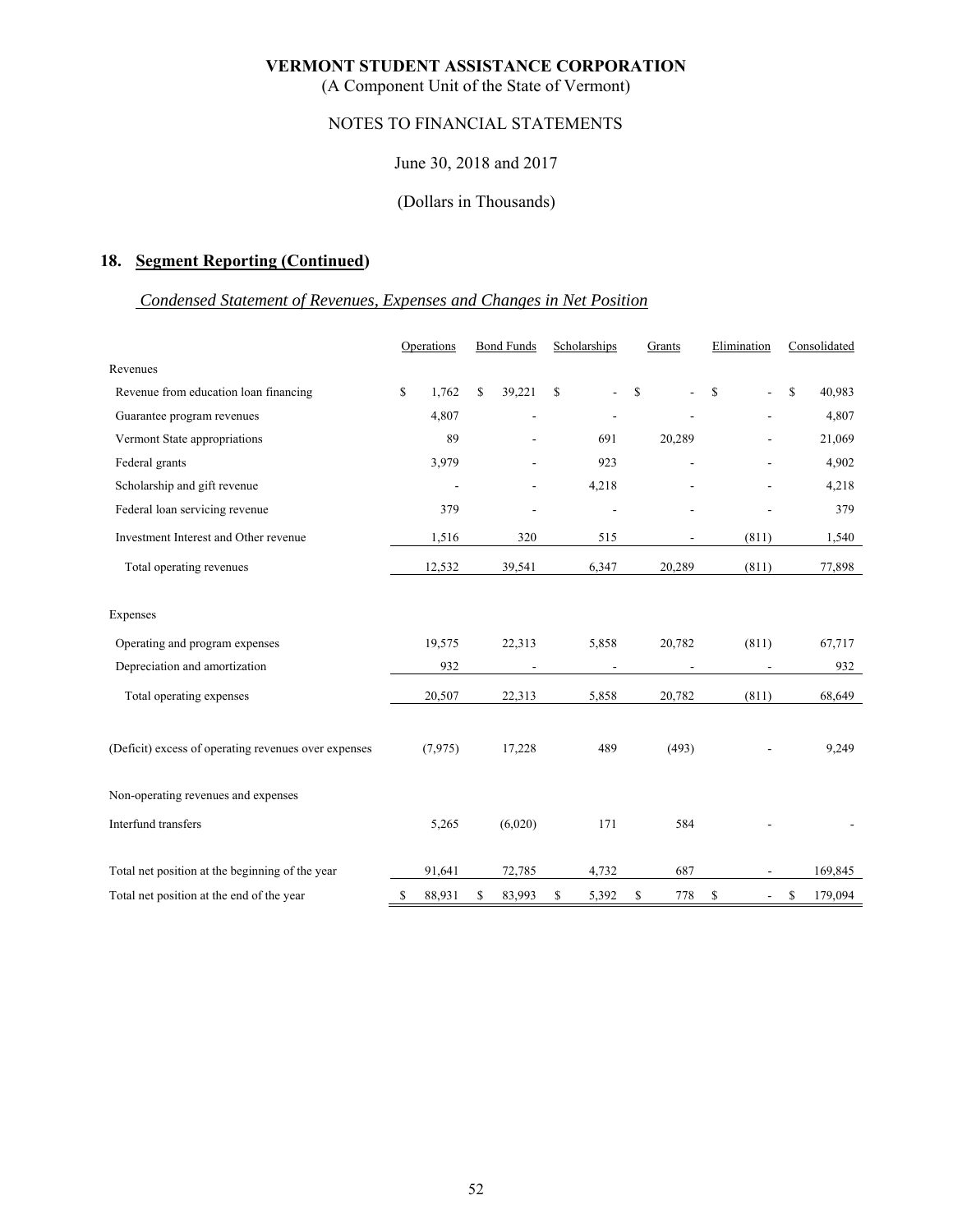(A Component Unit of the State of Vermont)

# NOTES TO FINANCIAL STATEMENTS

## June 30, 2018 and 2017

# (Dollars in Thousands)

# **18. Segment Reporting (Concluded)**

# *Condensed Statement of Cash Flows*

|                                              | Operations |        | <b>Bond Funds</b> |                          | Scholarships |       | Grants |       | Elimination |        | Consolidated |            |
|----------------------------------------------|------------|--------|-------------------|--------------------------|--------------|-------|--------|-------|-------------|--------|--------------|------------|
| Cash (used by) provided by operations        | \$         | (687)  | S.                | 121,024                  | \$           | 1,754 | \$     | (535) | \$          | 802    | S            | 122,358    |
| Cash used by noncapital financing            |            | (873)  |                   | (121, 323)               |              |       |        |       |             | $\sim$ |              | (122, 196) |
| Cash used by capital and related financing   |            | (296)  |                   | ٠                        |              |       |        |       |             |        |              | (296)      |
| Cash provided by (used by) investing         |            | 941    |                   | 299                      |              | (303) |        |       |             | (802)  |              | 135        |
| Net (decrease) increase in cash              |            | (915)  |                   | $\overline{\phantom{a}}$ |              | 1,451 |        | (535) |             |        |              |            |
| Cash and cash equivalents, beginning of year |            | 17,107 |                   | ۰.                       |              | 5,205 |        | 829   |             | $\sim$ |              | 23,141     |
| Cash and cash equivalents, end of year       |            | 16,192 | S                 | $\overline{\phantom{a}}$ | \$           | 6,656 | \$     | 294   | \$          | $\sim$ |              | 23,142     |